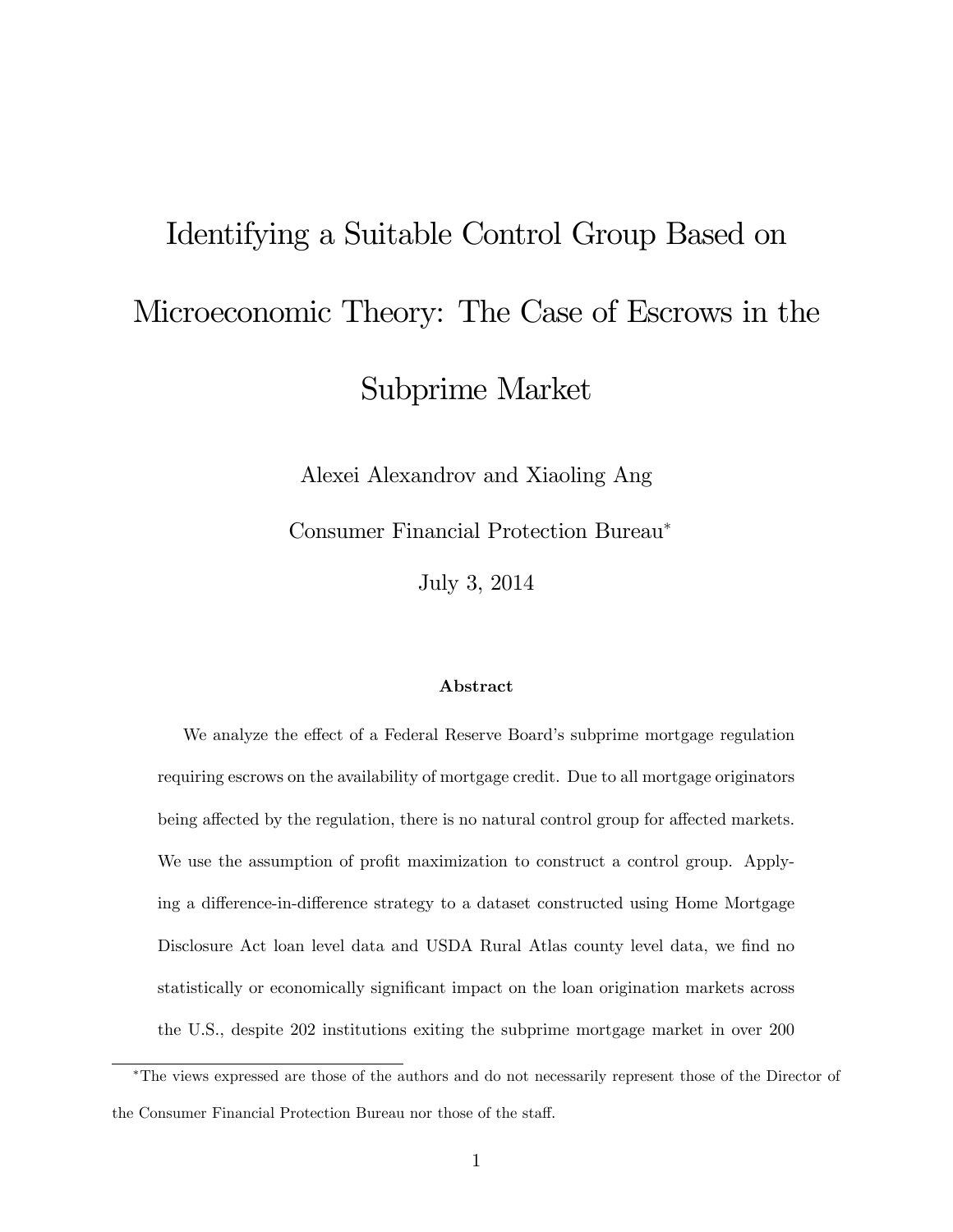counties. These results, along with other evidence presented in the paper, strongly suggest that consumers were able to switch to similar loans originated by the exiting creditors' competitors.

## 1 Introduction

Our ability to evaluate the causal effects of a given change is often limited by the lack of a control group or appropriate instrumental variables. For instance, it is hard to find a government regulation that applies only to a random subset of regulated entities. Regression discontinuity techniques are usually unavailable as well: even when there is a policy discontinuity, the data for the variable underlying the discontinuity is not available or the relevant effect occurs far from the discontinuity.

We propose using restrictions derived from the assumption of profit maximization to evaluate the effects of a policy change. We are interested in how a regulation that impacts firms' fixed costs affects consumers' access to products involved. From microeconomic theory, we know that in the short run this regulation should affect consumers through the supply side only if firms exit the market, thereby decreasing competition and increasing prices.<sup>[1](#page-0-0)</sup> If we observe several markets simultaneously, then the markets that did not experience exits constitute a control group for markets that did experience exits, controlling for all other observable characteristics of markets. Of course, it is also necessary to assume that observed exits are not correlated with unobserved market characteristics. We apply this method to analyze the effects of a 2009 Federal Reserve Board regulation that required escrow accounts

<sup>1</sup>However, see Chen and Riordan (2008) for a model of price increasing competition. Note that the control group remains the same even in this case.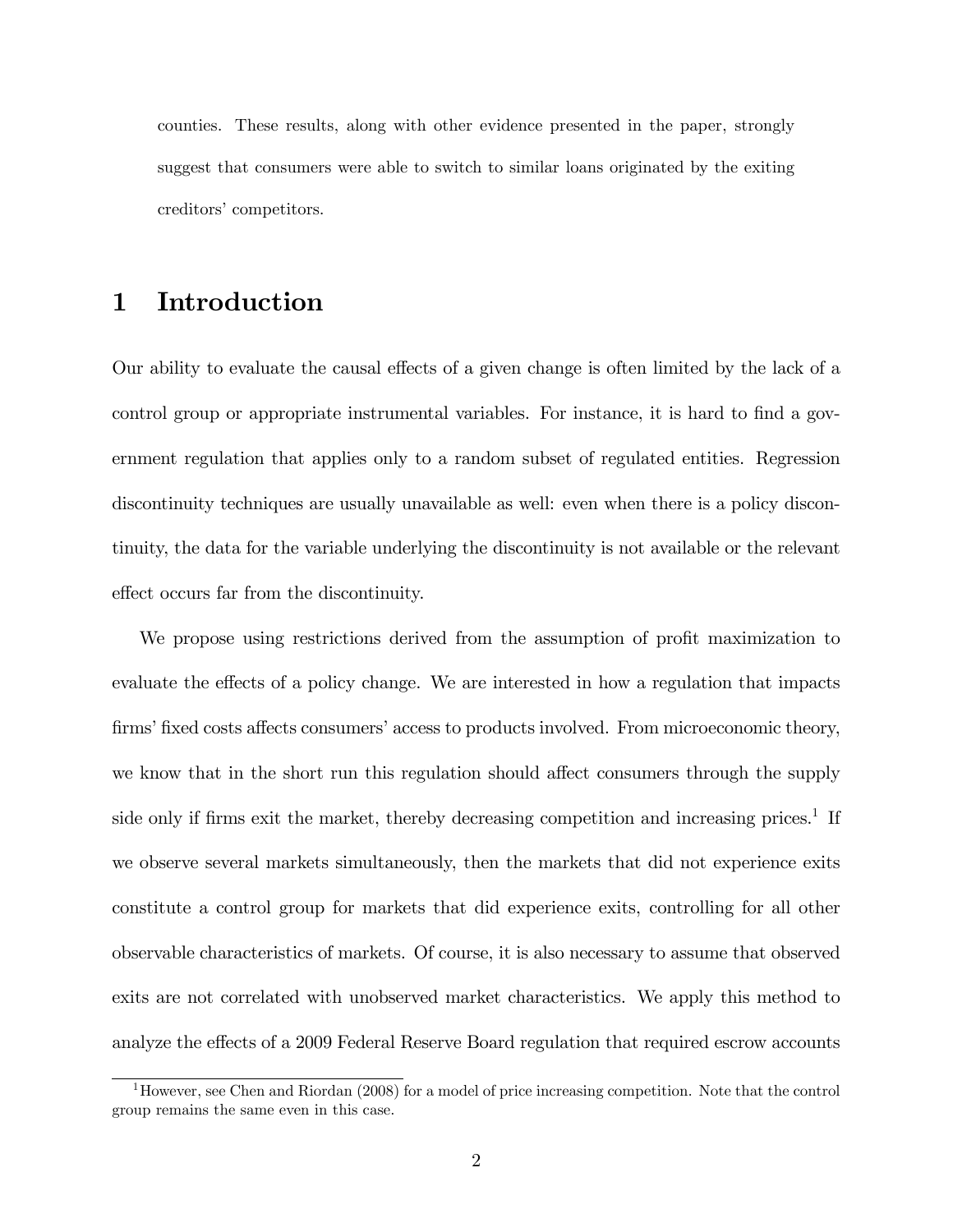for higher-priced mortgage loans (HPMLs; which roughly correspond to the more colloquial "subprime mortgages").

This method can be applied more broadly. The policy change does not have to be a regulation. Also, the change does not have to affect just the fixed costs of regulation. For a regulation or change that also affects marginal costs, researchers can utilize other market structure assumptions, such as Nash equilibrium. In a competitive market, a marginal cost change that affects all firms equally should be fully passed through in prices.<sup>[2](#page-0-0)</sup> On the other hand, a monopolist passes through just some of this cost shock, depending on the shape of the demand function, which the researchers could estimate separately (for example, by examining the pass through rate of other costs). Alternatively, in many cases, at least some of the firms will be unaffected by the policy change; for example, some firms may already be in compliance with the new policy. In these cases, markets consisting of these firms can serve as a control group for a market of firms that are affected by the policy change. We would still require that the fact that a market is, say, a monopoly market, is uncorrelated with market unobservables. In many cases this will be an heroic assumption; however, in many other cases, including this one, almost all relevant market-level variables are observable.

This idea is not new. Arguably, most of the structural industrial organization literature is based on these types of assumptions (profit maximization and Nash equilibrium). However, we argue that for many purposes using microeconomic theory based assumptions to identify a control group for reduced form estimation requires fewer parametric assumptions and less time and resources (both computing and manpower) than a full-blown structural model.

<sup>2</sup>This, of course, depends on the exact shapes of the demand and cost functions, see Weyl and Fabinger (2013).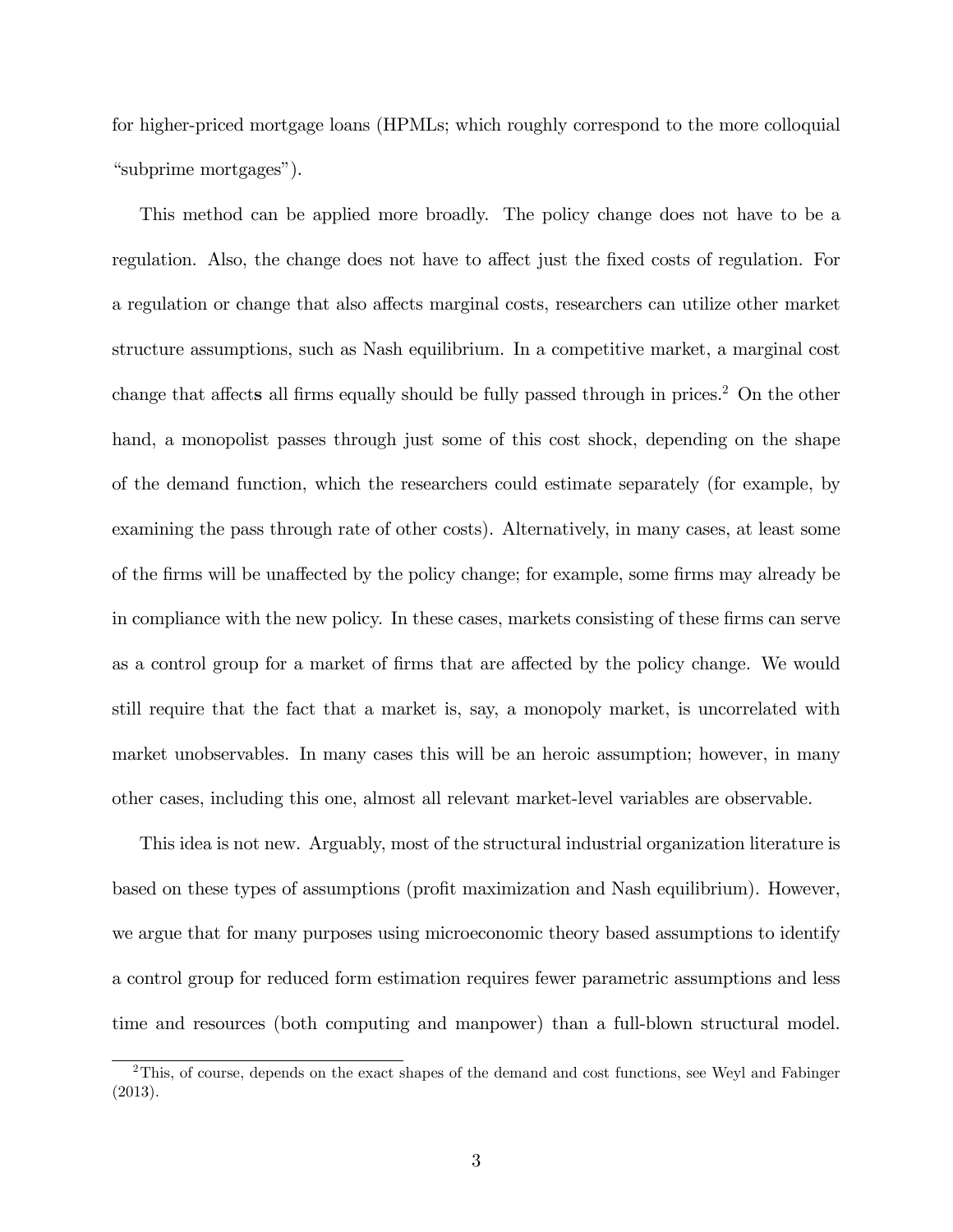Furthermore, the intuition of reduced form techniques may be easier to explain to policy makers and courts.

#### 1.1 Application

From a consumer welfare perspective, most regulations present a trade-off. On the one hand, consumers receive the benefit of regulation, whether this benefit is a protection associated with regulation or anything else (from now on, we will assume for brevity, and to coincide with our empirical application, that the benefit is a consumer protection). On the other hand, firms in the market have to incur fixed, and possibly variable, cost of regulation, causing some to exit the market, and the rest to potentially increase their prices due to a decrease in competition. Firms increasing prices may lead to fewer transactions in the regulated market (we call this effect reduced access to credit from now on). Thus, the primary tradeoff for the regulator is between reduced access to credit due to the regulation's effect on firms and offering protection to the remaining consumers.<sup>[3](#page-0-0)</sup>

Using the method outlined above, we empirically test whether the first post-crisis subprime mortgage regulation reduced access to credit. We find no evidence of this, despite about 200 institutions ceasing to originate HPMLs around the time of the rule becoming effective. Furthermore, based on our results, similar regulations affecting mortgage creditors in the U.S.  $-$  by a fixed cost shock of a similar size (anecdotally, up to \$100,000 per financial

 $3$ To estimate the long-term effect of the regulation on consumer welfare, one also needs to know the value that consumers derive from the protections offered. However, in many markets this will not be possible to do from the revealed preference data, as many regulations are there exactly for the products for which consumers mis-estimate benefits. In particular, we are not aware of any evidence that consumers value escrow provision when they are deciding on which mortgage loan to apply for. Thus, we abstract from examining the longer term effects of this regulation.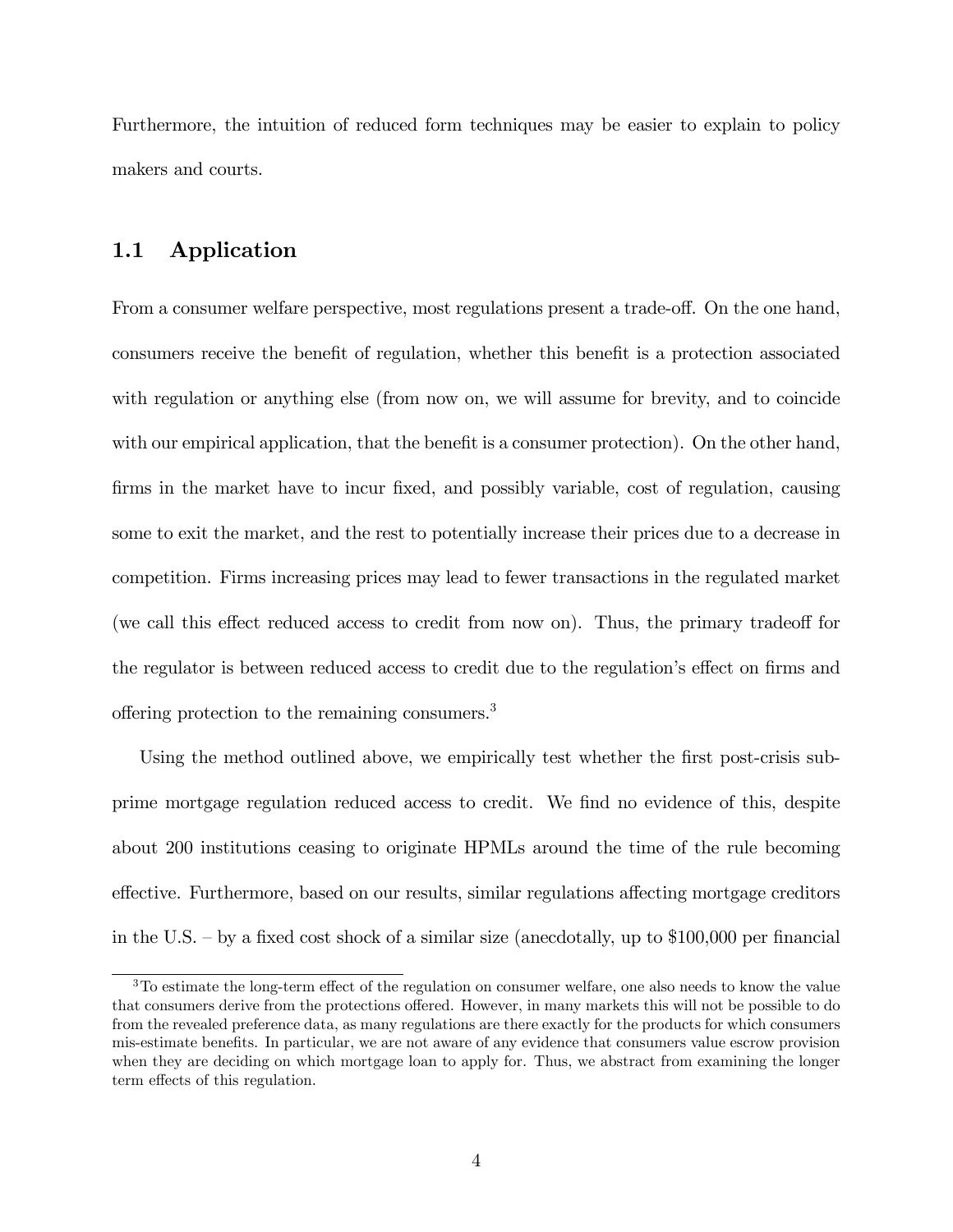$institution$ ) – are unlikely to adversely affect access to credit, even if many institutions stop lending in a particular space of the mortgage market. The reason is straight-forward: other products offered by the same creditor or same products by creditors deciding to stay in the market are sufficiently good substitutes to make the effects on consumer demand negligible.

Finding of no statistically significant results raises a question of whether the control group that we are using is a valid one. Even in the case that our profit maximization assumption does not hold, we show that there is no statistically significant effect of 202 creditors exiting the HPML market  $-$  an important finding in and of itself. That said, we do believe that the profit profit maximization assumption holds, and that we actually show that there were no statistically significant effects of the rule on access to credit.

The exiting creditors are mostly small community banks and credit unions. These creditors originated just under 50 mortgage loans on average in the first quarter of 2010, and approximately 60% are supervised by either the FDIC or the NCUA. Approximately 65% of them originated only one HPML in the first quarter of 2010.

It is hard to overstate the importance of the subprime mortgage market in the United States, especially in light of the recent crisis. On the one hand, this is the only source of mortgage credit for a particularly disadvantaged segment of the population. On the other hand, as the U.S. Financial Crisis Inquiry Commission  $(2011)$  mentioned in its report, "explosion" in subprime lending, [...] widespread reports of egregious and predatory lending practices, (and) dramatic increases in household mortgage debt" were, in retrospect, indicators of the upcoming crisis.

The Federal Reserve Board's (FRB) Escrow Rule became effective on April  $1<sup>st</sup>$  2010: any first lien HPML subject to the Truth in Lending Act, originated on this date or after,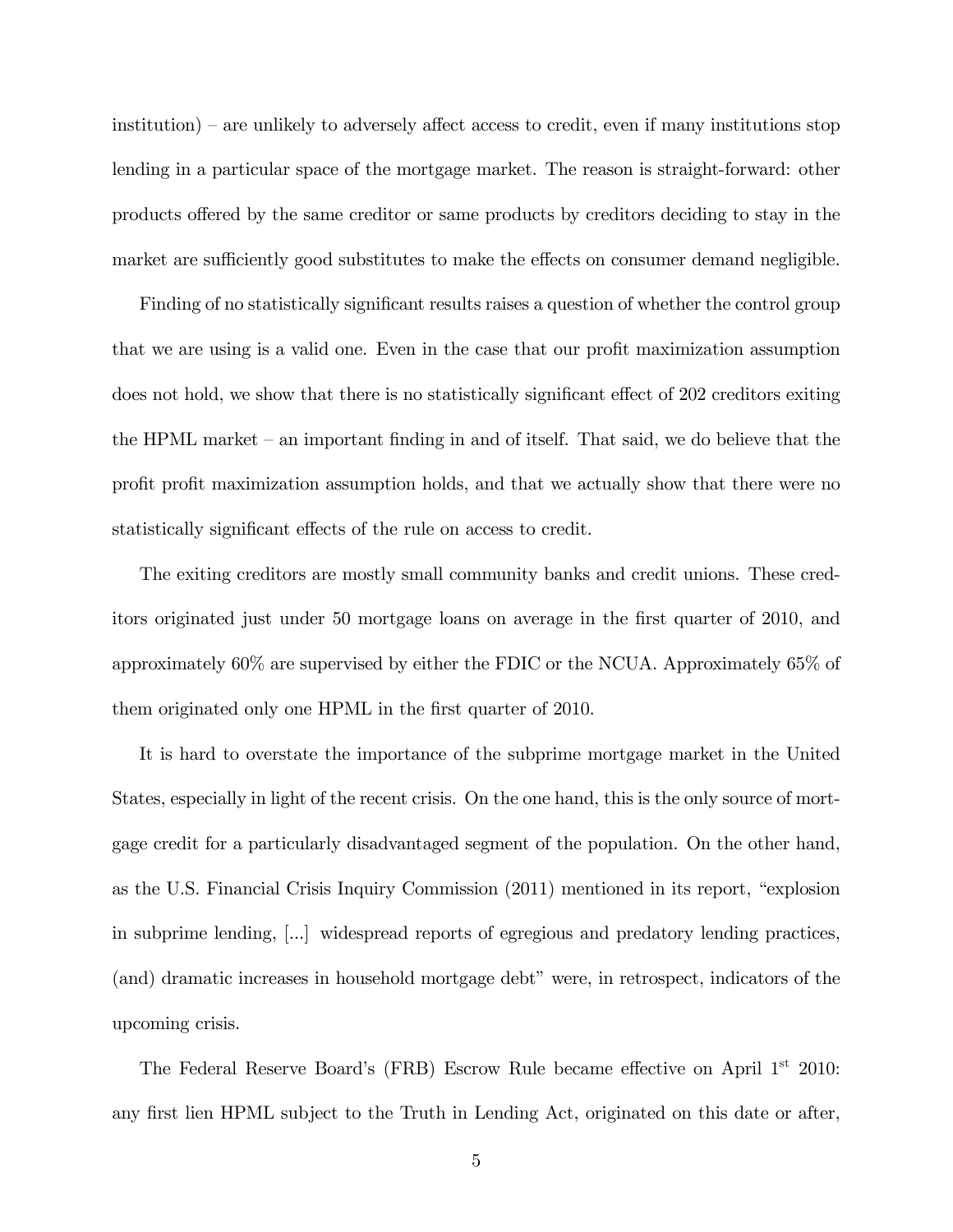must have an escrow account.[4](#page-0-0) The Escrow Rule was adopted for the purposes of protecting subprime consumers by smoothing their payments and facilitating shopping for mortgages. Anderson and Dokko (2010) show that escrows decrease the incidence of foreclosure in the subprime mortgage market via smoothing out the payment stream  $-$  instead of paying property taxes and home insurance once or twice a year, consumers pay smaller amounts every month. Also, if consumers are uncertain about their mortgage terms, as Bucks and Pence (2008) Önd, then property taxes and home insurance become hidden fees that some consumers might discover only after consummating the transaction, resulting in suboptimal choices among creditors and consumers buying more expensive houses than they would have wanted to buy, had more information been available. The Escrow Rule was a part of the first package of mortgage rules designed to prevent another subprime crisis, together with the FRB's Ability-to-Repay Rule. The other rules in this package became effective half a year earlier than the Escrow rule, allowing us to identify the effects of the Escrow Rule separately. Incidentally, the stated reason for the delay of the Escrow Rule was to allow creditors more time for implementation (18 months overall, reflecting the non-trivial implementation requirements and thus a sizable fixed cost).

Aside from the microeconomic theory assumption of no pass-through of fixed costs (assuming profit maximization is sufficient in the short run), a potential methodological challenge is the possibility that firms exiting the HPML markets in counties of otherwise similar observed characteristics could be correlated with unobserved county characteristics.[5](#page-0-0) Our

<sup>4</sup>Escrow accounts are generally used for property taxes and any creditor-required payments, for example home insurance.

<sup>&</sup>lt;sup>5</sup>In the long run this regulation might prevent additional entry into the market and protect incumbents, conforming with Stigler (1971)'s view of regulation.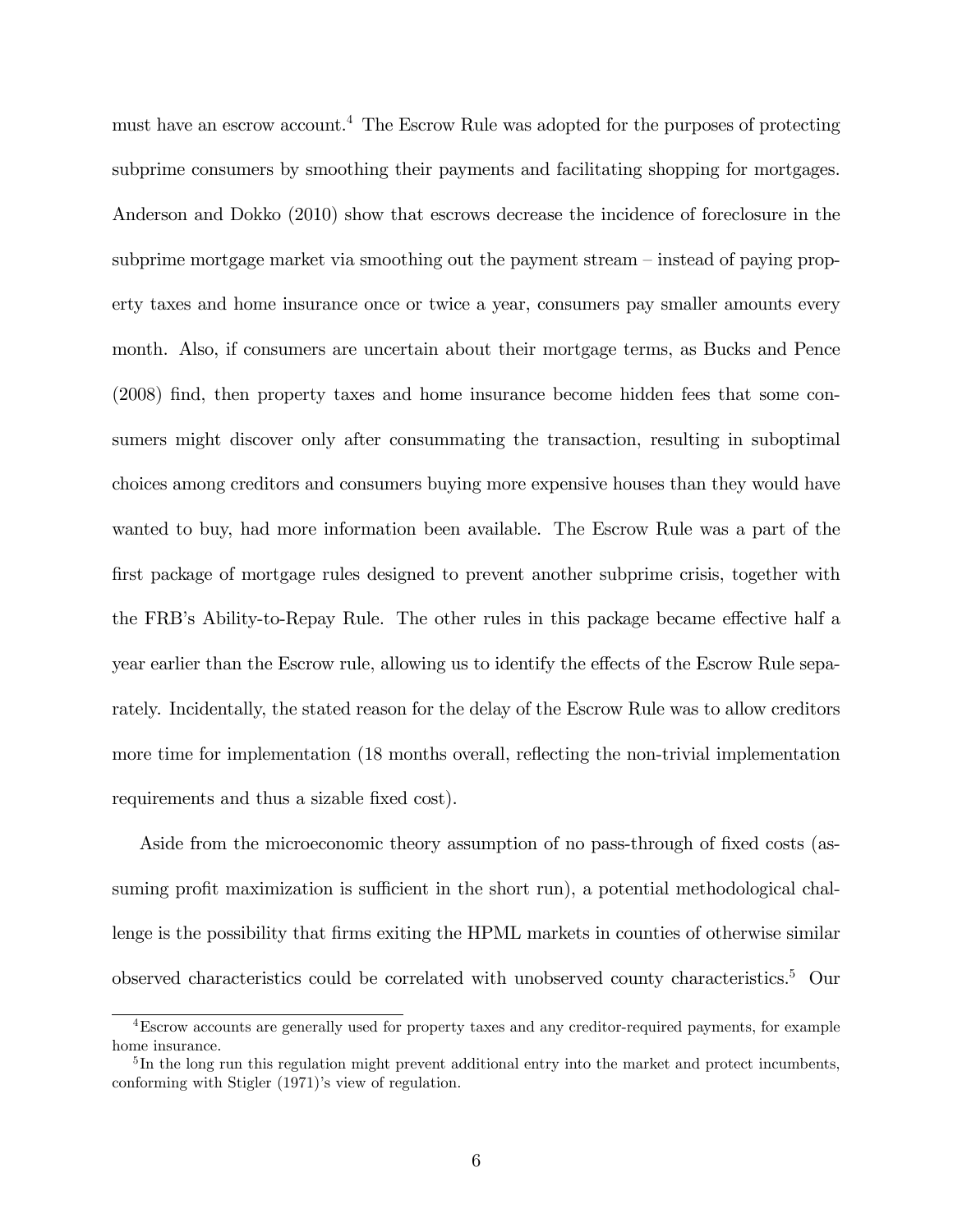data allows us to control for a large number of county-level characteristics. Thus, we believe it is unlikely that there is omitted or confounding variable bias that would result in this correlation. We also do not believe that simultaneity is an issue, given the nature of the policy change.

In our evaluation of the effects of the FRB Escrow Rule, we find that while approximately 200 financial institutions exited the HPML market, we do not find a statistically or an economically significant negative effect on the overall volume of transactions. The finding suggests that not only did the remaining firms increase their volume of transactions, but also that there was enough competition in most of the markets to ensure that prices do not increase significantly despite some of the firms exiting.

Mortgage regulations that introduce a fixed cost shock of a similar magnitude to smaller creditors would arguably include most of the recent mortgage regulations passed by the Consumer Financial Protection Bureau (CFPB). Arguably, the CFPB has recently either created or re-written three regulations that affect most originators: Ability-to-Repay, which requires creditors to verify consumers' ability to repay the loan; Loan Originator Compensation, which sets limits on how Önancial institutions can set up their incentive schemes; and the TILA-RESPA disclosure rule that combined and simplified disclosures that a consumer receives during the origination process. While these three rules have other features, the immediate consequence is that Önancial institutions have to pay the implementation cost of learning the regulations, getting their systems ready, and training their personnel–all fixed costs akin to the ones that the regulation that we examine in this paper required. Our results suggest that consumers will enjoy the protections offered by these regulations (and any market externalities being corrected), without the downside of a higher price or decreased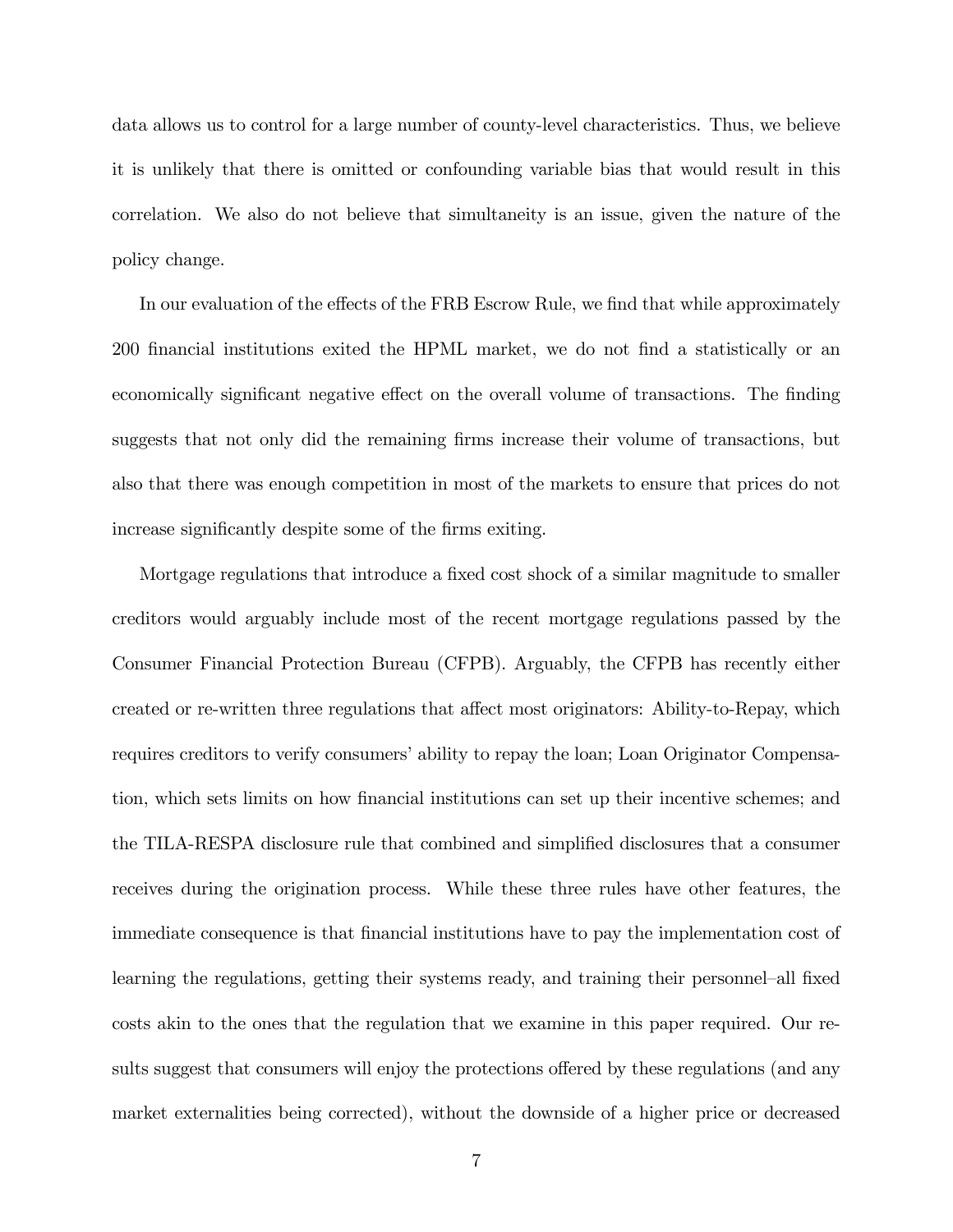access to credit.

#### 1.2 Policy Background

The Board's HPML definition was designed to encompass what is commonly known as the subprime mortgage market. For first lien loans an HPML was defined as a loan with an APR of more than  $APOR + 1.5\%$ , where APOR is the average prime offer rate, computed weekly using data from the Freddie Mac Primary Mortgage Market Survey. In the rest of the paper we restrict the discussion to the HPML first lien loans subject to the Truth in Lending Act (which applies to roughly all residential mortgage loans).

From the creditor side, the rule was expected to be costly, particularly for smaller creditors. Anecdotal evidence suggested costs of upward of a \$100,000 to adjust the computer systems, to train staff, and to go through all the steps necessary for implementation. All these costs are fixed and most of them are one-time sunk costs. While the Board's Abilityto-Repay Rule became effective in 2009, the Escrow Rule did not become effective until April 2010 due to "[l]arge creditors without escrow systems [asking] for 12 to 24 months to comply." The Board also received comments implicitly stating concerns regarding consumers' access to credit due to the rule:  $\lq$ <sup>"</sup>[c]ommenters also contended that setting up an escrow infrastructure would be very expensive; creditors will either pass on these costs to consumers or decline to originate higher-priced mortgage loans (See Federal Register (2008)).

There are several methodological challenges in estimating the effect of this policy. These include the standard program evaluation problem of a lack of a natural control group when the policy being evaluated applies universally. The main data challenges are that we do not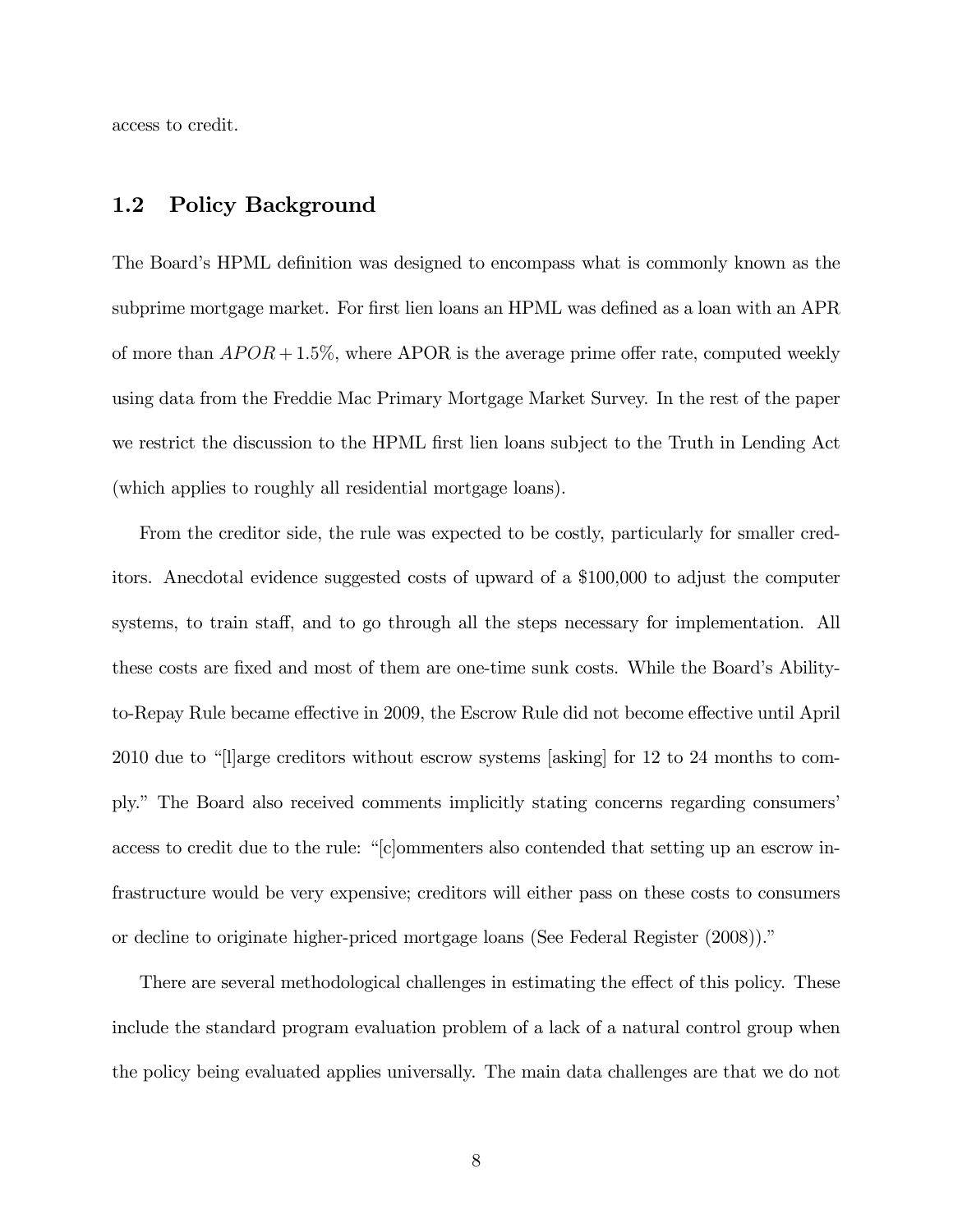directly observe exits and we do not know whether an exit is due to the regulation. We classify creditors as exiting if they originated at least one HPML from January  $1<sup>st</sup>$ , 2010 until March  $31^{st}$ , 2010; has not originated any HPMLs from April  $1^{st}$ , 2010 to December  $31<sup>st</sup>$ , 2011; and has originated at least some residential mortgage loans. We assume that every such exit is due to the regulation. The last clause in the exit definition is not to attribute any financial institutions that merged or went bankrupt to this regulation that was unlikely to cause any creditors to go bankrupt or exit the much broader residential mortgage market completely (at that point HPMLs accounted for only about 4 percent of the overall residential mortgage market). However, we conservatively count any institutions that stopped originating mortgages in a particular county overall as having exited due to the Escrow Rule.<sup>[6](#page-0-0)</sup>

## 2 Empirical Strategy

#### 2.1 Challenges

As noted before, all regulations and many major market changes affect a non-random subset of entities. Moreover, many regulations, including this one, affect all entities. At least partially due to that, many researchers revert either to pre-post identification strategies or to using control groups from related markets not subject to the regulation (for example, the small business credit card market as a control for the consumer credit card market, see Agarwal, Chomsisengphet, Mahoney, and Stroebel 2014). Generally, either of the two

<sup>&</sup>lt;sup>6</sup>We define markets as counties and county equivalents, resulting in 3,273 markets. See a discussion below for more information, and see Sharfstein and Sunderam (2013) for a recent related work using the same market definition.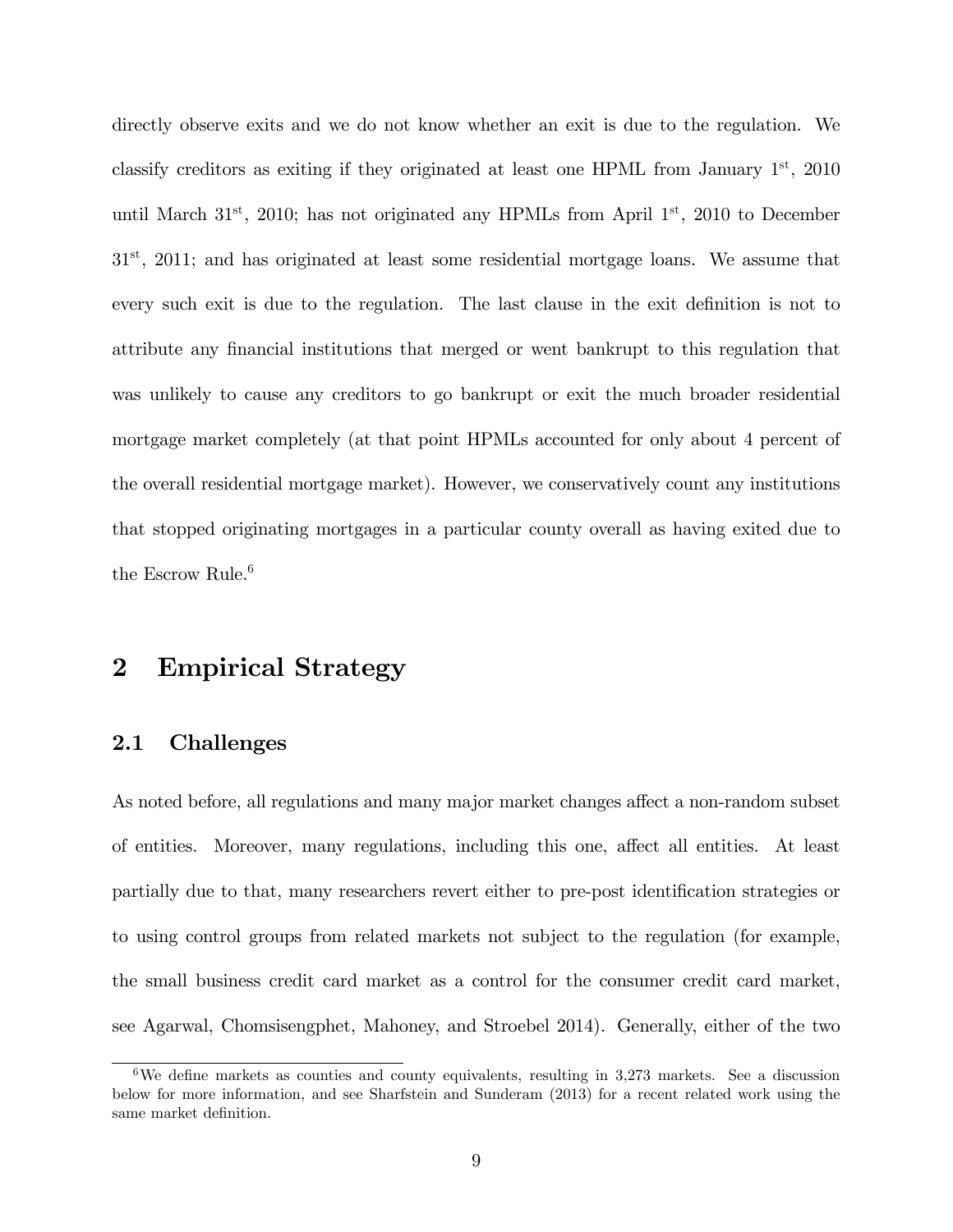strategies requires much stronger assumptions on data and underlying processes than the assumptions that we make here.

#### 2.2 Microtheoretic assumptions

The Escrow Rule's imposed a sizable one-time fixed cost on creditors that wanted to stay in the HPML market and that did not have an escrow system already in place. We assume that firms either incur this one-time cost without passing it through to the consumers or exit the HPML market. Thus, any market (county) where we observe no exits is a control market  $\overline{\phantom{a}}$ prices should not have changed due to the Escrow Rule. For that conclusion to be true, we also assume that consumers in the HPML market do not increase their demand due to the fact that every creditor must provide an escrow. This seems like a plausible assumption: we could not find any evidence that consumers value having an escrow account when they apply for mortgages and, if anything, there is some anecdotal evidence to the contrary, biasing our results to find a negative effect where none actually exists.

An alternative specification, instead of profit maximization in the paragraph above, could compare effects between competitive and non-competitive markets. In competitive markets, many creditors would already have escrow systems implemented, and thus creditors in these markets would not be able to increase their prices in a meaningful way, since the market is sufficiently competitive. However, this specification, on top of profit maximization, assumes Nash equilibrium, and thus, for this application, we chose the less restrictive assumption of profit maximization.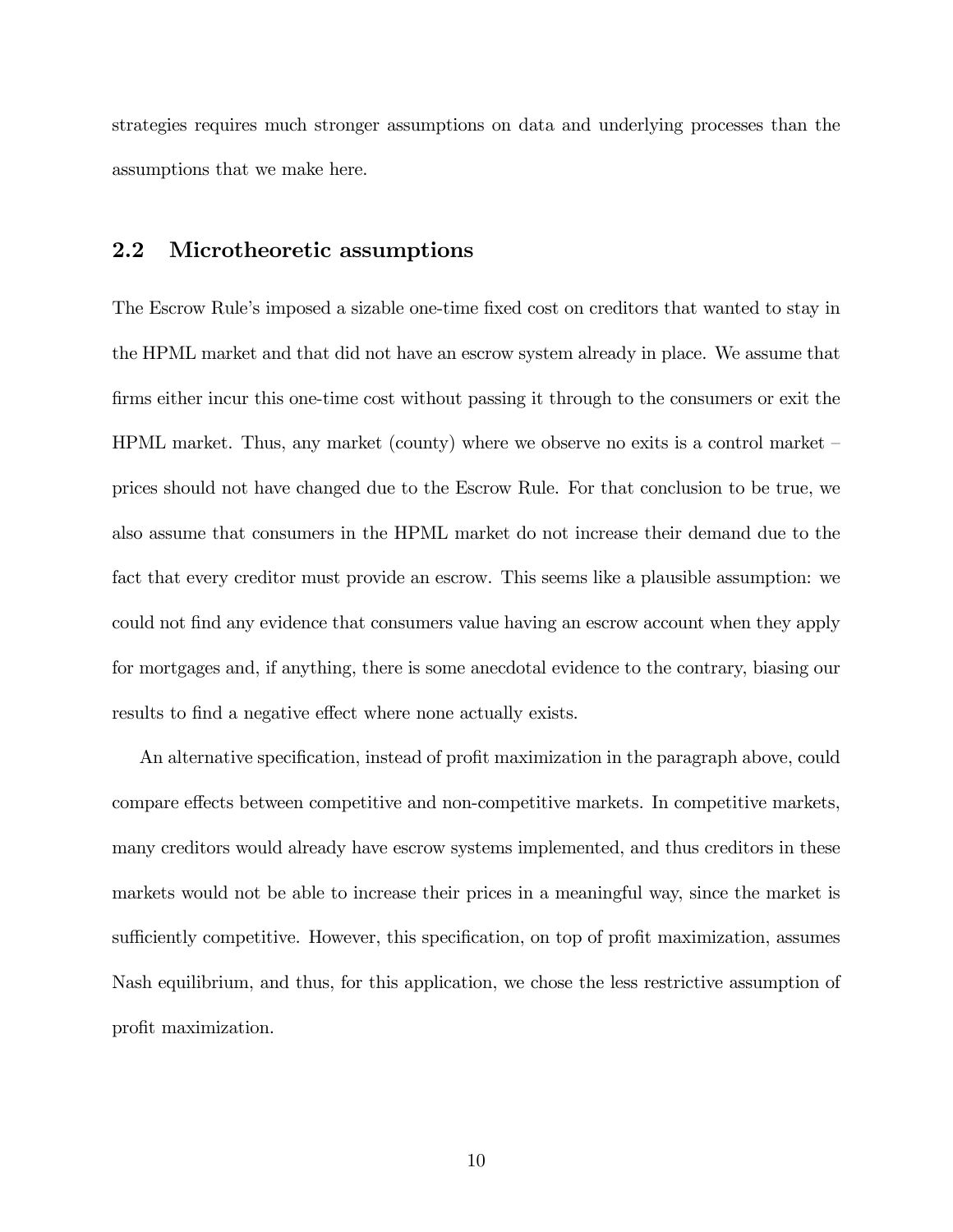#### 2.3 Exits and correlation with unobservables

It is theoretically possible that, even conditional on the observables, probability of an exit in a market is correlated with some market-level unobservables. We believe that this is not the case in our setup. We have many county-level variables, including the future values of these variables from the point of view of the firm deciding whether to exit at the end of March 2010. Thus, we can arguably even control for expectations of creditors, as long as these expectations are rational, or at least irrational in exactly the same way.

We are not concerned about strategic timing in the form of creditors exiting the market earlier due to foreseeing the rule. Any creditor could have originated HPMLs up to the day that the rule became effective with the only potential downside of a loan not being originated by the deadline being having to price that loan a bit lower after the deadline, to escape the HPML threshold. If anything, we expect that the creditors had an incentive to accelerate originations of HPMLs that would have otherwise occurred in the weeks immediately after the effective date of the regulation. If this was indeed the case, then we should observe results akin to the post-promotion dip in sales of stockpilable products after a temporary price reduction, and that would bias us to find statistically significant adverse effects of the regulation when in fact there are none. However, even this type of strategic timing is likely to be severely limited in practice.

#### 2.4 Not observing exits and other unobservables

Creditors do not report whether they are in the HPML market. Instead, we observe whether they made any HPMLs after the effective date of the regulation. We count creditors as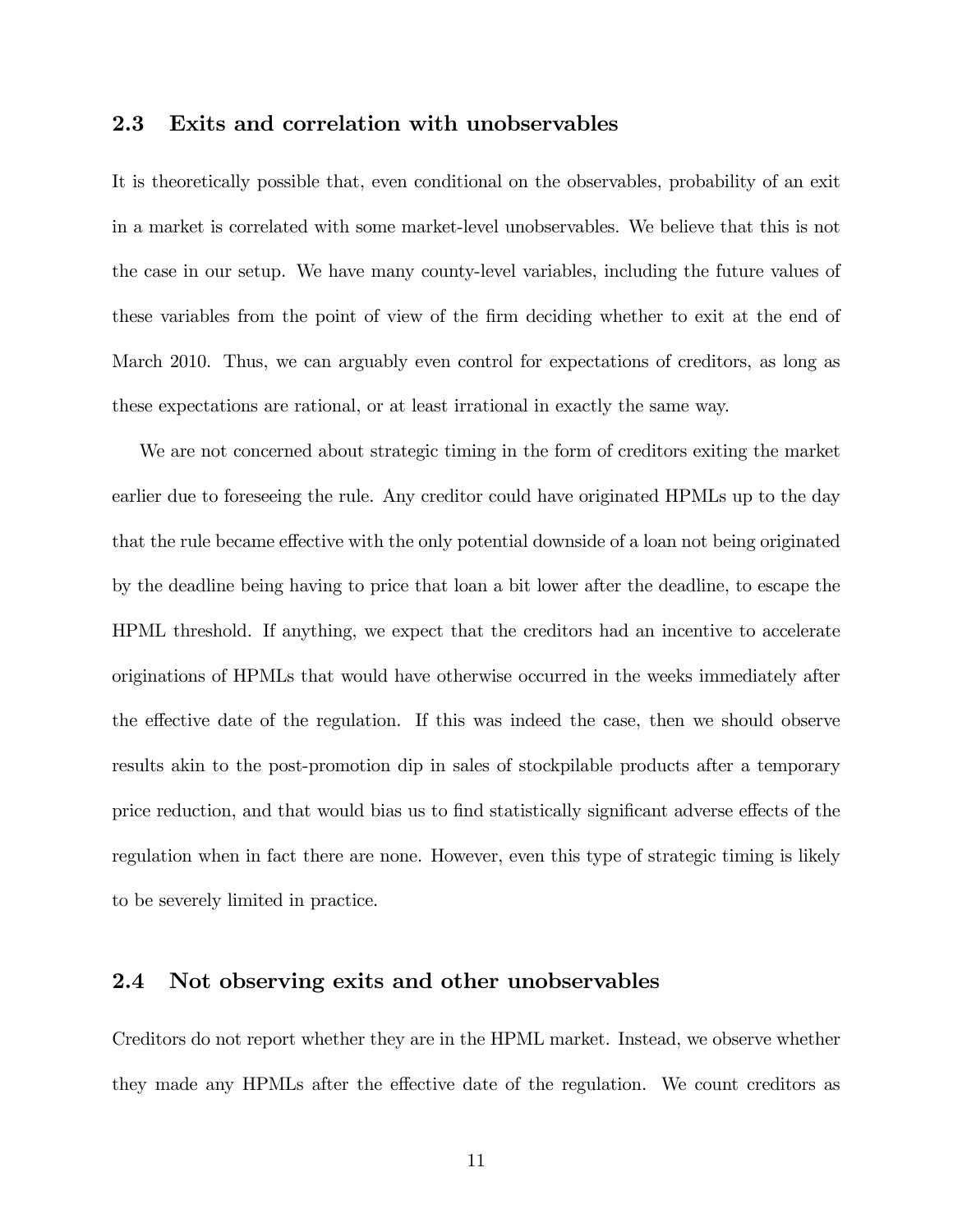being active in the market pre-regulation if the creditor originated any HPMLs in the U.S. in either January, February, or March of 2010. We assume that a creditor exited the market post-regulation if the creditor was active pre-regulation, but had not originated any HPMLs in the 21 months immediately following the effective date of the regulation (remaining nine months of 2010 nor at any point in 2011). Given the magnitude of the rule, we do not believe, and have not heard any anecdotal evidence, that this rule would cause a creditor to exit mortgage origination overall. Thus, we do not consider creditors that exited mortgage origination overall post-regulation as exits due to the Escrow Rule. It is theoretically possible that a creditor owned two separate entities with one of them focusing solely on subprime lending. However, the data shows that the vast majority of creditors exiting the HPML market are not large enough to justify this type of corporate bifurcation and originate many non-HPMLs as well.

However, we do include creditors that stop originating mortgages in a given county overall (by, for example, closing a branch there) as an exit that could have, conceivably, been caused by the Escrow Rule. While HPMLs account for less than 4% of the overall residential mortgage market, they are likely to be more profitable and are more prevalent in some of the branches. Thus, this rule could potentially have a disproportionate effect on the business decision to keep operating a particular branch. Again, we are likely picking up at least some exits here that are not actually attributable to the Escrow Rule. Also, due to the fact that HPMLs are originated relatively infrequently by the smaller creditors, it is likely that at least some of the HPML market exits that we attribute to our rule are not actually attributable to our rule.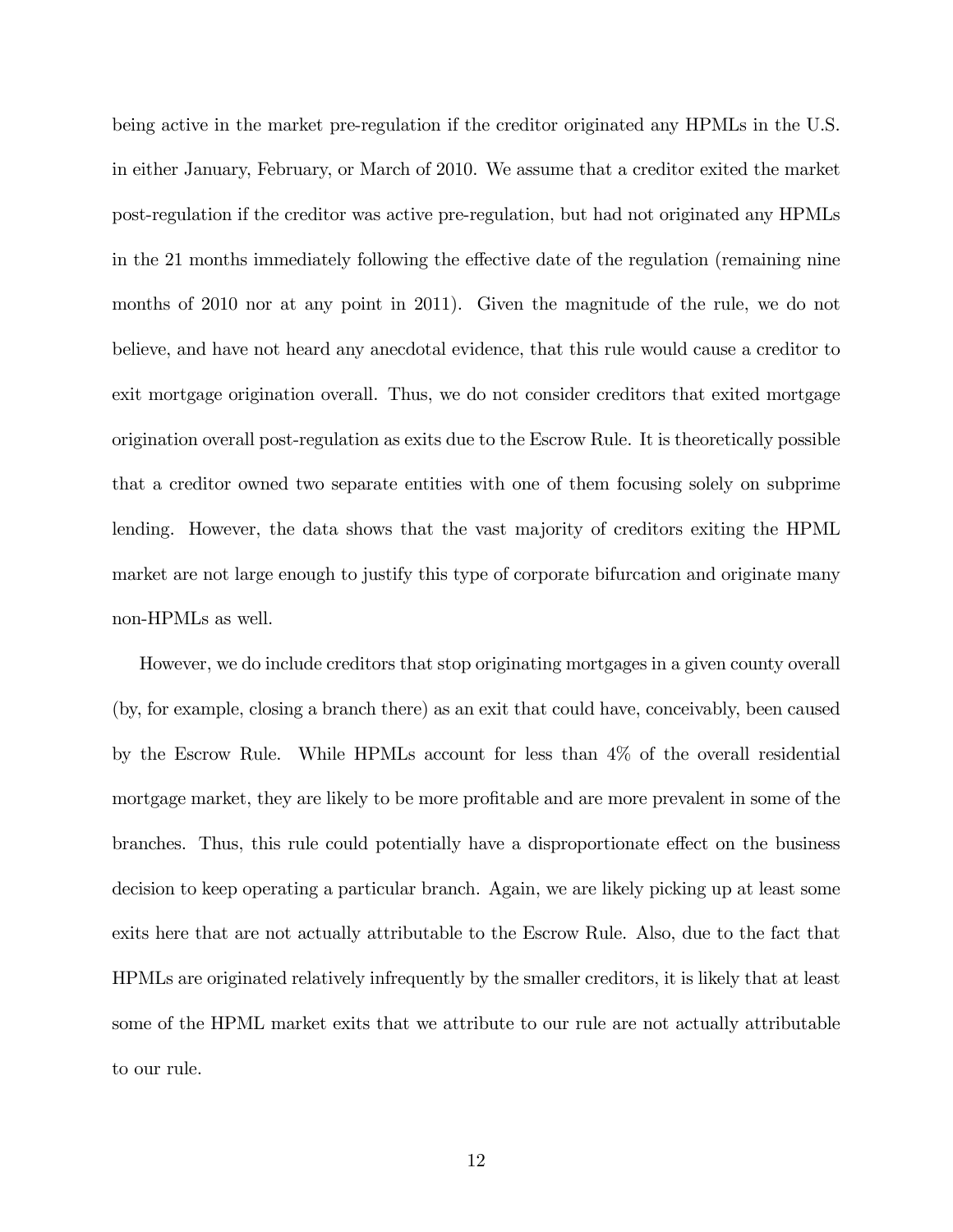#### 2.5 Difference-in-differences

At this point, we have a control group and a treatment group, and data from before and after the regulation, and thus we can apply standard difference-in-difference techniques.

Since escrow is based on property taxes, and these are determined at the county, if not the municipality level, we consider each county a separate market and use the county as our level of observation. We can evaluate the effect of the FRB Escrow Rule on access to credit by comparing origination counts before and after the policy change in the counties that experience an exit to those that do not using a difference-in-difference  $(DD)$  strategy, which is implemented in equation [1,](#page-12-0)

<span id="page-12-0"></span>
$$
y_{it} = f(\beta_{post}post_{it} + \beta_{exit}exit_{it} + \beta_{post \times exit} post_{it} \times exit_{it} + \beta_{X} X_{it} + \varepsilon_{it})
$$
(1)

where  $post_{it}$  is an indicator for after the FRB Escrow Rule took effect,  $exit_{it}$  is an indicator for being in a market that experienced a firm exit,  $X_{it}$  is a vector of covariates including a constant term,  $\varepsilon_{it}$  is an error term, and f is a function. We consider HPML counts as outcomes, and the marginal effect corresponding to  $\beta_{post \times exit}$  represents the program effect.<sup>[7](#page-0-0)</sup>

To account for the fact that the outcomes are count variables, we consider negative binomial regression model (NB):

$$
\Pr\left(y_i|x_i\right) = \frac{\Gamma\left(y_i + \alpha^{-1}\right)}{y_i!\Gamma\left(\alpha^{-1}\right)} \left(\frac{\alpha^{-1}}{\alpha^{-1} + \mu_i}\right)^{\alpha^{-1}} \left(\frac{\mu_i}{\alpha^{-1} + \mu_i}\right)^y
$$
\n
$$
\mu_i = \exp(\beta_{post}post_i + \beta_{exit}exit_i + \beta_{post \times exit} post_i \times exit_i + \beta_X X_i + \varepsilon_i)
$$
\n(2)

Note that  $\beta_{post \times exit}$  may overstate the intent-to-treat effect of the regulation because, by construction, the "exit" group includes only markets for which the regulation was binding.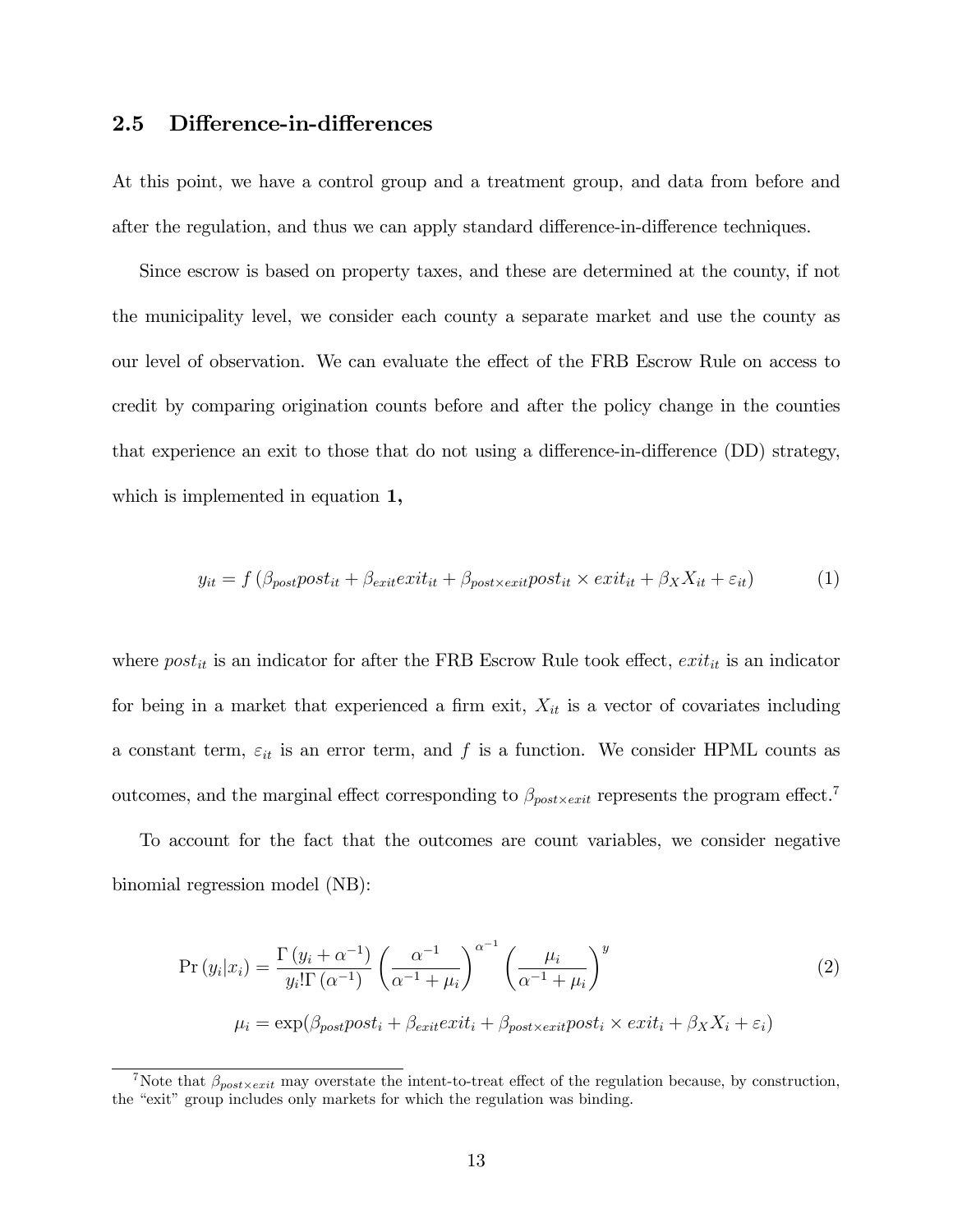where  $\exp\left(\epsilon_i\right)$  is assumed to be distributed gamma with dispersion parameter  $\alpha$ . As in the linear model, we take the coefficient  $\beta_{post \times exit}$  to represent the program effect. Since HPML loans are relatively rare, we think that there may be an excess zeros problem, and correct for it by considering the zero-inflated negative binomial (ZINB) model as well. Suppose that there are two possible ways that we observe a zero count of the outcome variable, and let the first group,  $A_i = 1$ , be the group where the count is always zero and  $A_i = 0$  be the group where the the count may be zero or non-zero. For  $A_i = 0$ , we estimate a negative binomial model as above, where

$$
\Pr(y_i|x_i, A_i = 0) = \frac{\Gamma(y_i + \alpha^{-1})}{y_i!\Gamma(\alpha^{-1})} \left(\frac{\alpha^{-1}}{\alpha^{-1} + \mu_i}\right)^{\alpha^{-1}} \left(\frac{\mu_i}{\alpha^{-1} + \mu_i}\right)^y
$$
(3)  

$$
\mu_i = \exp(\beta_{post}post_i + \beta_{exit}exit_i + \beta_{post \times exit}post_i \times exit_i + \beta_X X_i + \varepsilon_i)
$$

and for  $A_i = 1$  we estimate a logit model

$$
\Pr(A_i = 1 | post_i, exit_i, post \times exit_i, z_i)
$$
\n
$$
= \frac{\exp(\gamma_{post}post_i + \gamma_{exit}exit_i + \gamma_{post}x_{exit}post_i \times exit_i + \gamma_Z Z_i)}{1 + \exp(\gamma_{post}post_i + \gamma_{exit}exit_i + \gamma_{post}x_{exit}post_i \times exit_i + \gamma_Z Z_i)}
$$
\n(4)

where  $Z_i$  is a vector of covariates. We can interpret the marginal effect of  $\gamma_{post \times exit}$  as the effect the FRB Escrow Rule had on the probability that loans of a given type are uniformly zero.

A similar analysis can be performed at the firm level in order to estimate the effects of the policy HPML volumes of exiting and non-exiting firms. The specifications are completely analogous to the county level analysis, except the level of observation is the firm. Note, that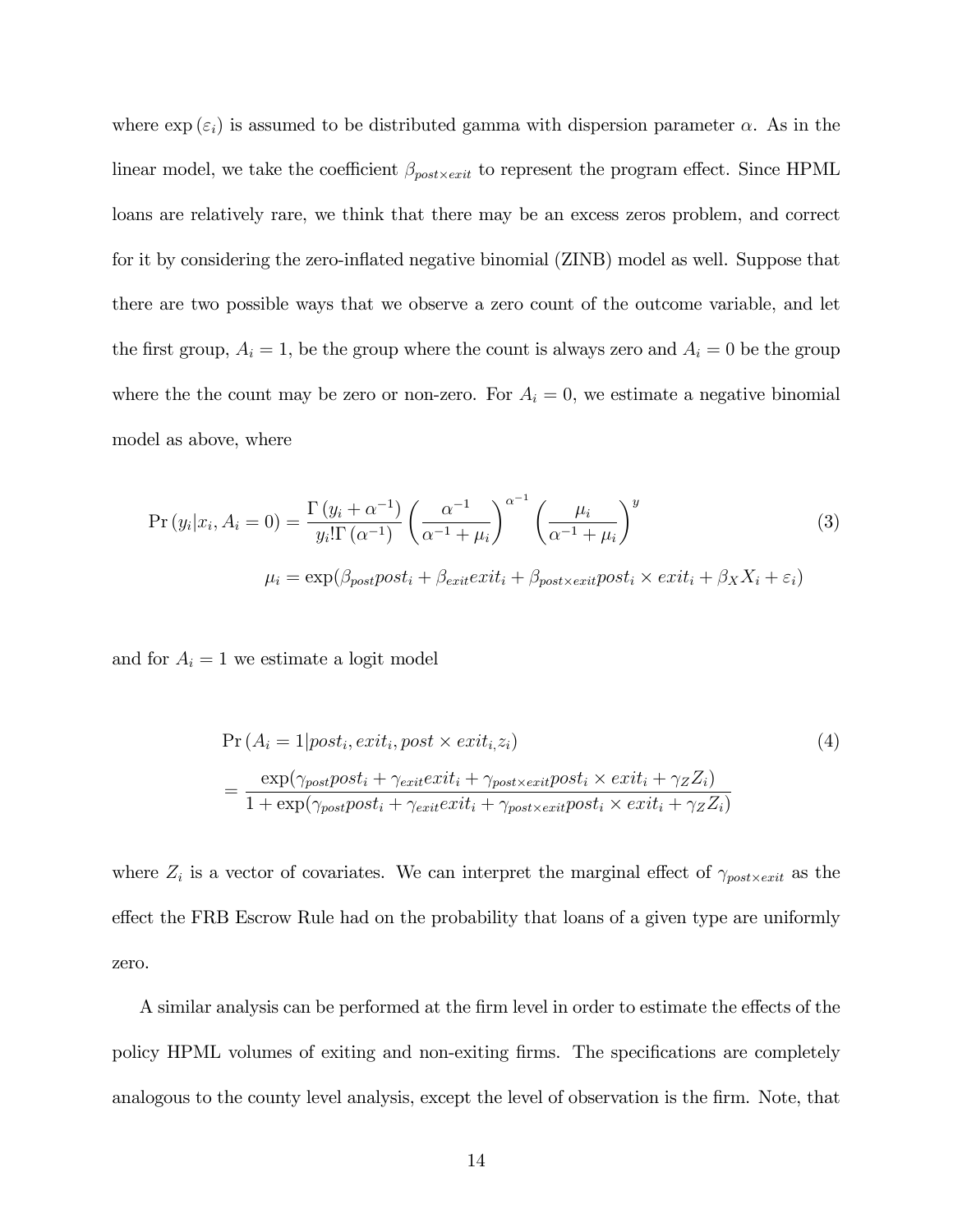we cannot use the same type of theory-identified control groups for firm-level analysis, and thus the identification there is based solely on observables and not on the profit maximization assumption.

## 3 Data

We analyze the 2010 and 2011 Home Mortgage Disclosure Act (HMDA) loan level files for originations data and the USDA Rural Atlas for county level characteristics. The HMDA definition of HPML changed in the last quarter of 2009: loans applied for prior to September 1, 2009 but originated before the end of 2009 are classified as HPML based on the spread of their APR over the "comparable treasury security" utilizing the "Treasury Securities of Comparable Maturity under Regulation C" table, action taken, lock-in date, APR, term (loan maturity), and lien status, and loans with application dates of September 1, 2009 or later or originated in 2010 or later are defined as HPML based on the spread of their APR over Average Prime Offer Rate. Moreover, in the last quarter of 2009, financial institutions were free to report to HMDA either according to the old regime or according to the new regime. Consequently, 2009 HPMLs are not comparable to 2010 or later HPMLs, so our sample period begins January 1, 2010, as illustrated in Figure [1.](#page-31-0) Since our period prior to the implementation of the FRB Escrow Rule is restricted to the first quarter of 2010, we restrict our post-period to the first quarter of 2011 in order to avoid any seasonal effects.

Since we do not directly observe whether firms are equipped to provide escrow accounts, we proxy for exits by identifying firms that exit the HPML market after the policy change. We classify a firm as active in the HPML market if it originates at least 1 HPML loan in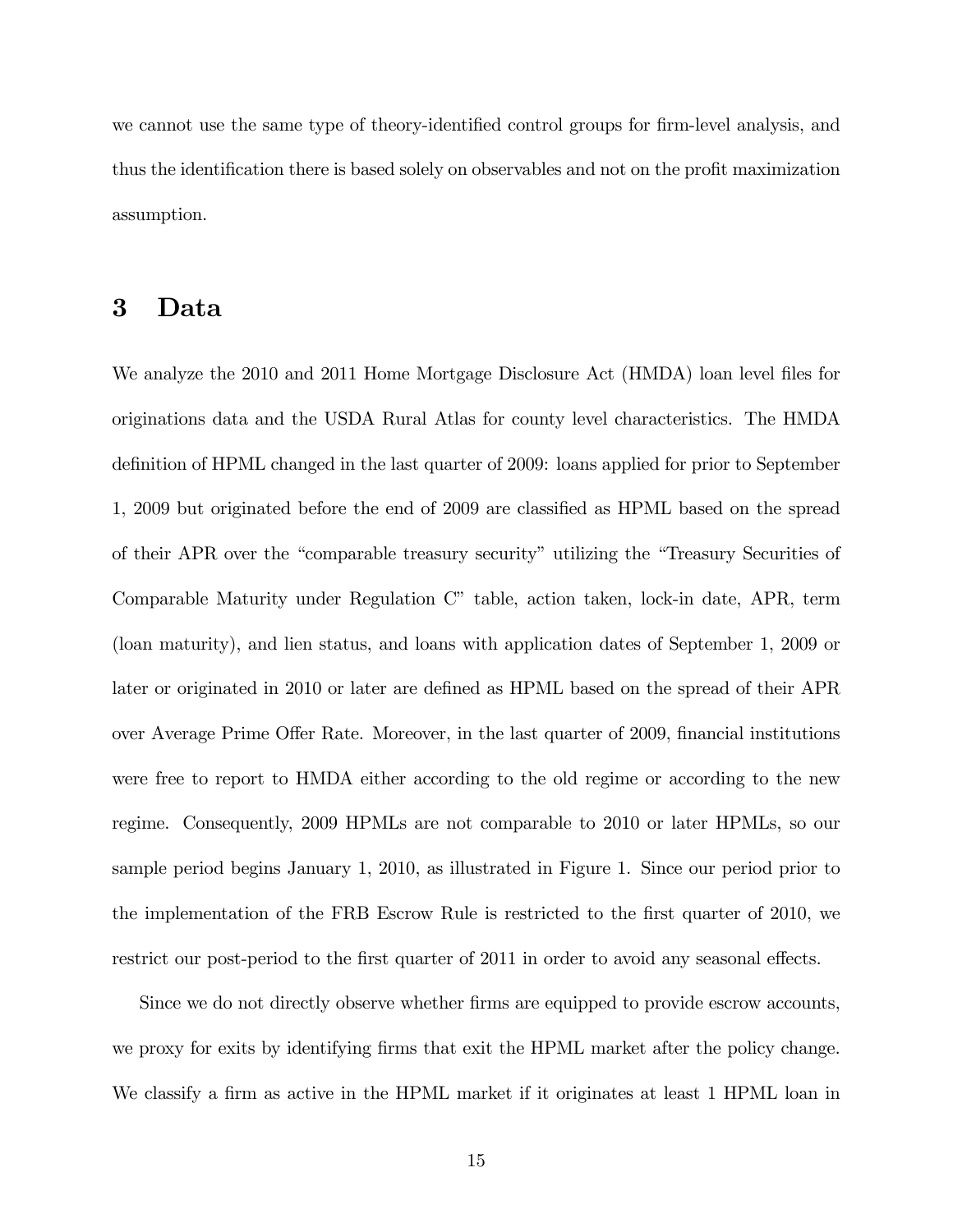the sample period prior to April 1, 2010. A firm is considered to have exited the HPML market if it originated HPMLs before April 1, 2010 but it did not originate HPMLs for 21 months (until the end of 2011) after the rule was implemented. Counties are considered to be exposed to an exit if a firm that was active in that county prior to April 1, 2010 exited the HPML market but did not stop originating mortgages overall (we will refer to first-lien loans subject to the Truth in Lending Act as the overall mortgage market).<sup>[8](#page-0-0)</sup>

The process of constructing the final county level mortgage dataset with county level characteristics and exit definitions is illustrated in Figure [2.](#page-31-1) We begin by collapsing the HMDA loan level data into three distinct datasets: a firm level HMDA dataset, a firm-bycounty level dataset, and a county level dataset. Each observation in the firm level dataset represents a distinct creditor, either in the period before or after the policy change. From this dataset we generate firm exits. We then merge this data by firm to the firm-by-county level dataset, where observations are defined by firm and county and whether or they appear in the pre-period or the post-period. This allows us to define county exposure to exits. We then merge the county level exits by county to the county level dataset, which is defined by county by month. Finally, the county-level characteristics are merged on by county using the data from the USDA Rural Atlas.<sup>[9](#page-0-0)</sup>

<sup>&</sup>lt;sup>8</sup>We recognize that this definition of exit introduces measurement error in the the definition of counties that are exposed to a policy change, and may attenuate the results. We expect to address this in the future by computing the bounds on the loans following Bollinger (1996).

 $9$ The Dodd-Frank Wall Street and Consumer Protection Act of 2010 (Dodd-Frank Act) became effective on July 21, 2011. This resulted in changes in regulatory authority over HMDA reporters: all institutions with assets greater than or equal to \$10 billion were assigned to the newly created Consumer Financial Protection Bureau, and all institutions below \$10 billion in assets that were formerly supervised by the Office of Thrift Supervision were transferred to the Office of the Comptroller of the Currency. Consequently, HMDA agency codes and respondent IDs were changed as of the 2011 reporting year. To assure that we have consistent firm definitions across the 2010 and 2011 reporting years, we made use of a crosswalk between the 2010 and 2011 panel created in the process of conducting impact analyses for the Dodd-Frank Act Title XIV rulemakings at the Consumer Financial Protection Bureau. HMDA reporters that changed identifiers due to the Dodd-Frank Act were matched to their 2011 reporting identifiers, and nonmatching HMDA reporters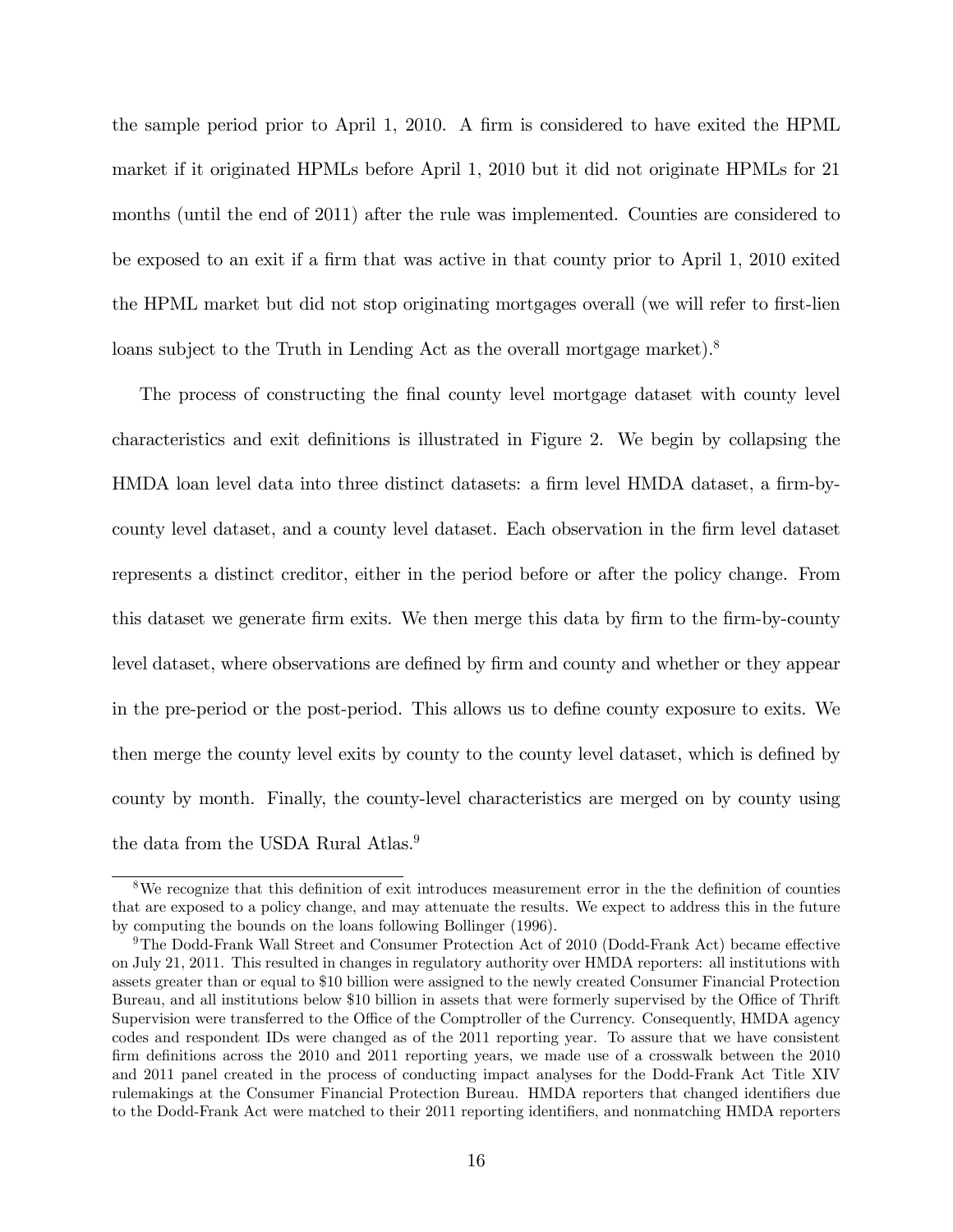There are limitations to the HMDA data, insofar as it does not cover all mortgage loans. By construction, HMDA may disproportionately exclude certain types of loans. Institutions that do not have a home or branch office in a Metropolitan Statistical Area (MSA) or do not receive applications for, originate, or purchase loans that correspond to property located in an MSA in the previous year are exempt from reporting, which may result in undercounts of loans in rural areas. Non-profit institutions and non-depository institutions with less than \$10 million in assets the previous year or that originate 100 or less home purchase loans, including refinances of home purchase loans, are also exempt from reporting, so small creditors may also be underrepresented. Based on the CFPBís matching of HMDA data with data from Call Reports and projecting mortgage originations out of sample, we believe that HMDA captures at least 95 percent of the mortgage market and about 80 percent of the market in the more rural (non-MSA) counties. Our methods should capture exits of HMDA reporters, and to the extent that exits are not counted because of non-reporting, this should result in downward bias of our estimates due to mismeasurement of a binary variable, as addressed in Aigner (1973) and Bollinger (1996).

Table [1](#page-36-0) summarizes the characteristics of the 246 counties that experience an exit and the 3,023 counties that do not experience an exit.<sup>[10](#page-0-0)</sup> The counties that experience an exit are similar in average household size, the fraction of the population that is age 65 and older, and the fraction of housing that is owner occupied (approximately 70%). The counties that experience an exit are on average more populous, with average populations of 478,772 versus 167,677 in counties that do not experience an exit, so the fact that there are more HPMLs

were investigated manually. We are grateful to Brian Bucks for creating this crosswalk and sharing it with us.

<sup>10</sup>We count any county equivalents as counties.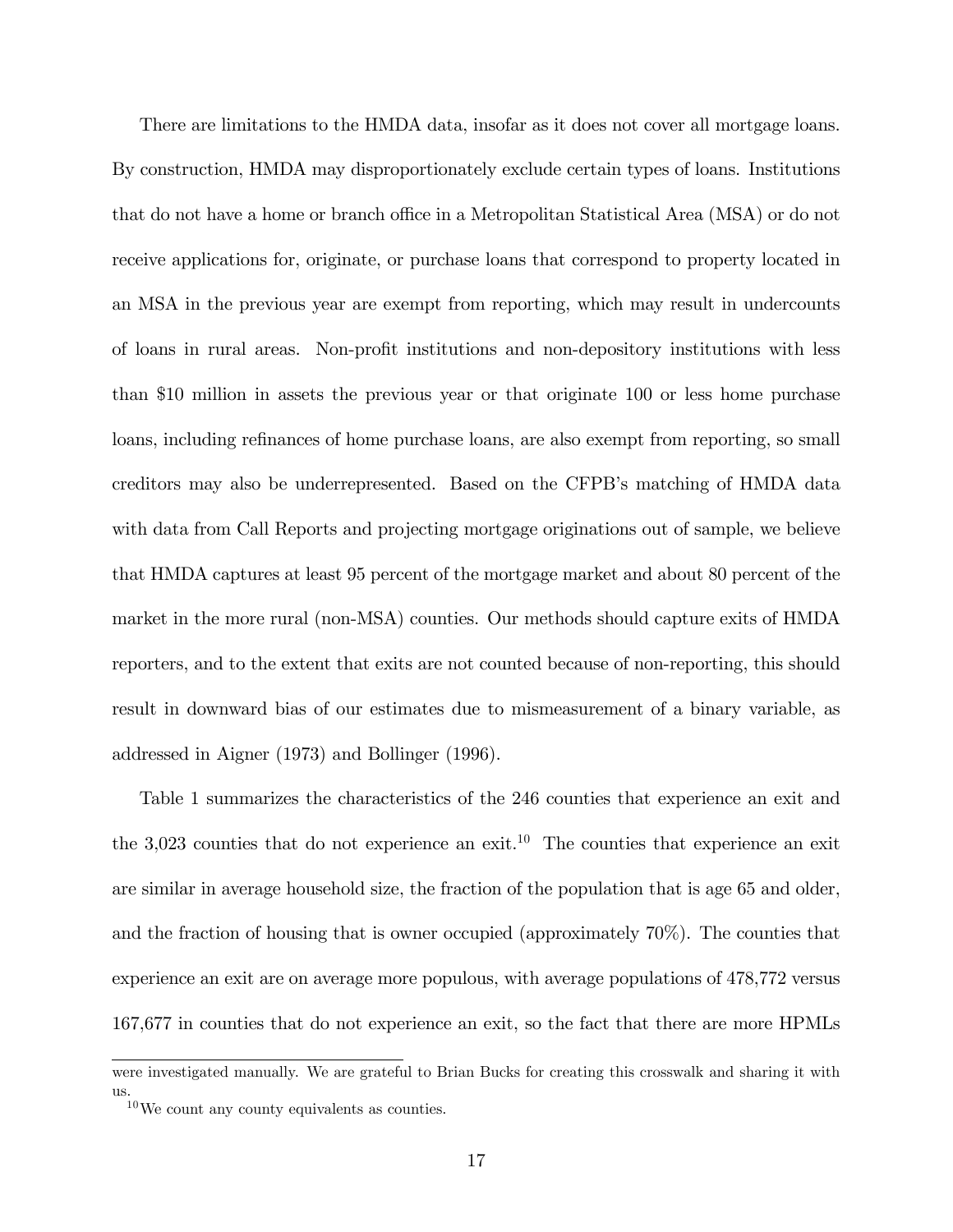on average in counties that experience an exit is not surprising. While apriori one might expect more exits in rural counties where smaller creditors that do not already have escrow capabilities are likely to be better represented, this is not necessarily the case in equilibrium. Less rural markets are generally more competitive, and the smaller creditors not being able to originate escrows seem to be in more danger of exit in these larger and denser markets.

Counties that experience an exit have a slightly higher fraction of minority residents and college educated residents. This is unsurprising because 76% of counties that experience an exit are in metro areas versus 32% counties that do not experience an exit. The average HPML and the overall residential mortgage market lending volume is higher in counties that experience an exit, and the percentage of mortgages that are HPMLs is 2.5% and 4.4% respectively. Table [2](#page-37-0) summarizes the characteristics of the 202 firms that exited the market and the  $6,489$  firms that do not.<sup>[11](#page-0-0)</sup> In the first quarter of 2010, exiting firms originated 378 of 50,437 HPMLs originated and 9,718 of 1,328,118 of mortgages originated. Exiting firms had a 2010 median asset size of \$218 million compared to a median asset size of \$207 million for non-exiting firms. Unsurprisingly, exiting firms are also more likely to have only originated one HPML in the pre-period: 65% versus 11%.

## 4 Results

To put the results below in perspective, if the access to credit hypothesis provided by the creditors in their comments is correct, then we would expect to see a significant reduction in HPMLs due to the rule. In contrast, if every creditor perfectly adjusts to the rule and

 $11$ Of the 202 exiting firms, 196 either have less than \$2 billion in assets or originate less than 500 loans in 2010, which may classify them as small creditors.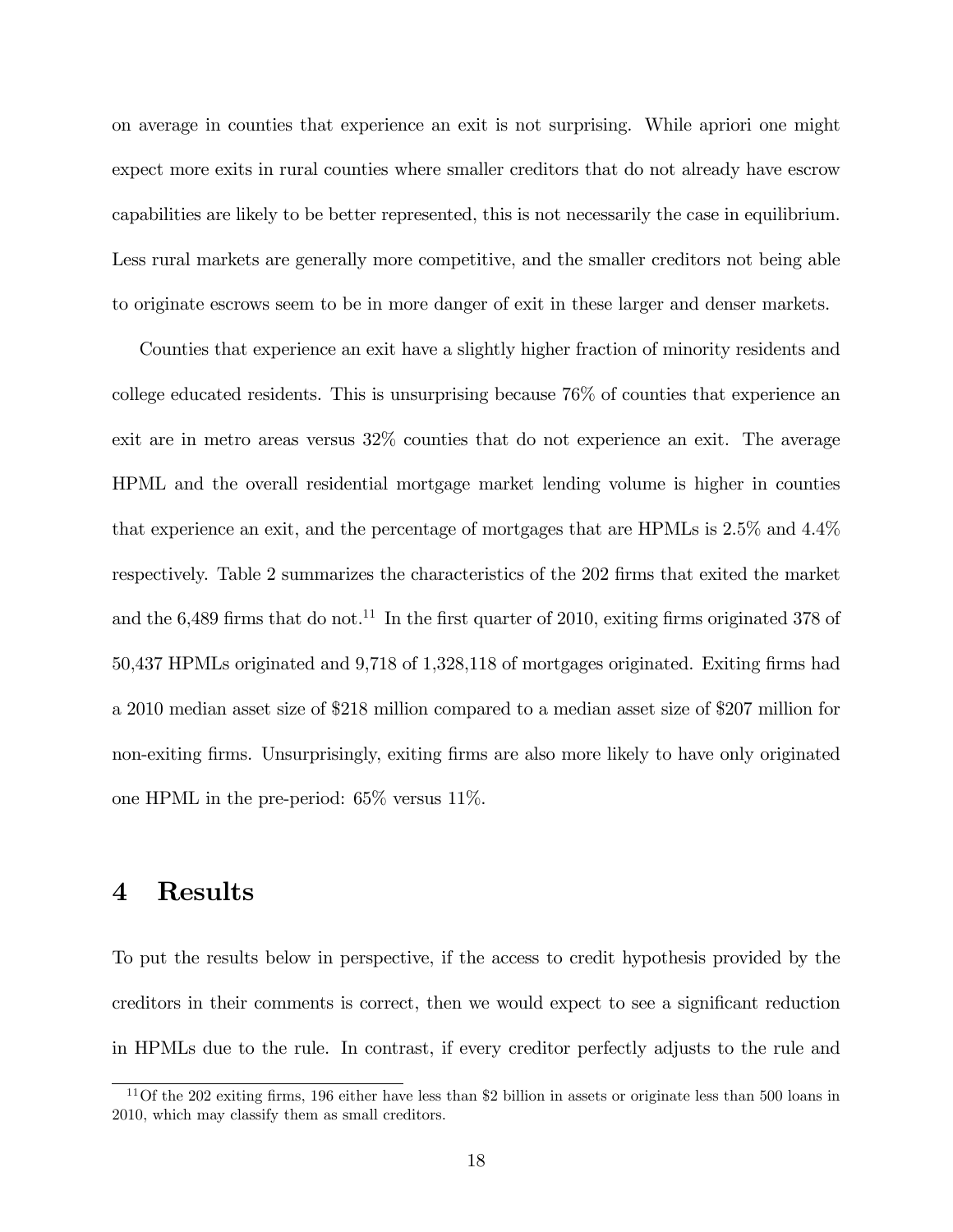keeps the same practices or there is no market effect despite some creditors exiting, then we would expect no discernible effects in either the HPML market. We show below that we see the second case  $-$  no significant effect in the HPML market.

As can be seen from figures [3](#page-32-0) and [4,](#page-32-1) prior to the introduction of the FRB Escrow Rule, originations of HPMLs and mortgages in counties that experienced an exit track the originations of counties that did not experience an exit. In quantifying the effect of the rule, we first consider the effect of the rule on HPML originations in the first row of Table [3.](#page-38-0) Given the fact that the outcome is count data, our preferred specification is the negative binomial regression presented in column 2 because it makes percentage changes in loan volumes accessible and comparable across outcomes and treatment status. Each model includes controls for race, education, urban ináuence codes, median household income, average household size, total population, proportion of population age 65 and older, and proportion of owner occupied households.

From the first row of Panel A of Table [3,](#page-38-0) we see that HPML volumes do not change significantly in response to the implementation of the escrow rule in counties that experience an exit from the HPML market, and the second row shows that HPML purchases were not adversely affected either. As mentioned above, HMDA reporting criteria may lead to the misclassification of counties that experienced an exit as counties that did not experience an exit, which would bias the results towards zero. Since the coefficients on HPML originations are positive, constructing lower bounds, as constructed by Aigner (1973), would not reverse the directionality of the result. The firms that exited the HPML market may have been less likely to sell the HPML they originated: column 2 of row 1 of Panel B shows that the number of HPML held in portfolio in counties that experienced an exit declined by approximately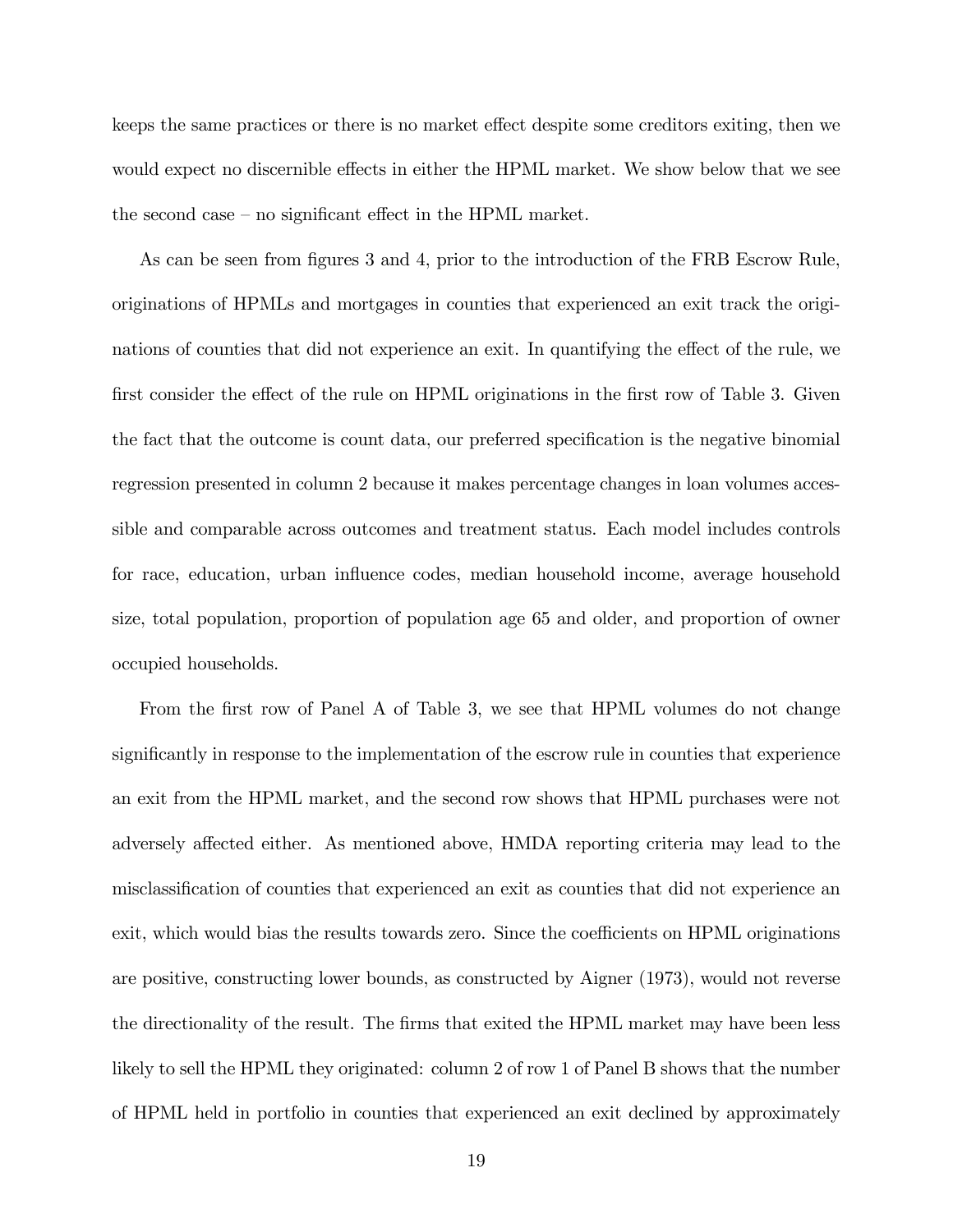8%. Since consumers typically do not have a choice over whether their loans are sold or not, this should have no impact on demand for credit. Therefore, consumer access to credit was not adversely affected by access the fixed implementation costs associated with the Escrow Rule.

One concern is that there may be a disparate impact on a particular group of consumers. In order to explore this, we return to the loan file and consider loans that are made to consumers in low income groups and minority groups. The results are displayed in Table [4,](#page-39-0) and show that neither borrowers with reported income below their county median nor in the bottom 40% of the national household income distribution have their HPML loan volumes significantly affected by the Escrow Rule. The Rule also does not have a significant adverse effect on black or hispanic borrowers. Another group that we consider separately are consumers that are borrowing loans secured by property in non-metro counties. Anecdotally, rural lending may differ from metro area lending because there might be fewer lenders available or a higher proportion of loans that must be held on portfolio because the property they are collateralized by makes it difficult to sell the loans on the secondary market. Table [5](#page-40-0) presents the NBRM results stratified by metro area status. Contrary to the anecdotal argument, it appears from columns 1 and 3 that there is no significant effect of the Escrow Rule on HPML originations in either metro or non-metro areas, and that the significant  $16\%$ reduction in portfolio HPML occurs in metro areas while there is no significant decrease in portfolio HPML in non-metro areas.

In Table [6](#page-41-0) we consider the effect of the policy on average loan size and spread over APOR. Focusing on the results for the specification in column 4, which includes controls for borrower and county level characteristics, we see that average loan amounts decrease by approximately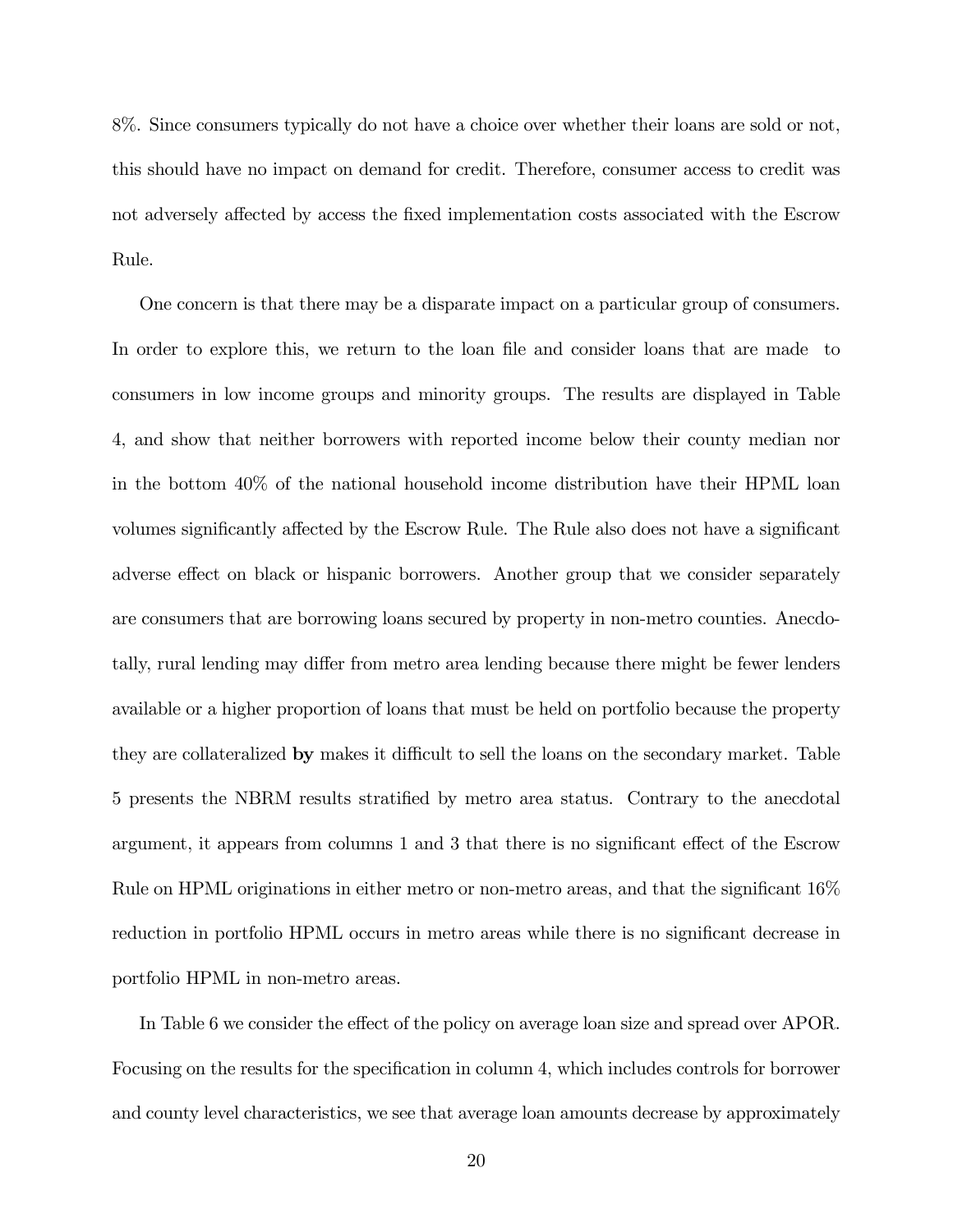\$1,300 in response to the implementation of the Escrow Rule, and this results is significant at the 10% level. This could be an indication of consumers and creditors adjusting to the rule by ensuring that consumers take out smaller loans that would have rates that could fall under the HPML limit.

In row 2 we see that when we restrict attention to HPML, the spread over APOR increases by 9.8 basis points, which is statistically significant at the  $10\%$  level, but is not a large economic impact. There is also no discernible effect of this price increase on demand, indicating that while an individual creditor's demand might be somewhat elastic, the overall demand for mortgages is relatively inelastic. A more meaningful outcome is the effect of the Escrow Rule on average APRs relative to APOR, but due to HMDA reporting criteria, we only observe spreads that are at least 1.5 over APOR. Consequently, we attempt to capture the effect of the rule on APR for both HPML and non-HPML in row 3 by running a tobit model where the spread over APOR is censored at  $1.5$  for all non-HPML, and find that the result is negative and insignificant.

Table [7](#page-42-0) documents the policy's effect on firms that exited the HPML market. Controlling for pre-period originations in column 1 and pre-period originations and firm characteristics in column, the OLS estimates of the effect of the program on loan volumes at these firms are significantly negative for all mortgages and all purchase mortgages (in contrast to refinances or home improvements). The point estimates in the NBRM specifications in column 2 and 4 are insigniÖcantly negative for mortgages overall. This is consistent with the substitution of HPMLs from non-exiting lenders dominating the extent to which borrowers switch from HPMLs to non-HPMLs at exiting lenders. In turn, this suggests that consumers are able to switch creditors when the products that they demand are not offered by a given creditor.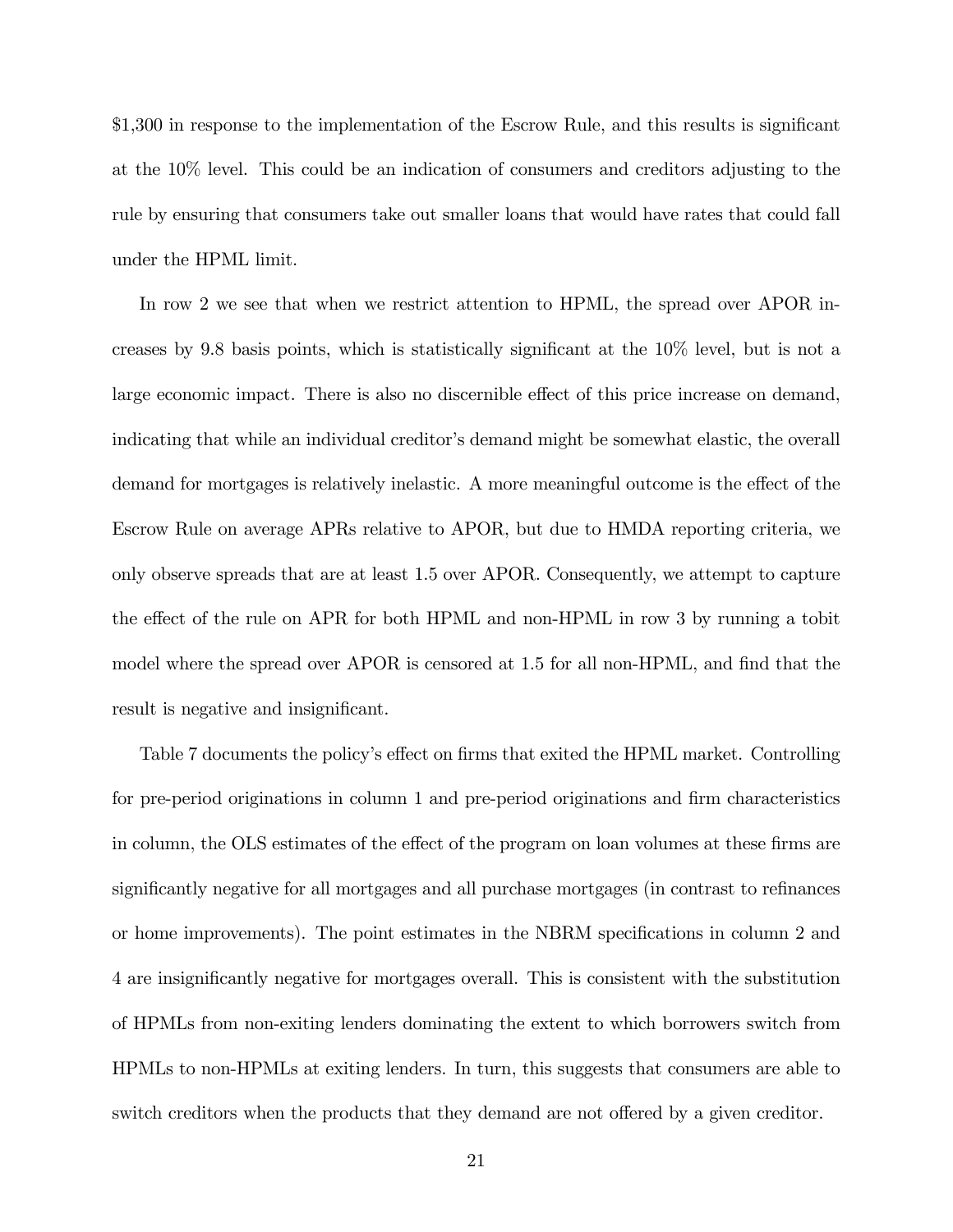## 5 Robustness Checks

#### 5.1 Alternate Definitions of Exit

We also consider alternative definition of exit: a county is considered to be exposed to an exit if a firm that originated any HPMLs in the county prior to the FRB Escrow Rule exits the HPML market nationally. This differs from the primary definition used in this paper because it also includes exits by Örms that exit mortgage lending entirely, and we believe that these Örms may have been more likely to exit for non-Escrow Rule related reasons. Nevertheless, the results from this analysis are qualitatively similar to those presented for our preferred exit definition, and can be found in Table [8.](#page-42-1)

As we mentioned above, the definition of HPML changed in the last quarter of 2009: the threshold APR changed from 3 over a treasury security of comparable maturity to 1.5 over APOR. Figure [7](#page-34-0) plots the two thresholds daily from 2006 through 2011 for 30 year fixed rate mortgages. In 2009 the new definition of HPML tends to be a subset of the previous definition of HPML, so using the old definition to define HPMLs prior to the policy change should result in an undercount of HPML originations, but may still capture HPML originators that we did not observe in the 2010Q1 pre-period. When we extend the preperiod to include January through December of 2009, we find that our count of exiting firms increases from 202 to 270. The results of a replication of our main estimates with this extended pre-period definition of exit are displayed in Table [10.](#page-44-0) Similar to our findings in Table [3,](#page-38-0) we find that the point estimates for the effects of the Escrow Rule on HPM originations and HPM purchase originations are positive and insignificant in the NBRM and ZINB specifications in columns 2 and 3.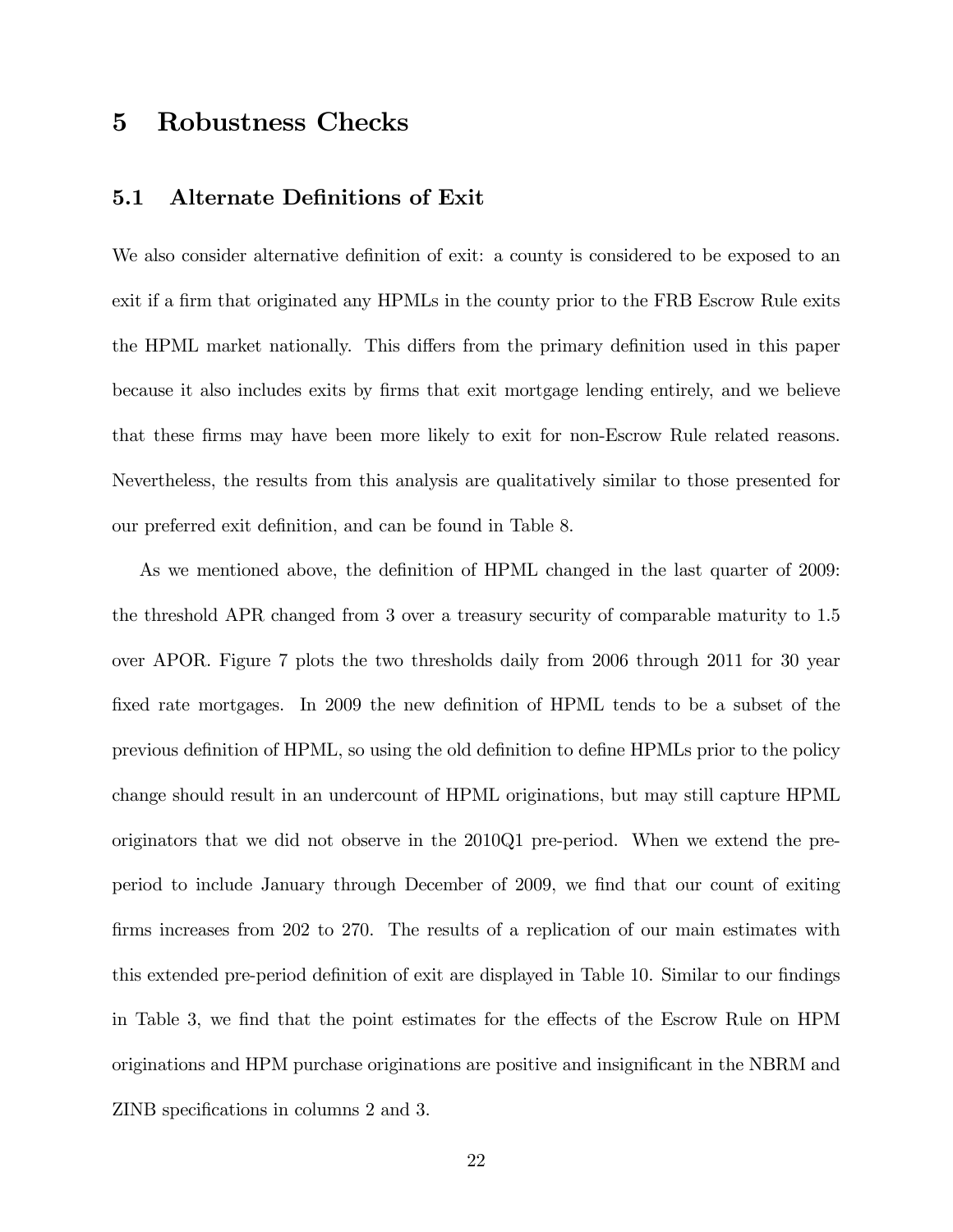#### 5.2 Propensity Score Matching

We match counties based on pre-policy change loan characteristics and county level characteristics, using both nearest neighbor matching with 2 neighbors and Epachnikov kernel matching. Then we compare originations in January, February, and March of 2011 for counties that experience an exit with originations in their matched counties. For example, the Washington, DC area county Prince George's County, MD experienced an exit and is matched with Bristol County, MA, which is part of the metropolitan statistical area that includes Providence, RI and did not experience an exit. The results are presented in Table [11.](#page-44-1) Analogous to our negative binomial regression model difference-in-differences results in Table [3,](#page-38-0) our estimates do not reject the hypothesis that there is no change in HPML originations in affected counties due to the FRB Escrow Rule. We also present balancing test results for both the nearest neighbor and Epachnikov kernel matching in Table [12.](#page-45-0) Note that we fail to reject that the treatment and matched control groups are not balanced for all characteristics, except for the proportion of a county that is of hispanic origin in the metric that uses Epachnikov kernel weighting.

#### 5.3 Synthetic Control Groups

Since there are over 3,000 counties, we reduce the dimensionality of the construction of synthetic control groups by first k-median clustering counties based on their characteristics and their patterns of HPML and overall mortgage originations prior to the policy change, and then construct synthetic control groups for counties using the methods described in Abadie and Gardeazabal (2003) to weight counties that have not experienced an exit. Due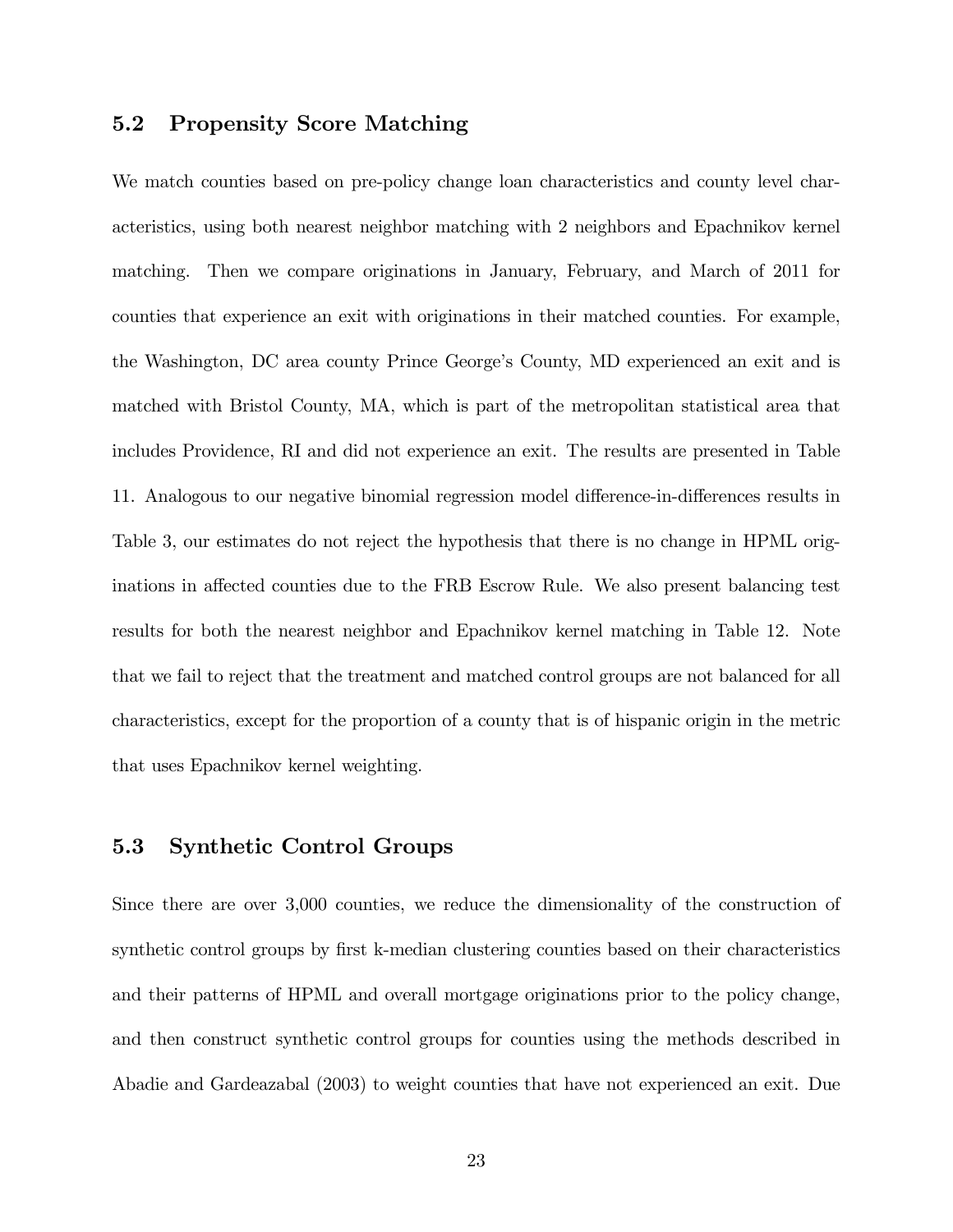to computational limitations, we restrict the number of comparison counties to 100 or less. The results are presented graphically in Figure [6](#page-33-0) and Figure [8,](#page-34-1) for HPMLs and overall residential mortgages respectively. Each gray line represents the difference in originations between a county that experiences an exit and its synthetic counterfactual county. The maroon lines represent the mean of the estimated differences for all counties, and the dashed lines represent the upper and lower bounds of the  $95\%$  confidence interval of the mean. The difference between the counties that experienced an exit and their synthetic controls is indistinguishable from zero for all periods after the introduction of the FRB Escrow Rule, which is consistent with our results using other methods.

For illustrative purposes, we have presented the relative weights of the donor counties for the synthetic control group for Prince George's County, MD in Table [13.](#page-47-0) While synthetic Prince George's County is a weighted average of 4 counties, the donor pool actually consisted of 49 counties, the remainder of which were weighted 0 in the synthetic control group. Table [14](#page-47-1) presents the values of HPML and overall residential mortgage origination counts in the months preceding the policy change for Prince George's County and its synthetic control group. Note that HPML originations do not differ between the synthetic and control group by more than 0.96% for the 3 months preceding the policy change.

#### 5.4 Census Tract Level Analysis

We also replicate the analysis at the Census tract level, and using the methodology above find that the Escrow Rule is associated with a  $53\%$  decline in HPML originations and a  $3.2\%$ decline in overall residential mortgage origination volume. We present the results in Table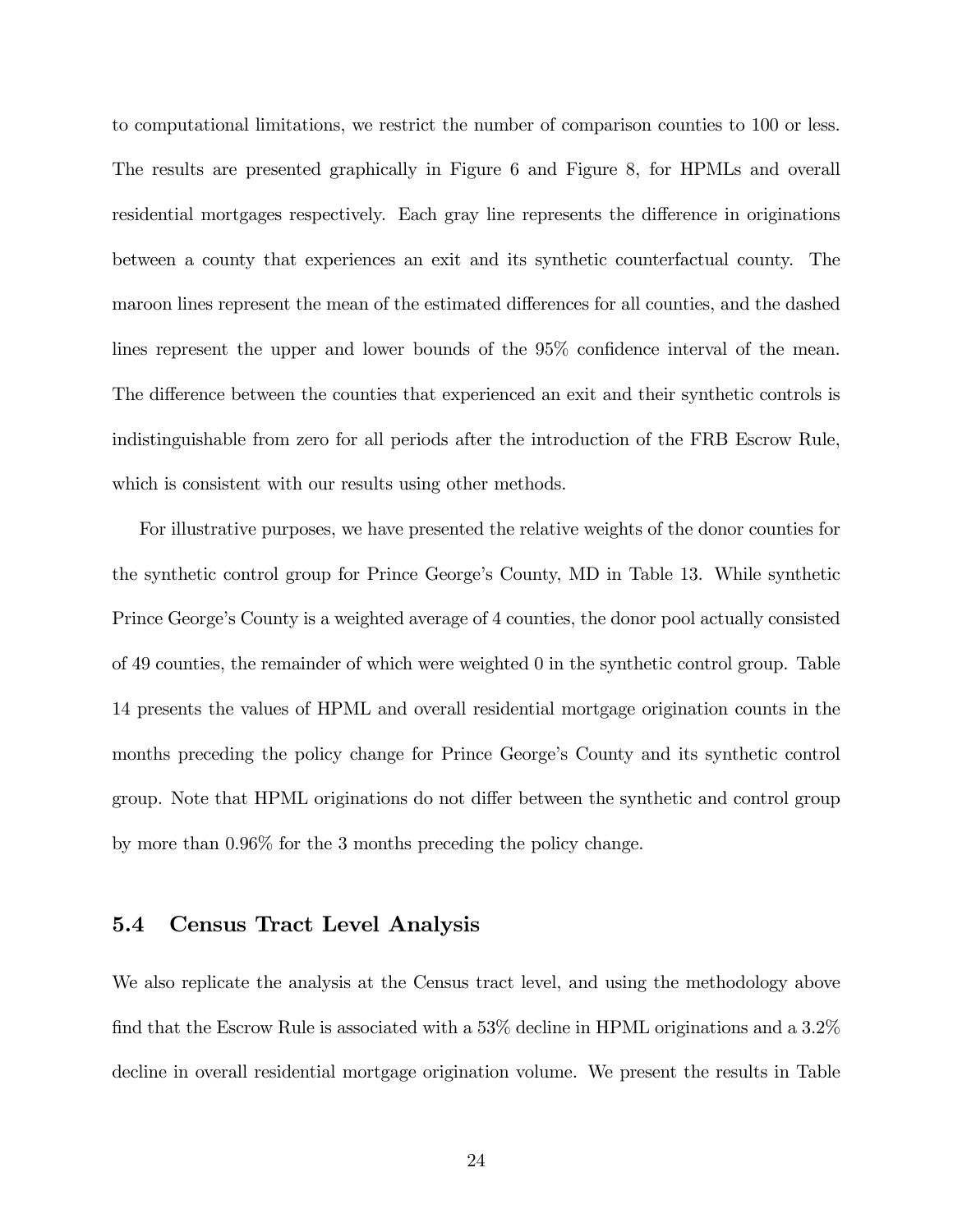[9.](#page-43-0) Note that this Önding is consistent with a hypothesis of creditors either originating loans just under the HPML limit of 1.5% over APOR instead of originating loans over the limit or with a hypothesis of consumers switching to cheaper creditors.

We believe that the small size of Census tracts mechanically results in large percentage changes in originations being associated with a tract experiencing an exit as well as in in severe classification error for our exit definition, which will bias any results downwards. We find that only  $1,072$  of the 65,166 observed Census tracts are classified as experiencing an exit. We also find that 99.7% of census tracts had single-digit HPML originations in the three months immediately preceding the regulation's effective date, including the  $59.3\%$  of tracts that had 0 HPML originations over the period. Moreover, 454 out of the 1072 tracts had just one HPML origination and 302 out of 1072 tracts had just two HPML originations. Note that the way that we construct our exit definition forces the tract to have at least one HPML origination in the pre period. However, if we do not see any HPML originations in our three month comparison period post the effective date, there is a high likelihood that this is due to chance, thus the fact that we constrain the pre period to have at least one origination necessarily biases our results.

In addition to the data issues, anecdotally, most of the larger creditors do not use different price sheets for different locations in the same state, with notable exceptions of California and Texas, where a creditor might use two different price sheets for the whole state. Thus, we find it hard to believe that many creditors would customize their pricing by census tract. Furthermore, customizing pricing by census tracts might raise (potentially unwarranted) redlining concerns from the regulators. Even further, for the purposes of bank merger review, the FRB generally defines markets as either counties or groups of counties, suggesting that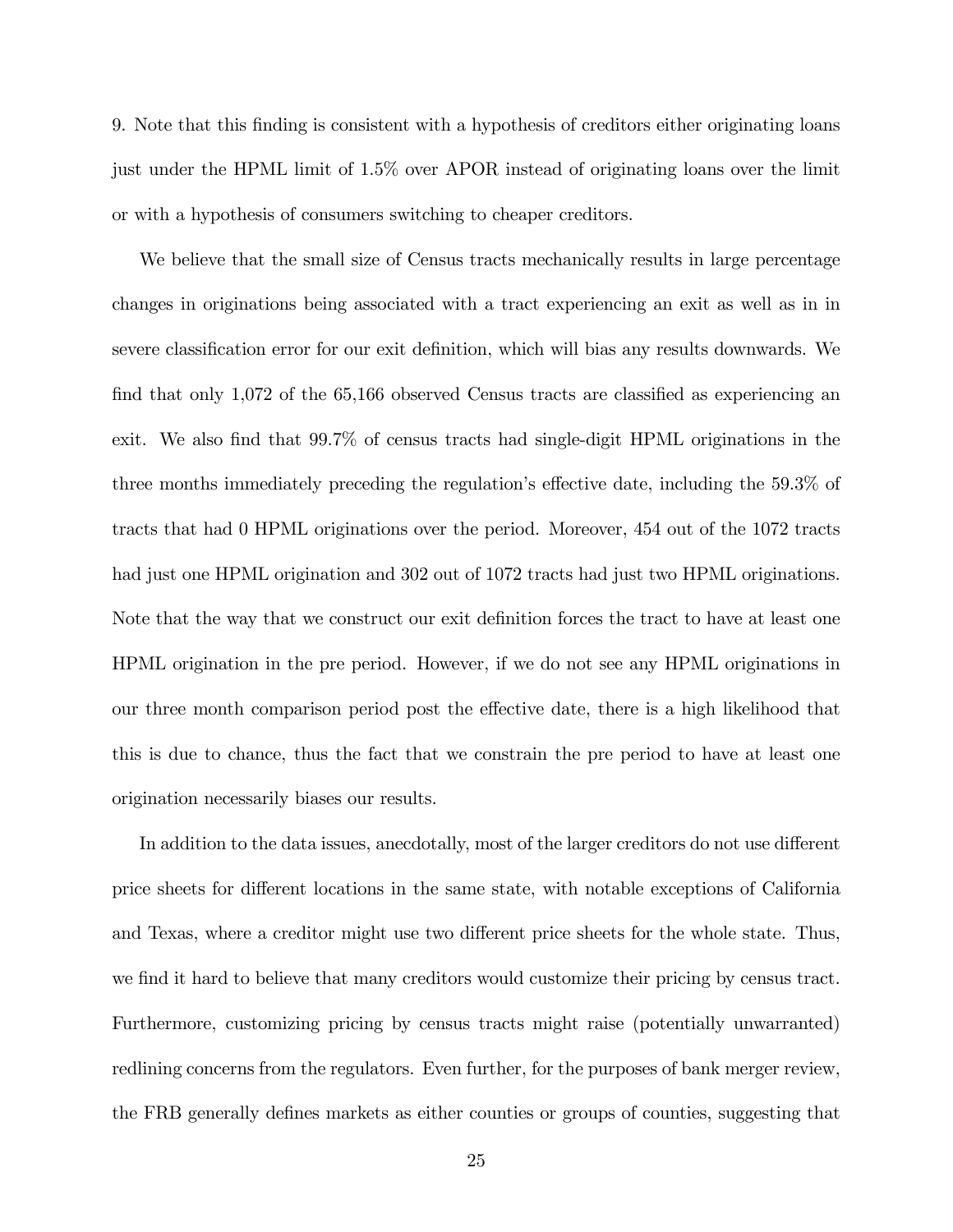the census tract definition might be too fine of a grid.

Note that for this robustness check we could utilize more controls than the USDA data for each county. We merged our dataset with information from the Census Bureau on each of the census tracts, effectively recreating the data process described above. We also used some of the USDA county-level controls. The overall population of these 1,072 tracts was 327,204 and 4,953 total HPMLs were made in these counties in the Örst 3 months of 2010.

#### 5.5 Counterfactual Implementation Dates

As a validation test, we replicate our analysis using counterfactual quarters of implementation, both using alternative dates to construct the exit definitions as well as using alternative dates for the policy change on the counties that are classified as exiting in the main analysis. The results that adjust the exit definition differ from those that we find when comparing the Örst quarters of 2010 and 2011, which suggests that our analysis is not just capturing year-over-year trends.

The results from the analysis of changing the implementation date for the same set of counties that experienced an exit generates statistically insignificant results with point estimates that are small and have negative signs for the effect of the counterfactual policy change on overall residential mortgage originations. Results from a representative counterfactual date experiment using the second quarter of 2010 and 2011 are presented in Table [15.](#page-48-0)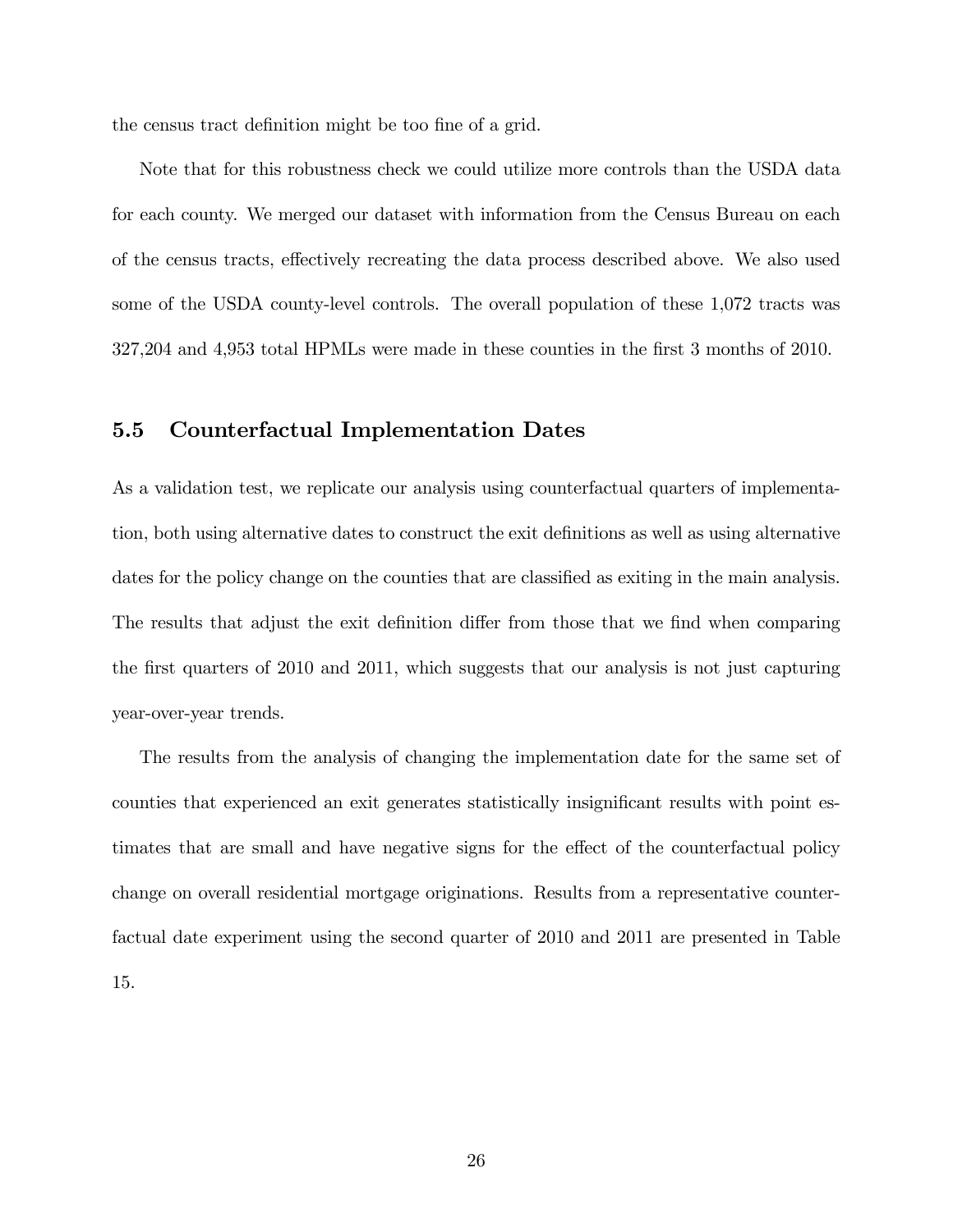#### 5.6 Entry

Theoretically, exiting firms might simply be replaced by firms that enter the HPML market in the county. If this were the case then the rule would effectively have no effect on market composition. To test whether exiting firms are replaced by entering firms, we run a probit regression of whether a county experiences firm entry on an indicator for experiencing an exit. A specification that include controls for county-level characteristics, including January 2010 HPML and overall mortgage volumes produces a statistically insignificant estimated coefficient of  $-0.104$   $(0.118)$  on the exit indicator variable. This shows that firm exit is not offset by firm entry.

#### 5.7 State-Specific Effects

Industry participants have stated that some states have more onerous escrow processes than other, and often cite Pennsylvania as an example of a state with complex requirements. More involved escrow procedures should be associated with larger fixed costs in implementing an escrow system, so we would expect that the effects of the Escrow Rule to be larger in these states. We test this by adding an indicator variable for being in Pennsylviania as well as interactions of this indicator variable with being in a county that experiences an exit and being in a county that experiences an exit in the post-period. The results are presented in Table [16:](#page-49-0) relative to other counties that experience exits, Pennsylvanian counties that experience an exit experience an approximately 31.4% larger decline in HPMLs, from the result in the second row of column 2. However, overall lending is not adversely affected in these counties: overall residential mortgage originations actually increase by approximately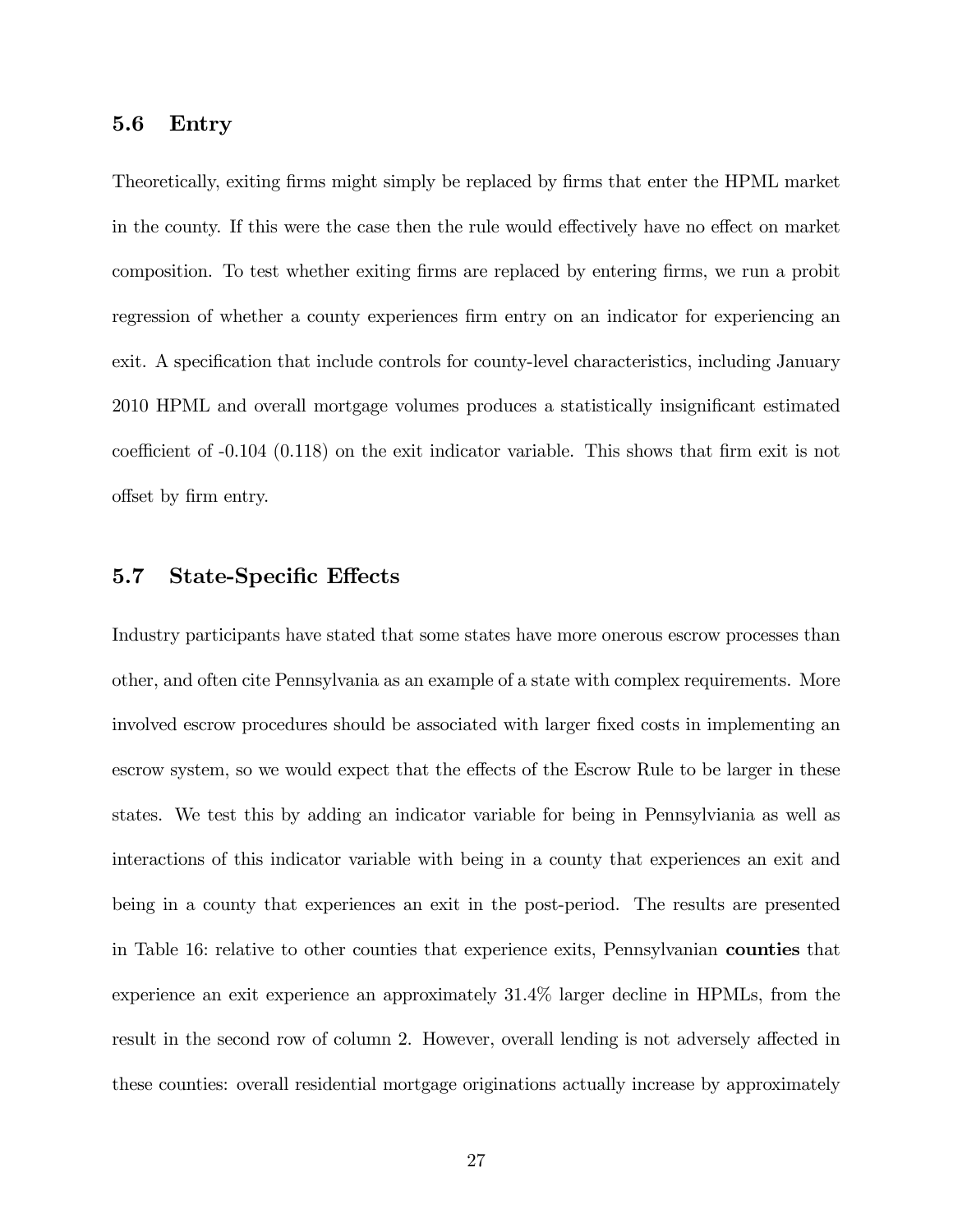5 percent, as seen in the fourth row of column 2. This Önding is consistent with a hypothesis of creditors either originating loans just under the HPML limit of 1.5% over APOR instead of originating loans over the limit or with a hypothesis of consumers switching to cheaper creditors.

## 6 Consumer Financial Protection Bureauís Escrow Rule

The Dodd-Frank Act required the Bureau to pass another Escrow Rule, that was finalized in January 2013 and became effective in June 2013. The market affected was still the HPML market. The rule required five years of mandatory escrow provision, as opposed to one year as in the FRB's rule. Congress also wanted the CFPB to define small creditors that operate in rural or underserved markets (also to be defined by the CFPB). These creditors would be exempt: they would not have to provide an escrow while originating an HPML. Congress specifically cited concerns regarding access to credit in these areas as the motivation for this exemption. Of course, this also implies that these consumers would not receive the protections of the rule. The CFPB designated over 1,600 counties across the U.S. as rural or underserved (in other words, around half of all the U.S. counties), and small creditors that operate in these counties receive certain exemptions from many of the newly released mortgage rules, including the Escrow Rule.

Our loan-level mortgage data comes from HMDA, a dataset that is collected on a yearly basis. The dataset that will include time before and after the CFPB's Escrow Rule became effective will not be available until early Fall of 2014, and even then matching it to all the other datasets used in this study (including previous years' HMDA) will take months. How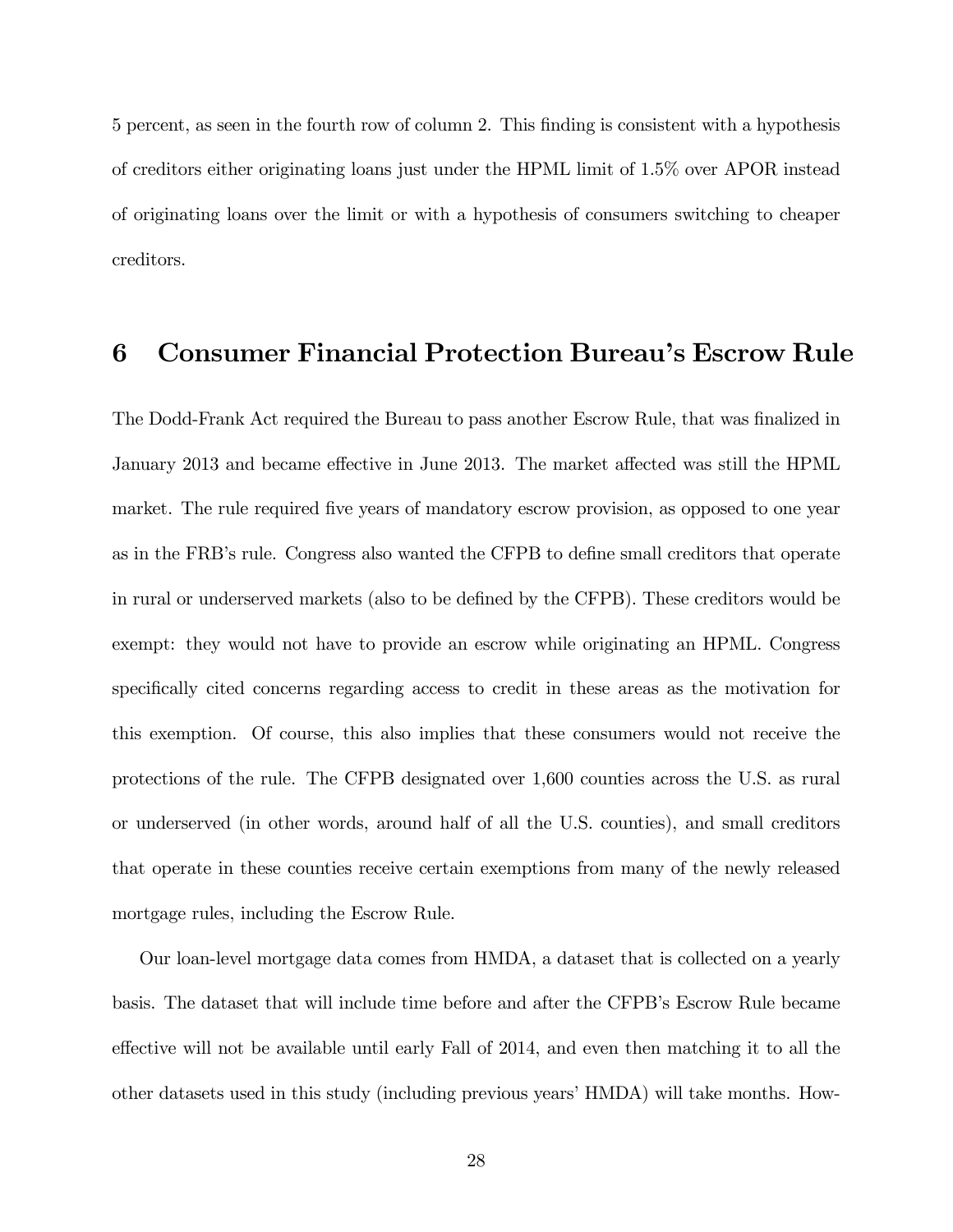ever, we and/or other researchers will be able to double-check the results in this study. We can apply similar estimation techniques to see whether the exempted counties experienced more loan origination than the control counties defined as above. Moreover, we can use more standard regression discontinuity techniques to validate that result and to see whether microtheoretic-based control groups lead to roughly the same results as more standard techniques when these more standard techniques are available. These techniques would certainly be available in this case: small creditors are defined as the ones that originated under 500 loans in the previous year (2012). However, even at the end of 2012 it would have been hard to guess that the January 2013 rule would prescribe exactly 500 as the limit (in particular, the proposed version from several years before the rule had 100 portfolio loans as the proposed limit). Similarly, there are discontinuities in terms of which counties were designated as either rural or underserved that can be exploited in the same manner.

## 7 Conclusion

We provide empirical estimates of the effect of a regulation that imposes a fixed cost on firms (creditors) on the volume of the affected transactions (availability of credit). We find no evidence that the introduction of the FRB Escrow Rule affected access to credit, suggesting that there is a sufficient amount of firms in the subprime mortgage market to compensate for the volume lost by the creditors exiting the market. These findings are applicable to the range of policies that impose fixed costs on firms, and suggest that concerns about the effect of these types of policies on transaction volume may not be warranted.

Standard microeconomics and market microstructure logic can account for this, apriori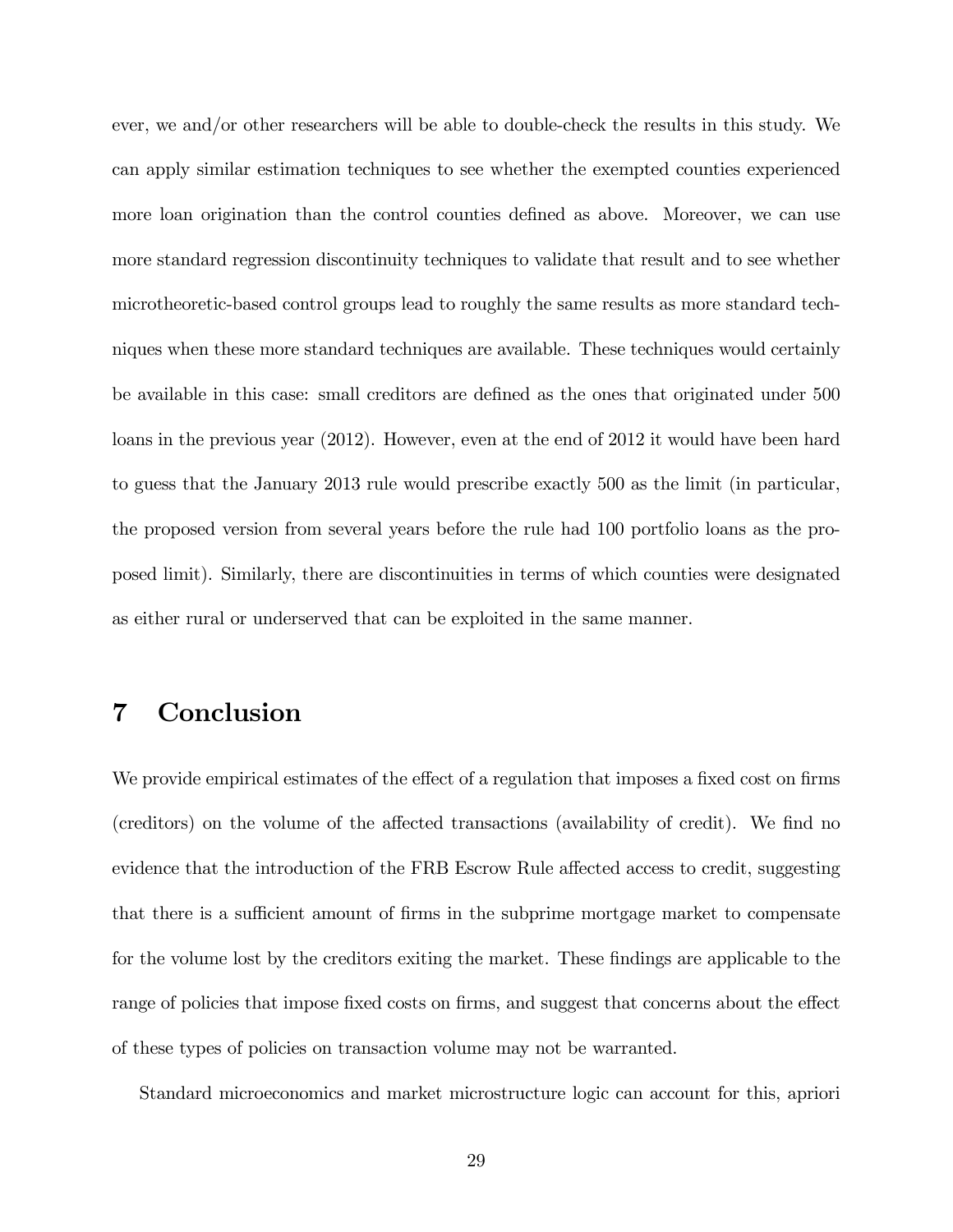somewhat surprising (especially taken into account the aforementioned creditor comments and approximately 200 creditors exiting), result. The cost of implementing an escrow system is effectively a fixed cost. Thus, if a creditor stays in the market, either because she already had the system implemented or because she incurred the fixed cost to implement it because of the regulation, there is no direct effect on this creditor's pricing decision. The only potential effect is the indirect one  $\overline{-}$  if some of the competitors exit, then competition becomes softer, increasing the incentive to raise the price. The main message to the regulators here is that there is a difference between access to credit from a particular firm and access to credit overall, and this difference is particularly significant in this setting.

Even for the 246 counties that experienced an exit, the market was close to competitive by examining, for example, the Hirsch-Herfindahl Index.<sup>[12](#page-0-0)</sup> The extent of the price increase depends on how many creditors are left and on how differentiated the remaining creditors are. The markets where we would expect an effect of an overall volume of transactions would be the ones where an exit would somehow result in a systemic shift in the nature of market competition, such as going from a close to perfectly competitive market to four active Örms or less. Once microeconomic theory had helped us identify the treatment group, the result was almost a foregone conclusion given the low market concentration even after the implementation of the rule.

We hope that this type of a microeconomic theory based identification will help future researchers solve similar problems. We hope that non-academic researchers use this identification strategy as well. Our application alone suggests that any regulation imposing even

<sup>12</sup>Only 39 out of the 246 counties had an HPML market HHI of over 2,500. A graph of the HHIs for counties that experience and do not experience an exit is in Figure [9.](#page-35-0)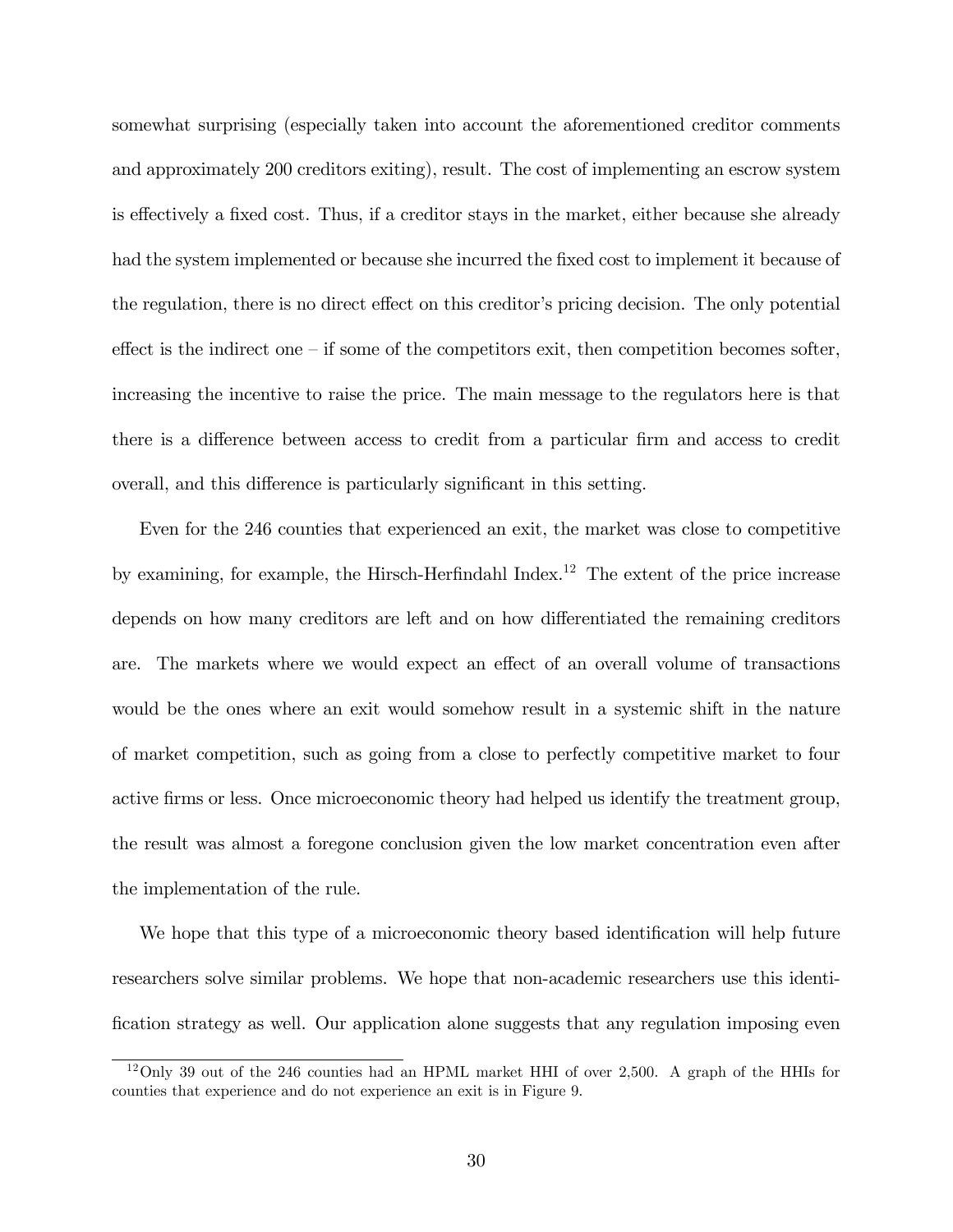a sizable Öxed cost on mortgage creditors in the United States is unlikely to lower consumer welfare, at least not through the fixed cost shock and any exits associated with that shock.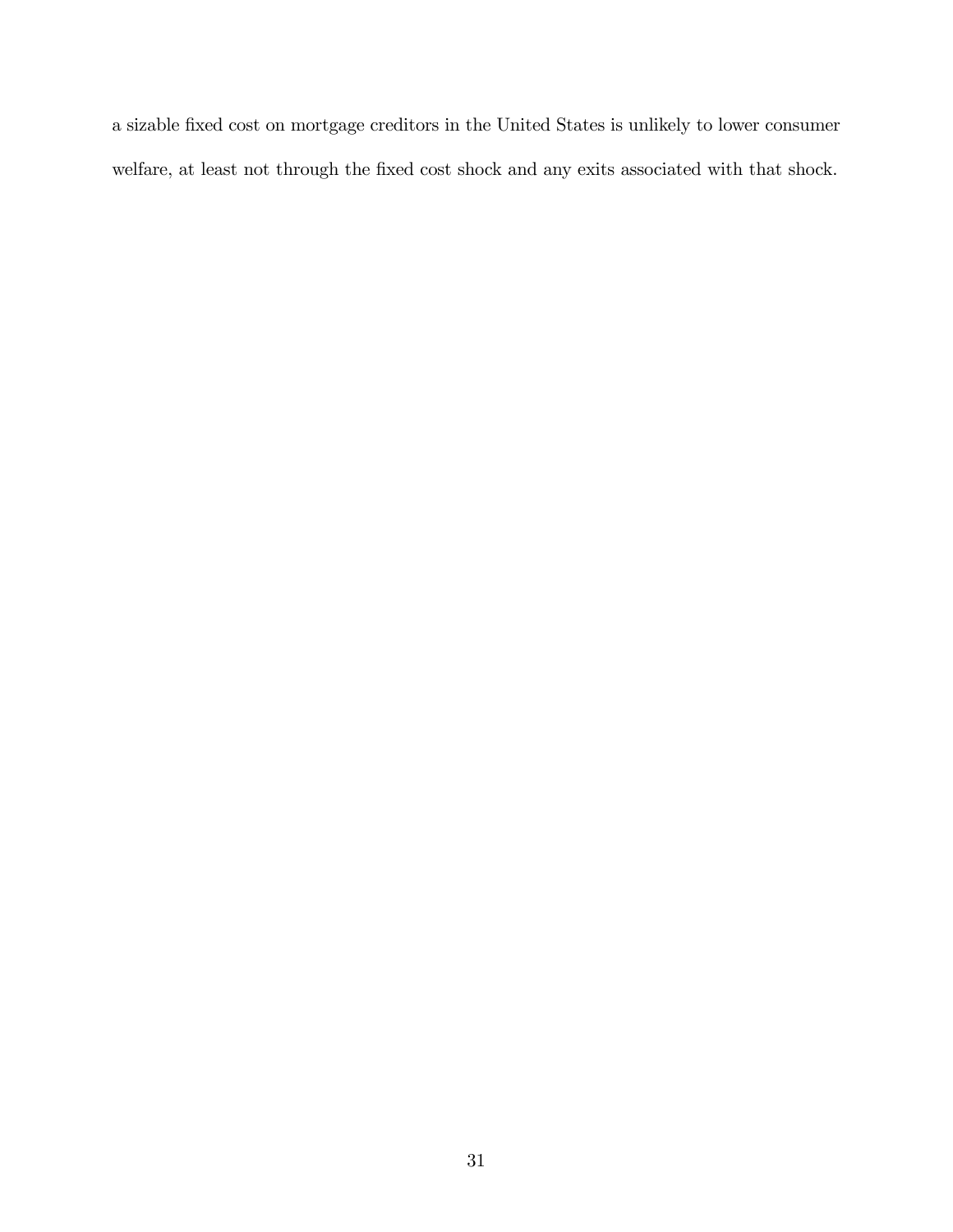## 8 Tables and Figures

<span id="page-31-1"></span>

<span id="page-31-0"></span>Figure 1: Timeline of FRB Escrow Rule and Sample Period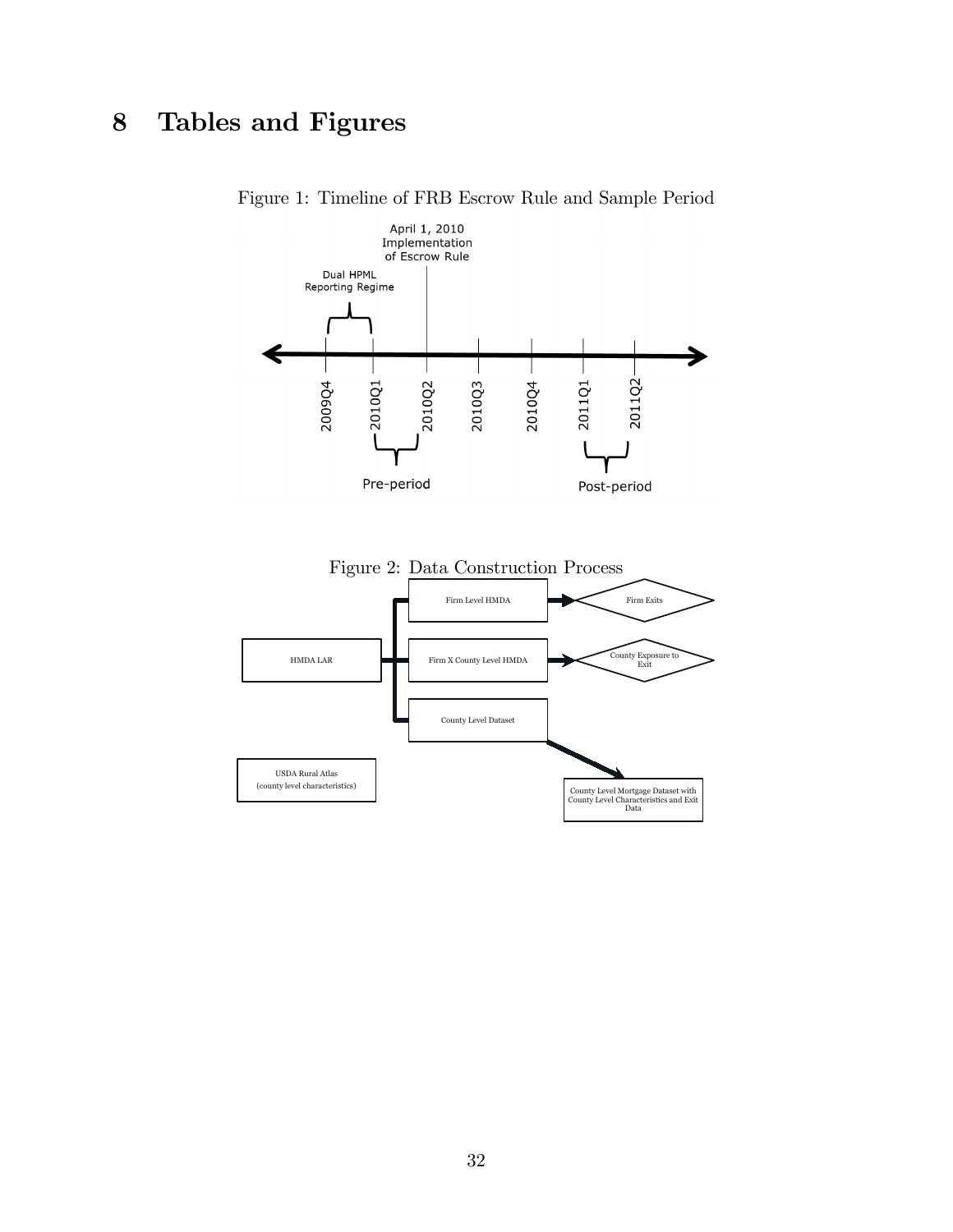

<span id="page-32-0"></span>Figure 3: Mean HPML Originations by County Exit Experience

Figure 4: Mean Eligible First Originations by County Exit Experience

<span id="page-32-1"></span>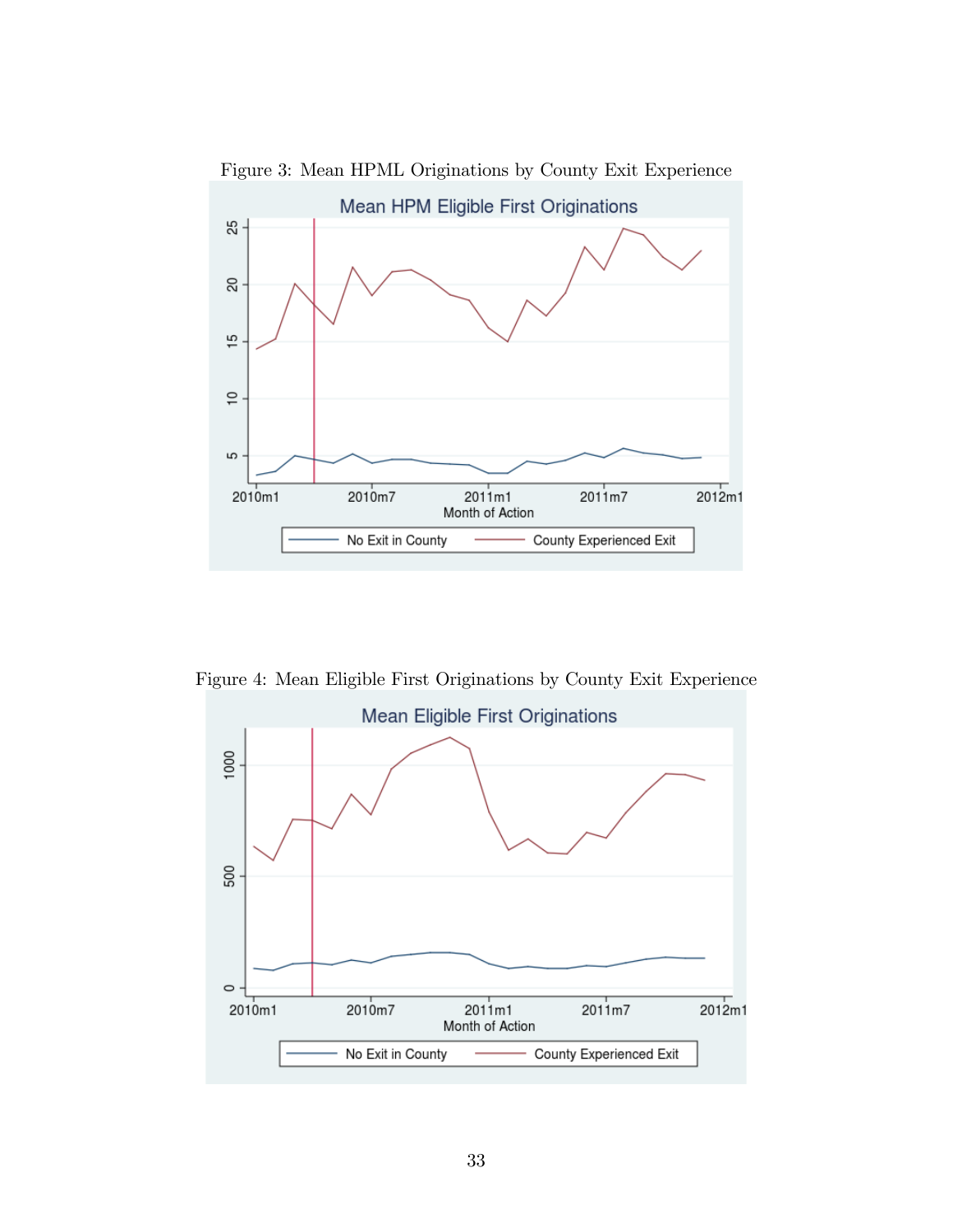

Figure 5: Mortgage Originations by Exiting Firms and Non-Exiting Firms

<span id="page-33-0"></span>Figure 6: Synthetic Control Estimates of HPML Originations

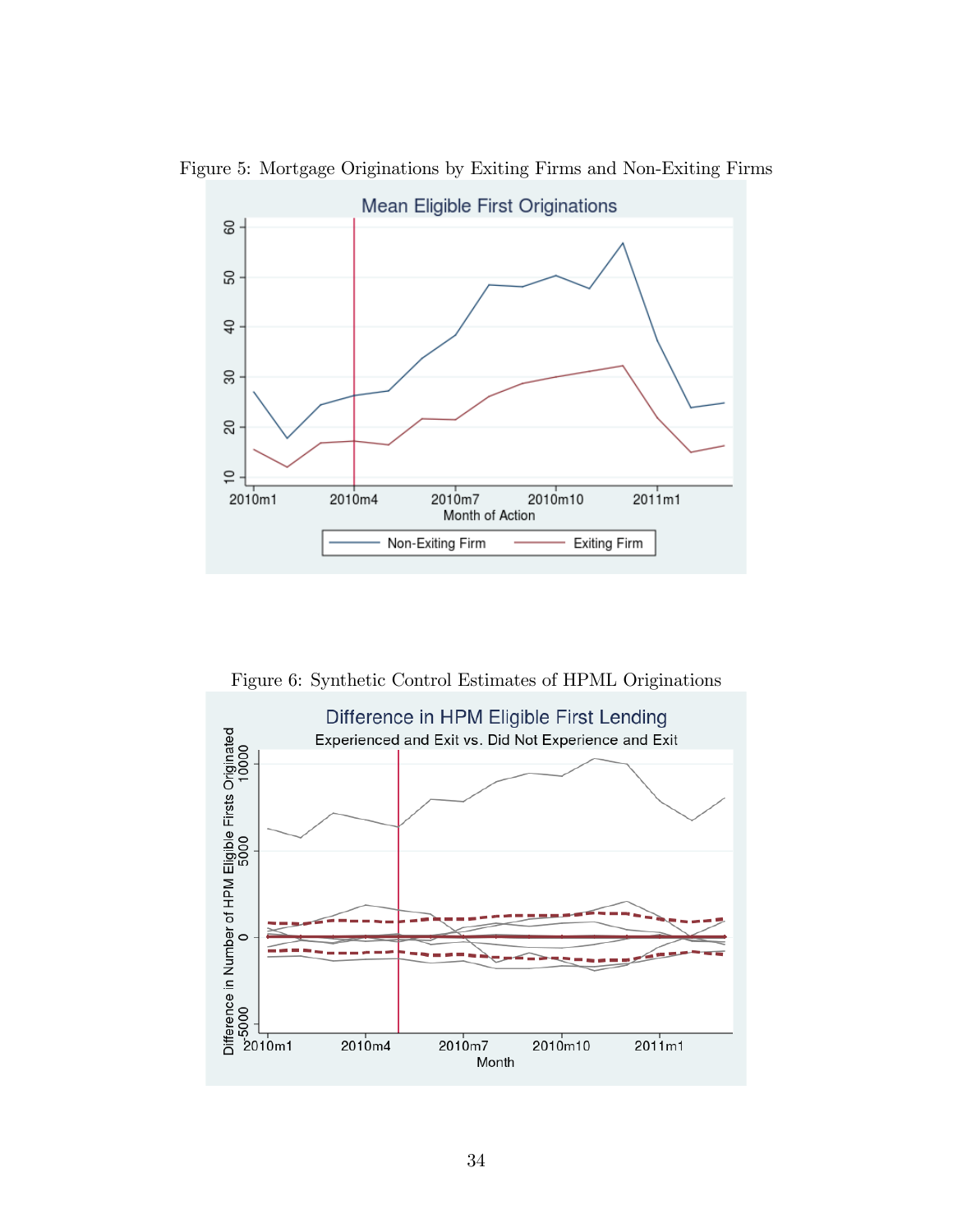<span id="page-34-0"></span>

Figure 7: HPML APR Thresholds for 30 Year Fixed Rate Mortgages

<span id="page-34-1"></span>Figure 8: Synthetic Control Estimates of Mortgage Originations

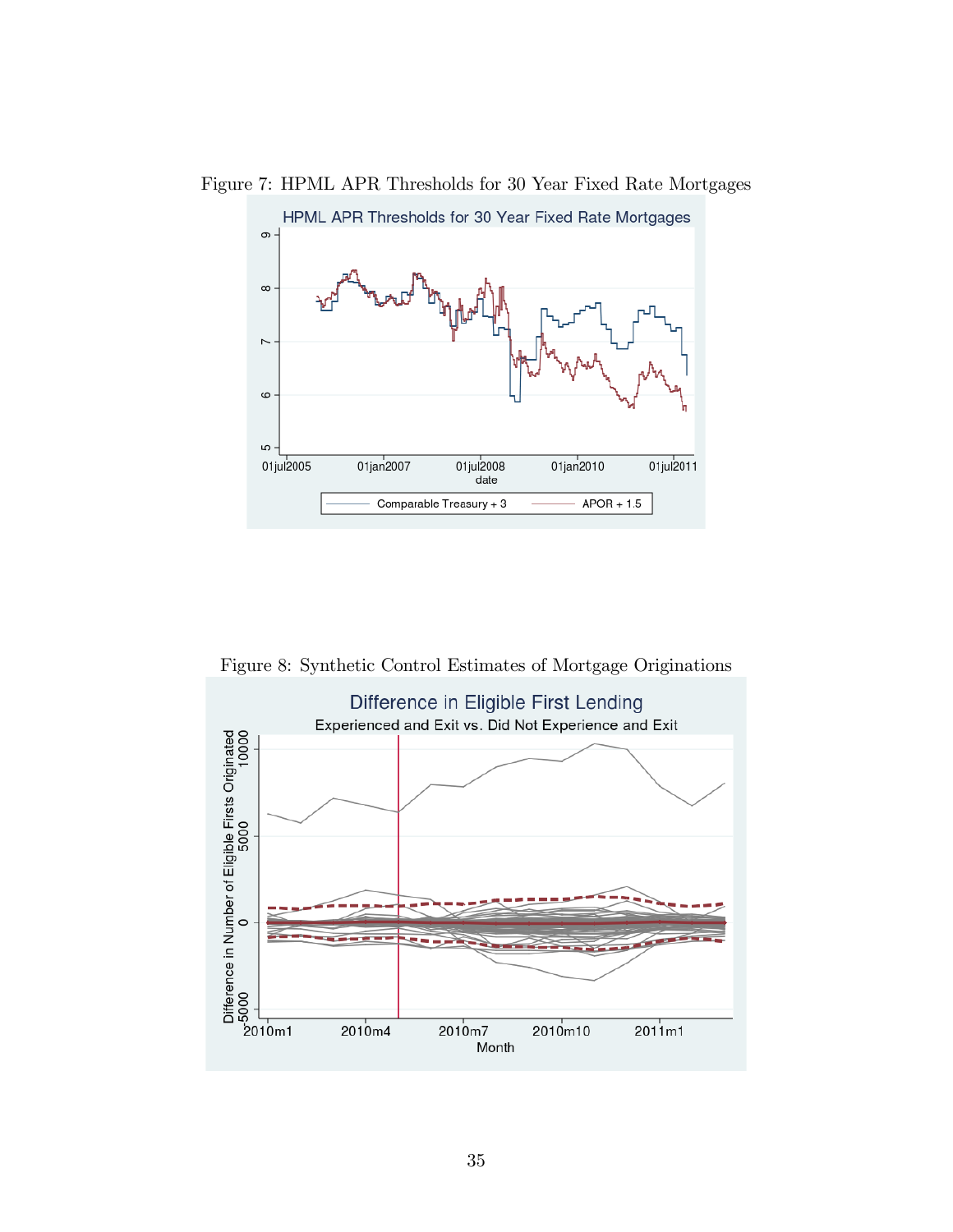<span id="page-35-0"></span>

Figure 9: Histogram of HHI in HPML Market by County Exit Status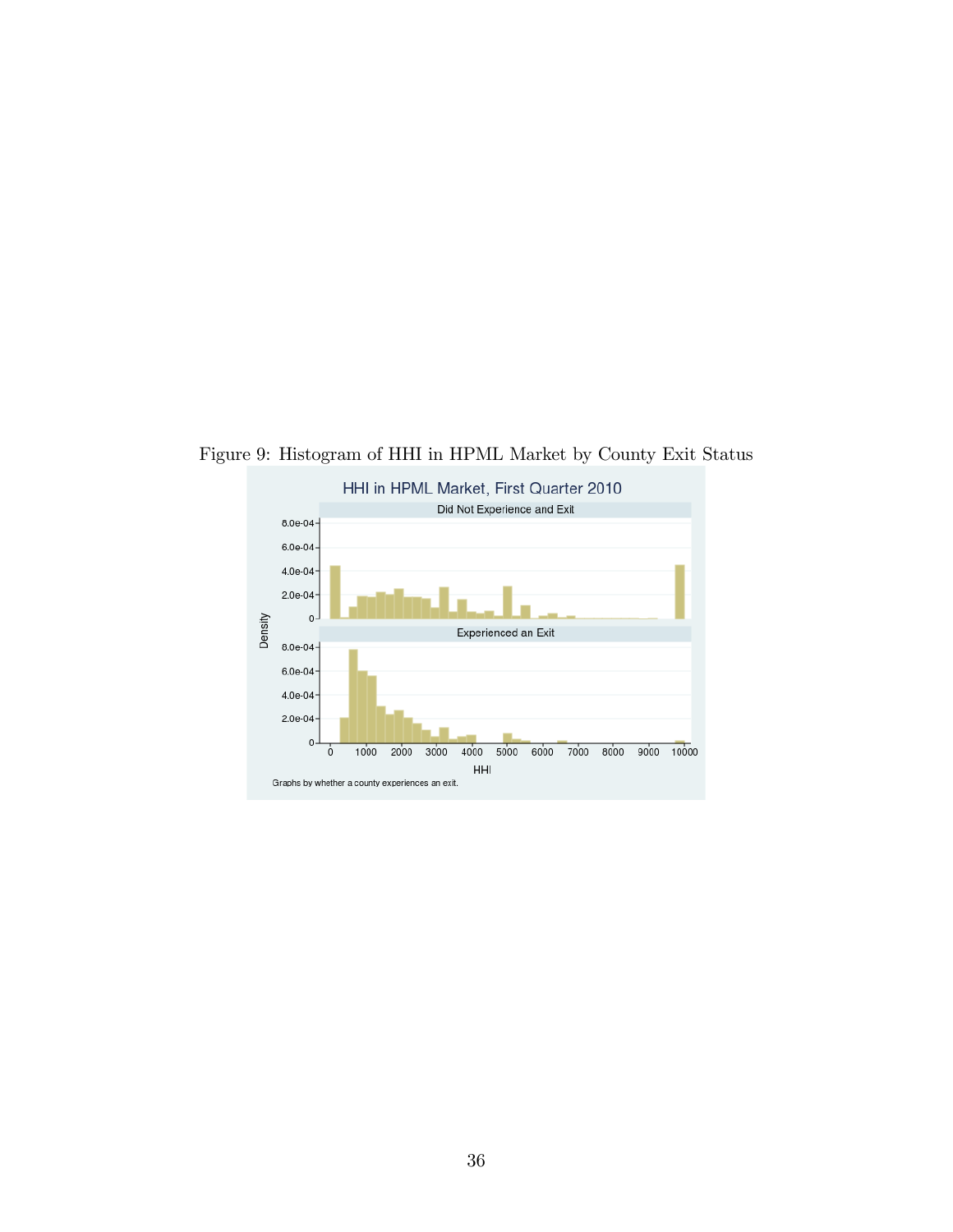| Variable                                                                               | All      | Exiting  | Non-     |
|----------------------------------------------------------------------------------------|----------|----------|----------|
|                                                                                        | Counties | Counties | Exiting  |
|                                                                                        |          |          | Counties |
| Count of Counties                                                                      | 3,269    | 246      | 3,023    |
| Number of HPM Eligible Firsts                                                          | 4.97     | 16.53    | 4.02     |
| Number of Eligible Firsts                                                              | 134.72   | 654.42   | 92.43    |
| Total Population, 2010                                                                 | 191,103  | 478,772  | 167,678  |
| <b>Total Number of Households</b>                                                      | 70,928   | 175,241  | 62,433   |
| Average household Size, 2007-2011                                                      | 2.53     | 2.59     | 2.53     |
| Median household income, 2011                                                          | 43,979   | 50,084   | 43,487   |
| Percent of Owner Occupied Housing, 2007-2011                                           | 72.99    | 69.12    | 73.31    |
| Percent of population 65 or older, 2010                                                | 15.80    | 13.93    | 15.95    |
| Race, 2010                                                                             |          |          |          |
| White                                                                                  | 76.37    | 67.27    | 77.11    |
| African-American                                                                       | 8.57     | 12.02    | 8.29     |
| Asian                                                                                  | 1.15     | 2.90     | 1.01     |
| Native American                                                                        | 1.79     | 0.68     | 1.88     |
| Hispanic                                                                               | 10.49    | 15.29    | 10.10    |
| Multiple Race                                                                          | 2.02     | 2.44     | 1.98     |
| Education, Adults 25 and Over                                                          |          |          |          |
| No High School                                                                         | 16.71    | 15.55    | 16.80    |
| High School Only                                                                       | 35.02    | 30.84    | 35.36    |
| Some College                                                                           | 28.90    | 28.12    | 28.97    |
| College or Higher                                                                      | 19.37    | 25.49    | 18.87    |
| Percent of Counties                                                                    |          |          |          |
| Metro Area (UIC Codes $1,2$ )                                                          | 35.42%   | 75.61%   | 32.15%   |
| Persistent Poverty (2000)                                                              | 12.25%   | 6.72%    | 12.70%   |
| High Outmigration (2008)                                                               | 22.69%   | $3.25\%$ | 24.30%   |
| Low Levels of Education (2000)                                                         | 19.74%   | 10.50%   | 20.50%   |
| Retirement Destination (2000)                                                          | 14.04%   | 18.07%   | 13.70%   |
| HMDA 2010Q1 and 2011Q1 and USDA Rural Atlas.                                           |          |          |          |
| Definitions for county-level characteristics available at http://www.ers.usda.gov/     |          |          |          |
| data-products/atlas-of-rural-and-small-town-america/documentation.aspx                 |          |          |          |
| Unweighted means of monthly observations prior to the FRB Escrow Rule unless otherwise |          |          |          |

<span id="page-36-0"></span>Table 1: County Level Means

indicated.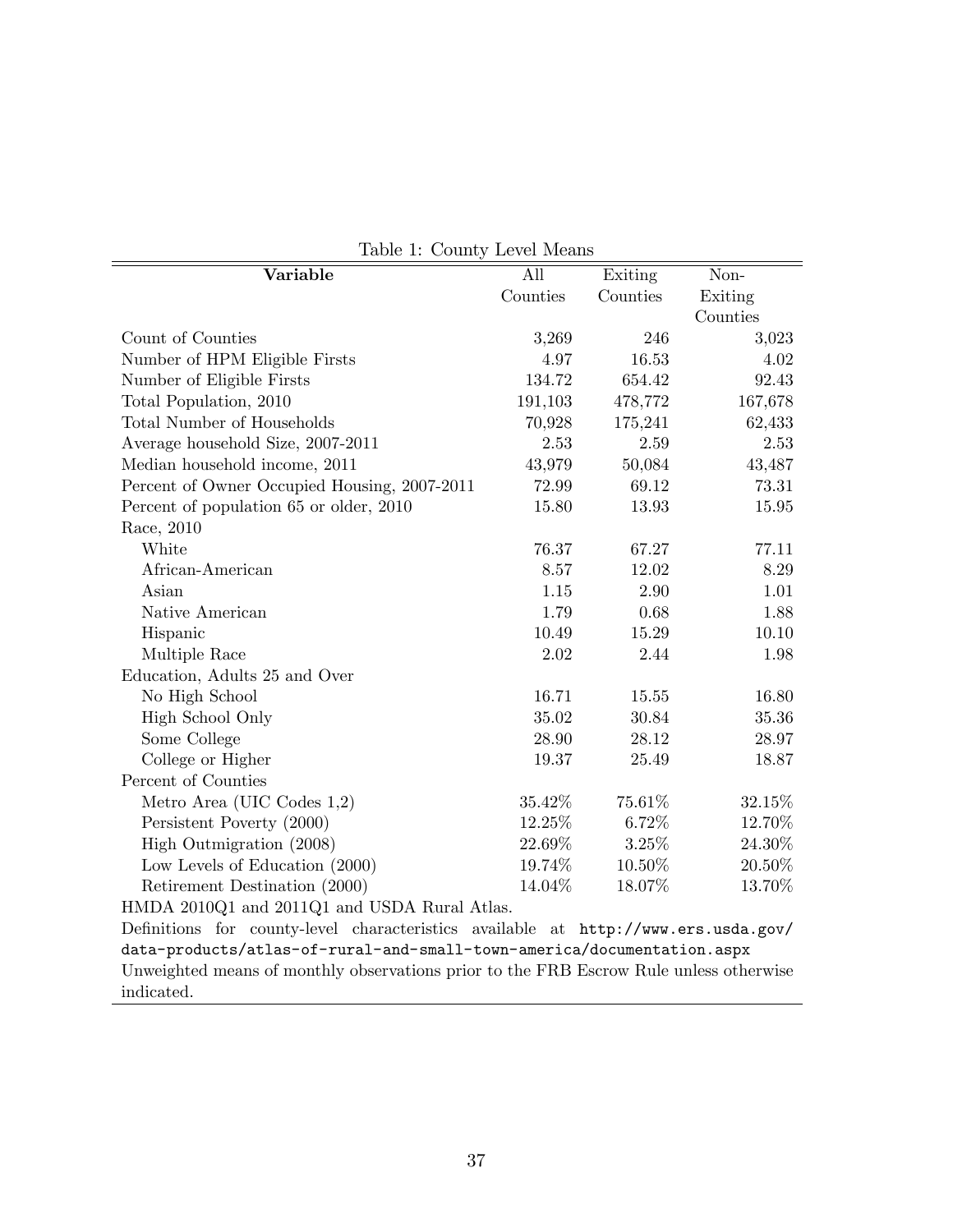<span id="page-37-0"></span>

| Table 2: Firm Level Means                                                              |            |           |            |  |  |  |
|----------------------------------------------------------------------------------------|------------|-----------|------------|--|--|--|
| Variable                                                                               | All Firms  | Exiting   | Non-       |  |  |  |
|                                                                                        |            | Firms     | Exiting    |  |  |  |
|                                                                                        |            |           | Firms      |  |  |  |
| Counts                                                                                 | 6,691      | 202       | 6,489      |  |  |  |
| Annual Applications                                                                    | 1,950.78   | 454.76    | 1,997.35   |  |  |  |
| Pre-Period Origination Counts                                                          |            |           |            |  |  |  |
| HPM Eligible First                                                                     | 7.49       | 1.74      | 7.67       |  |  |  |
| Eligible First                                                                         | 198.18     | 47.77     | 202.86     |  |  |  |
| HPM Eligible First Purchase                                                            | 2.94       | 0.62      | 3.01       |  |  |  |
| Purchase Eligible First                                                                | 69.75      | 16.84     | 71.39      |  |  |  |
| Originated 1 HPM in the Pre-Period                                                     | 12.27%     | 64.85%    | 10.63%     |  |  |  |
| Assets in thousands (excludes non-banks)                                               | 21,880,627 | 6,792,503 | 22,350,314 |  |  |  |
| Regulator (Using 2010 Codes)                                                           | 207,358    | 218,429   | 207051     |  |  |  |
| Office of the Comptroller of the Currency                                              | 12.63\%    | 19.31\%   | 12.42%     |  |  |  |
| Federal Reserve Board                                                                  | 7.62%      | $6.44\%$  | 7.66%      |  |  |  |
| Federal Deposit Insurance Corporation                                                  | 35.79%     | 37.62%    | 35.74%     |  |  |  |
| Office of Thrift Supervision                                                           | 7.26%      | $5.45\%$  | 7.32%      |  |  |  |
| National Credit Union Administration                                                   | 25.33%     | 22.77%    | 25.41%     |  |  |  |
| Department of Housing and Urban Development                                            | 11.36%     | 8.42\%    | 11.45%     |  |  |  |
| Region                                                                                 |            |           |            |  |  |  |
| Northeast                                                                              | 16.98%     | 23.76%    | 16.77%     |  |  |  |
| Midwest                                                                                | 31.89%     | 21.29%    | 32.22\%    |  |  |  |
| South                                                                                  | 35.84%     | 40.10%    | 35.71%     |  |  |  |
| West                                                                                   | 14.45%     | 12.38%    | 14.52%     |  |  |  |
| Not a US State                                                                         | $0.84\%$   | 2.48\%    | $0.79\%$   |  |  |  |
| HMDA 2010Q1.                                                                           |            |           |            |  |  |  |
| Unweighted means of monthly observations prior to the FRB Escrow Rule unless otherwise |            |           |            |  |  |  |
| indicated.                                                                             |            |           |            |  |  |  |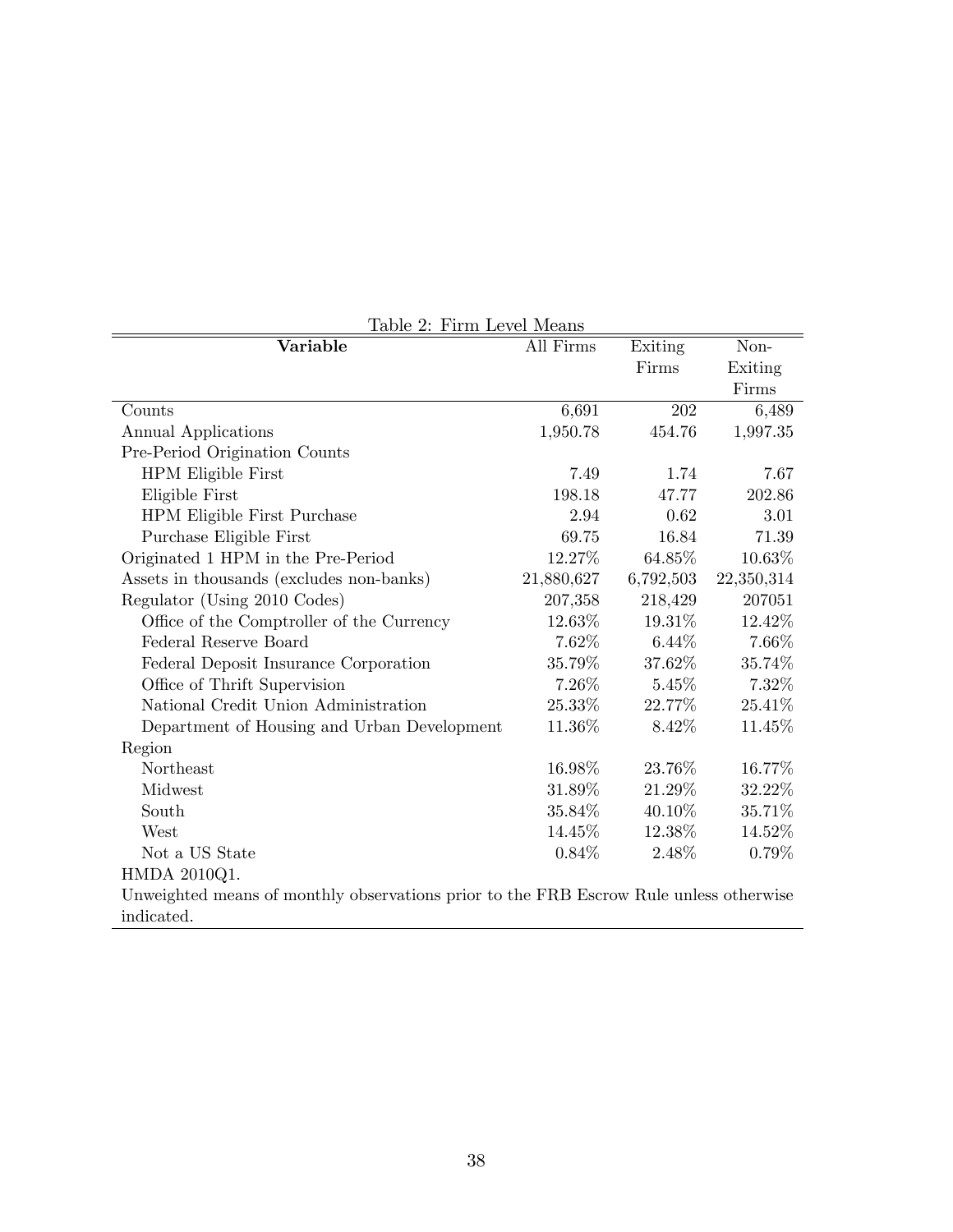<span id="page-38-0"></span>

|                                     | Table 3: Effect of the FRB Escrow Rule on Loan Counts |                                   |                   |                   |             |  |  |  |
|-------------------------------------|-------------------------------------------------------|-----------------------------------|-------------------|-------------------|-------------|--|--|--|
|                                     |                                                       | (1)                               | $\left( 2\right)$ | $\left( 3\right)$ | (4)         |  |  |  |
|                                     |                                                       | <b>OLS</b>                        | <b>NBRM</b>       | <b>ZINB</b>       | <b>ZINB</b> |  |  |  |
|                                     |                                                       |                                   |                   | Negative          | Zero        |  |  |  |
|                                     |                                                       |                                   |                   | <b>Binomial</b>   | Inflation   |  |  |  |
|                                     |                                                       |                                   |                   | Equation          | Equation    |  |  |  |
|                                     |                                                       | Panel A: All Eligible First Loans |                   |                   |             |  |  |  |
| <b>HPM</b> Eligible Firsts          |                                                       | 0.273                             | 0.0123            | 0.0121            | $1.105\,$   |  |  |  |
|                                     |                                                       | (0.645)                           | (0.0370)          | (0.0364)          | (0.943)     |  |  |  |
| R2/Chi2                             |                                                       | 0.674                             | 3,584             |                   | 2,324       |  |  |  |
|                                     |                                                       |                                   |                   |                   |             |  |  |  |
| <b>HPM Eligible First Purchases</b> |                                                       | 0.271                             | 0.0147            | 0.0298            | 0.448       |  |  |  |
|                                     |                                                       | (0.391)                           | (0.0501)          | (0.0497)          | (0.562)     |  |  |  |
| R2/Chi2                             |                                                       | 0.525                             | 2,575             |                   | 1,324       |  |  |  |
|                                     |                                                       |                                   |                   |                   |             |  |  |  |
| N                                   |                                                       | 18,828                            | 18,828            |                   | 18,828      |  |  |  |
| DoF                                 |                                                       | 27                                | 27                |                   | 27          |  |  |  |
|                                     |                                                       | Panel B: Portfolio Loans          |                   |                   |             |  |  |  |
| <b>HPM</b> Eligible Firsts          |                                                       | $-1.663***$                       | $-0.0791*$        | $-0.0919**$       | 0.194       |  |  |  |
|                                     |                                                       | (0.508)                           | (0.0447)          | (0.0452)          | (0.444)     |  |  |  |
| R2/Chi2                             |                                                       | 0.370                             | 2,736             |                   | 1,518       |  |  |  |
|                                     |                                                       |                                   |                   |                   |             |  |  |  |
| Eligible Firsts                     |                                                       | $42.55***$                        | $0.0349*$         | $0.0420**$        | 21.17       |  |  |  |
|                                     |                                                       | (6.968)                           | (0.0194)          | (0.0192)          | (13.45)     |  |  |  |
| R2/Chi2                             |                                                       | 0.817                             | 8,499             |                   | 7,848       |  |  |  |
|                                     | 18,792                                                | 18,792                            |                   | 18,792            |             |  |  |  |
|                                     | 27                                                    | 27                                |                   | 27                |             |  |  |  |

Standard errors in parentheses. Standard errors are clustered at the county-level. HMDA merged with USDA Rural Atlas.

Sample restricted to 2010Q1 and 2011Q1.

Exit defined as experiencing a pre-period HPM origination from a firm that exited the HPM eligible first market but that did not exit the eligible first market.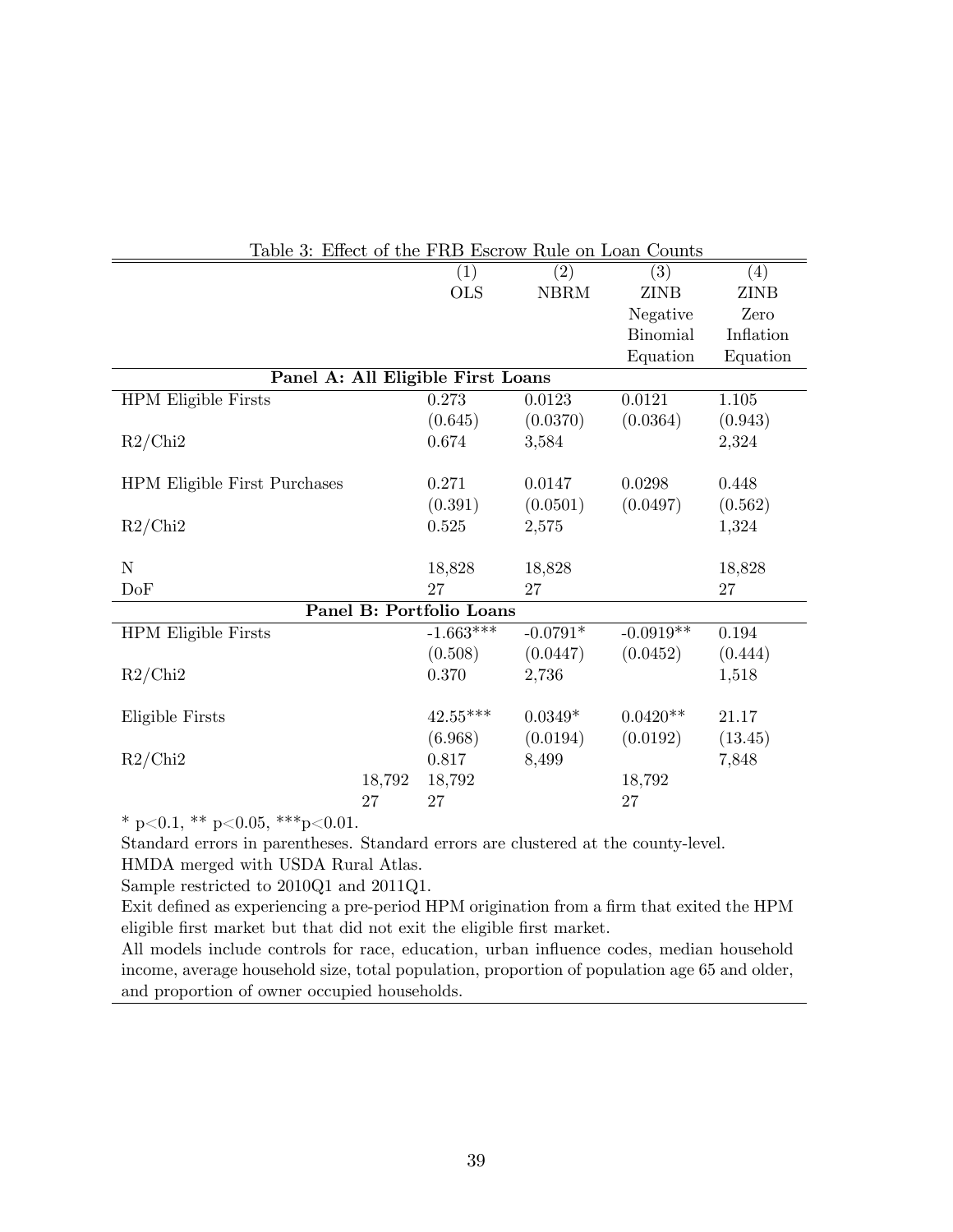|                                   | (2)                            |
|-----------------------------------|--------------------------------|
| (1)<br><b>HPM Eligible Firsts</b> | Eligible Firsts                |
|                                   |                                |
| $-0.0296$                         | $-0.0180$                      |
| (0.0488)                          | (0.0146)                       |
| 18,292                            | 18,292                         |
| 2,942                             | 11,166                         |
|                                   |                                |
| $-0.0360$                         | $-0.0188$                      |
| (0.0496)                          | (0.0162)                       |
| 18,292                            | 18,292                         |
| 2,377                             | 6,200                          |
|                                   |                                |
|                                   | 0.0345                         |
|                                   | (0.0350)                       |
|                                   | 18,292                         |
| 2,648                             | 6,839                          |
|                                   |                                |
| 0.0225                            | $-0.0120$                      |
| (0.0893)                          | (0.0288)                       |
| 18,292                            | 18,292                         |
| 2,141                             | 9,387                          |
|                                   | $-0.0180$<br>(0.129)<br>18,292 |

<span id="page-39-0"></span>

|  |  |  |  |  |  |  | Table 4: Effect of FRB Escrow Rule for Select Borrower Groups |  |
|--|--|--|--|--|--|--|---------------------------------------------------------------|--|
|--|--|--|--|--|--|--|---------------------------------------------------------------|--|

Standard errors in parentheses. Standard errors are clustered at the county-level. HMDA merged with USDA Rural Atlas.

Sample restricted to 2010Q1 and 2011Q1.

Exit defined as experiencing a pre-period HPM origination from a firm that exited the HPM eligible first market but that did not exit the eligible first market.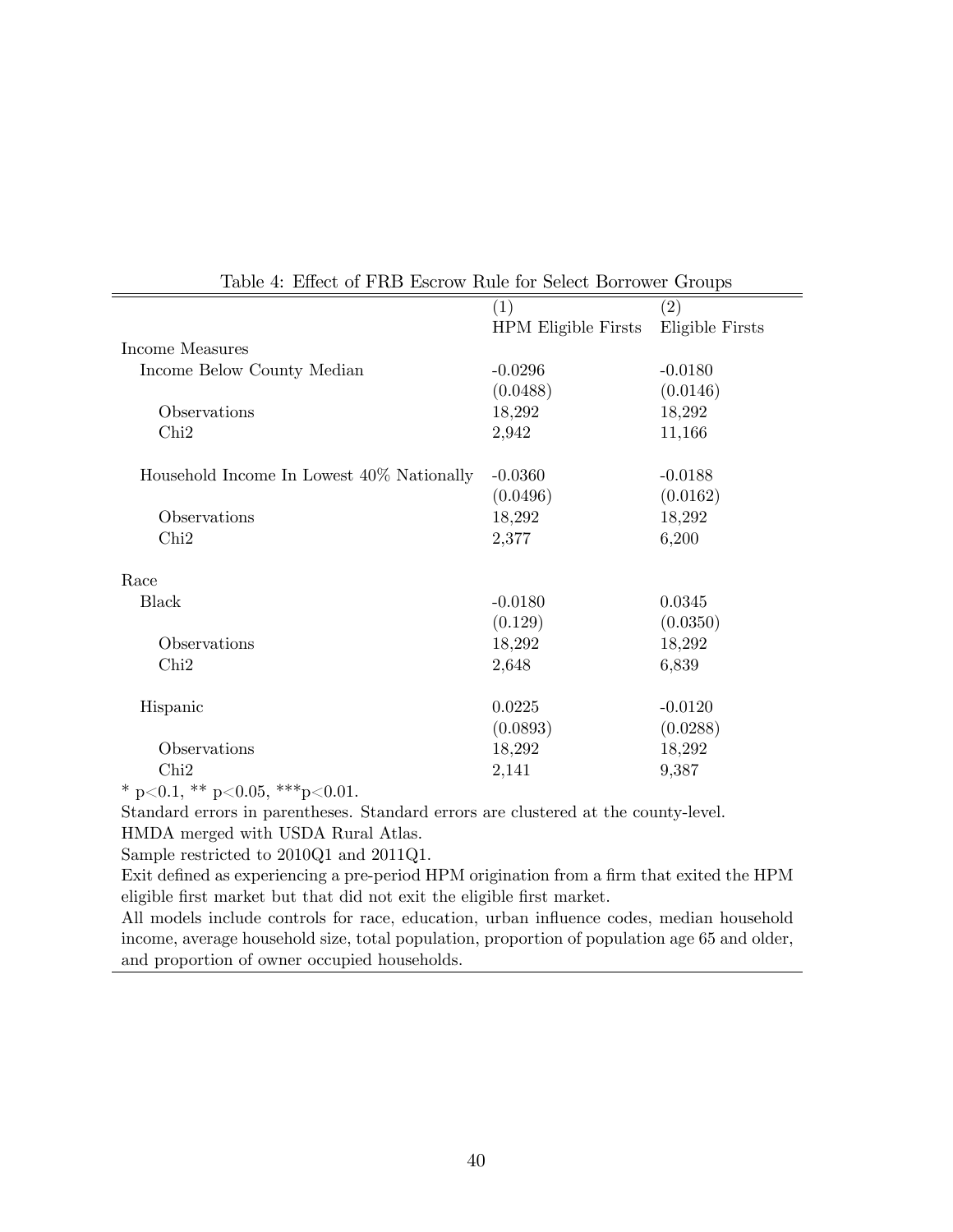<span id="page-40-0"></span>Table 5: Effect of the FRB Escrow Rule on Metro and Non-Metro Areas

| Table 9. Effect of the LTD ESCION Tutle on Metro and Non-Metro Areas |             |                   |                  |                     |  |  |
|----------------------------------------------------------------------|-------------|-------------------|------------------|---------------------|--|--|
| In a Metro Area                                                      |             |                   |                  | Not in a Metro Area |  |  |
|                                                                      | $(\perp)$   | $\left( 2\right)$ | $\left(3\right)$ | (4)                 |  |  |
|                                                                      | HPM         | Eligible Firsts   | <b>HPM</b>       | Eligible Firsts     |  |  |
| All Loans                                                            | $-0.131$    | 0.00321           | 0.151            | 0.0397              |  |  |
|                                                                      | (0.106)     | (0.00884)         | (0.0928)         | (0.0353)            |  |  |
| N                                                                    | 6,540       | 6,540             | 12,288           | 12,288              |  |  |
| Chi-Squared                                                          | 534.8       | 2658              | 1,733            | 4,213               |  |  |
|                                                                      |             |                   |                  |                     |  |  |
| Portfolio Loans                                                      | $-0.157***$ | 0.0191            | 0.164            | $-0.0334$           |  |  |
|                                                                      | (0.0494)    | (0.0202)          | (0.104)          | (0.0521)            |  |  |
| N                                                                    | 6,540       | 6,540             | 12,252           | 12,252              |  |  |
| Chi-Squared                                                          | 539.5       | 2,637             | 1,652            | 3,270               |  |  |
|                                                                      |             |                   |                  |                     |  |  |

Standard errors in parentheses. Standard errors are clustered at the county-level.

HMDA merged with USDA Rural Atlas.

Sample restricted to 2010Q1 and 2011Q1.

Exit defined as experiencing a pre-period HPM origination from a firm that exited the HPM eligible Örst market but that did not exit the eligible Örst market.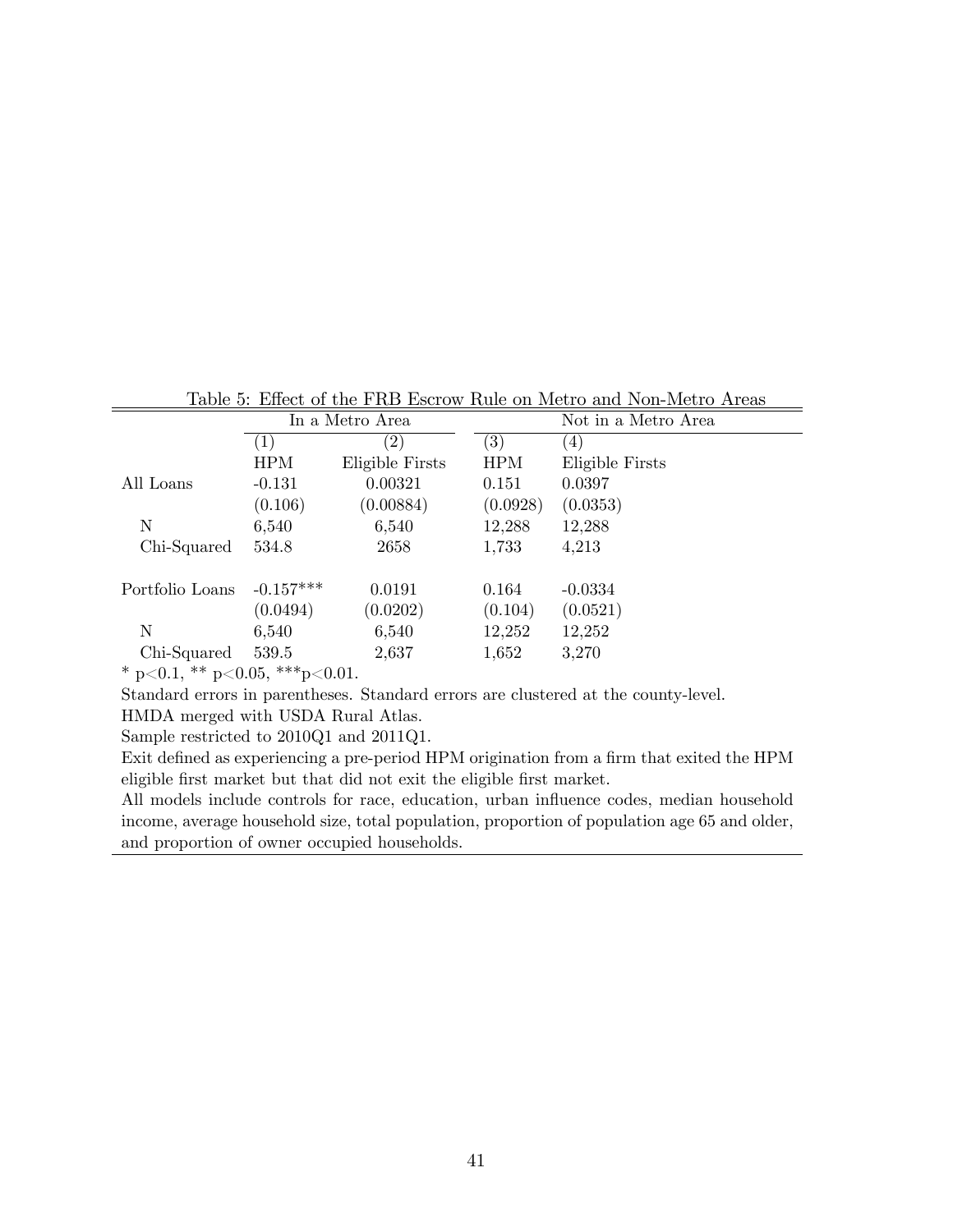|                                  | (1)       | (2)       | (3)       | (4)       |
|----------------------------------|-----------|-----------|-----------|-----------|
| Loan Size in Thousands (OLS)     | $-0.937$  | $-1.997*$ | $-0.259$  | $-1.311*$ |
|                                  | (1.252)   | (1.136)   | (1.040)   | (0.791)   |
| Observations                     | 3,548,995 | 3,365,563 | 3,526,965 | 3,344,297 |
| R-squared                        | 0.020     | 0.333     | 0.195     | 0.429     |
| Spread over APOR                 | 0.0623    | 0.0911    | 0.0573    | $0.0975*$ |
| Restricted to HRM (OLS)          | (0.0515)  | (0.0556)  | (0.0548)  | (0.0563)  |
| Observations                     | 144,817   | 125,887   | 142,196   | 123,675   |
| R-squared                        | 0.002     | 0.101     | 0.021     | 0.110     |
| Spread over APOR                 | $-0.0727$ | $-0.0149$ | $-0.134$  | $-0.0945$ |
| With Non-HPM Set to Zero (Tobit) | (0.127)   | (0.144)   | (0.131)   | (0.145)   |
| R-Squared                        | 0.00514   | 0.0685    | 0.0503    | 0.0966    |
|                                  | 3,548,995 | 3,365,563 | 3,526,965 | 3,344,297 |
| Borrower Level Controls          |           | X         |           | X         |
| County-Level Controls            |           |           | X         | X         |

<span id="page-41-0"></span>Table 6: Effect of FRB Escrow Rule on Loan Size and Spread over APOR

Standard errors in parentheses. Standard errors are clustered at the county-level. HMDA merged with USDA Rural Atlas.

Sample restricted to 2010Q1 and 2011Q1.

Exit defined as experiencing a pre-period HPM origination from a firm that exited the HPM eligible first market but that did not exit the eligible first market.

Borrower-level controls include reported income, whether a co-borrower is present, minority group, loan purpose, and type of lender. County-level controls include race, education, urban ináuence codes, median household income, average household size, total population, proportion of population age 65 and older, and proportion of owner occupied households.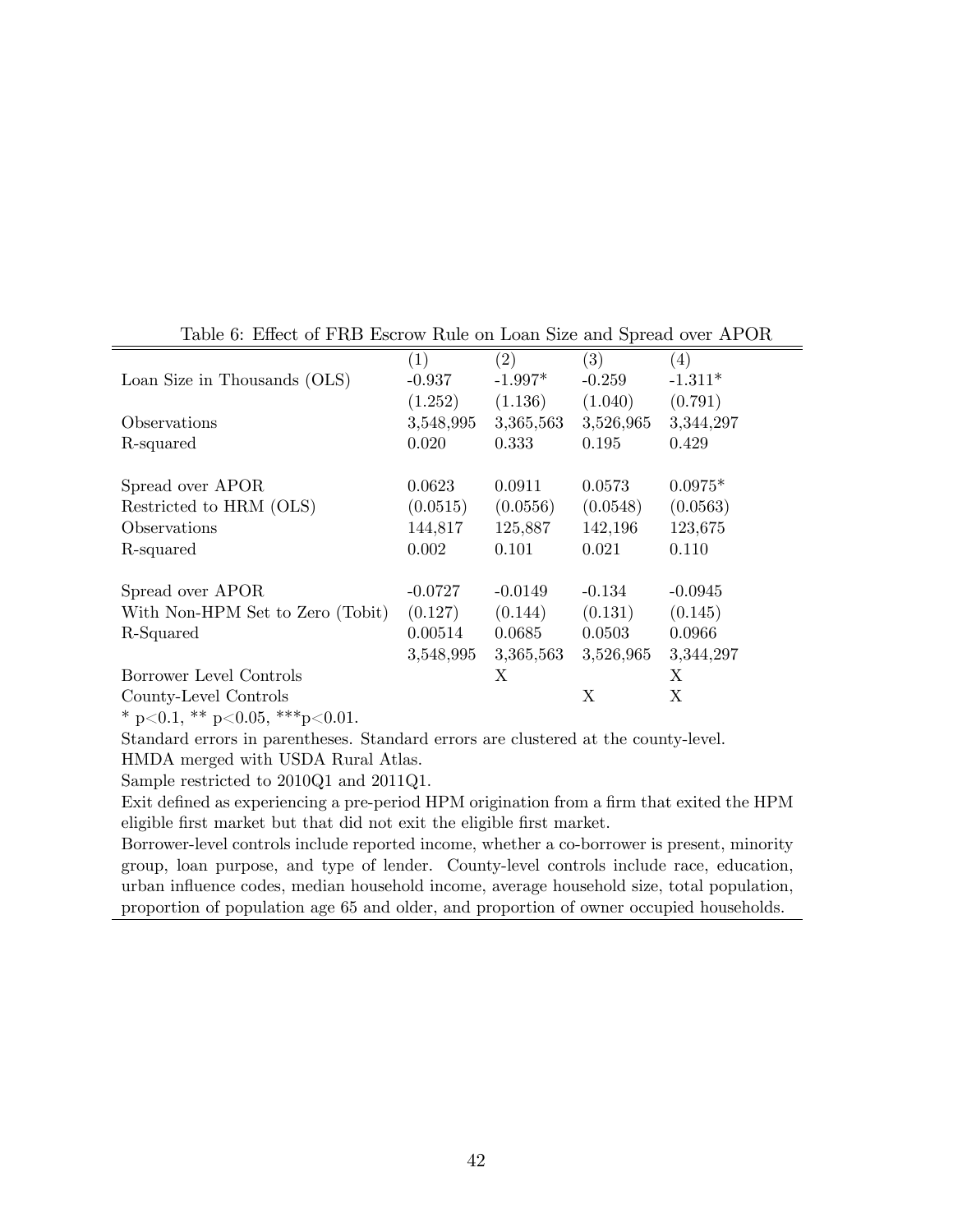|                          |             | Pre-Policy Change HPML and | Log Asset, Regulator,<br>and |                            |  |  |  |
|--------------------------|-------------|----------------------------|------------------------------|----------------------------|--|--|--|
|                          |             | Eligible First Controls    |                              | Pre-Policy Change HPML and |  |  |  |
|                          |             |                            |                              | Eligible First Controls    |  |  |  |
|                          | (1)         | $\left( 2\right)$          | (3)                          | $\left(4\right)$           |  |  |  |
|                          | <b>OLS</b>  | <b>NBRM</b>                | <b>OLS</b>                   | <b>NBRM</b>                |  |  |  |
| Eligible Firsts          | $-17.07***$ | $-0.0612$                  | $-13.85**$                   | $-0.0344$                  |  |  |  |
|                          | (4.910)     | (0.0573)                   | (5.469)                      | (0.0443)                   |  |  |  |
| R2/Chi2                  | 86,527      | 86,527                     | 76,167                       | 76,167                     |  |  |  |
| N                        | 0.934       | 3,558                      | 6,024                        | 6,024                      |  |  |  |
| Purchase Eligible Firsts | $-3.927***$ | $-0.157**$                 | $-2.305**$                   | $-0.0385$                  |  |  |  |
|                          | (1.070)     | (0.0699)                   | (1.153)                      | (0.0438)                   |  |  |  |
| N                        | 86,527      | 86,527                     | 76,167                       | 76,167                     |  |  |  |
| R2/Chi2                  | 0.892       | 908.9                      | 0.906                        | 2,580                      |  |  |  |

<span id="page-42-0"></span>Table 7: Effects of the FRB Escrow Rule on Exiting Firm Loan Volumes

Standard errors in parentheses. Standard errors are clustered at the firm-level.

HMDA and HMDA panel data.

Sample restricted Jan 2010 to April 2014.

Exit defined as experiencing a pre-period HPM origination from a firm that exited the HPM eligible first market but that did not exit the eligible first market.

| Table 8: Alternate Exit Definition: Effect of FRB Escrow Rule on Loan Counts |                  |             |                   |                  |
|------------------------------------------------------------------------------|------------------|-------------|-------------------|------------------|
|                                                                              | $\left(1\right)$ | (2)         | $\left( 3\right)$ | $\left(4\right)$ |
|                                                                              | <b>OLS</b>       | <b>NBRM</b> | ZINB              | <b>ZINB</b>      |
|                                                                              |                  |             | Negative          | Zero             |
|                                                                              |                  |             | <b>Binomial</b>   | Inflation        |
|                                                                              |                  |             | Equation          | Equation         |
| <b>HPM</b> Eligible Firsts                                                   | 0.0938           | $-0.000168$ | 0.00222           | $1.503**$        |
|                                                                              | (0.583)          | (0.0346)    | (0.0342)          | (0.707)          |
| R2/Chi2                                                                      | 0.675            | 3,569       |                   | 2,312            |
| <b>HPM</b> Eligible First Purchases                                          | 0.198            | 0.00191     | 0.0213            | 0.527            |
|                                                                              | (0.352)          | (0.0461)    | (0.0462)          | (0.469)          |
| R2/Chi2                                                                      | 0.526            | 2,565       |                   | 1,321            |
|                                                                              |                  |             |                   |                  |
| N                                                                            | 18,828           | 18,828      |                   | 18,828           |
| DoF                                                                          | 27               | 27          |                   | 27               |
|                                                                              |                  |             |                   |                  |

<span id="page-42-1"></span>

\* p<0.1, \*\* p<0.05, \*\*\* p<0.01.

Standard errors in parentheses. Standard errors are clustered at the county-level. HMDA merged with USDA Rural Atlas.

Sample restricted to 2010Q1 and 2011Q1.

Exit defined as experiencing a pre-period HPM origination from a firm that exited the HPM eligible Örst market.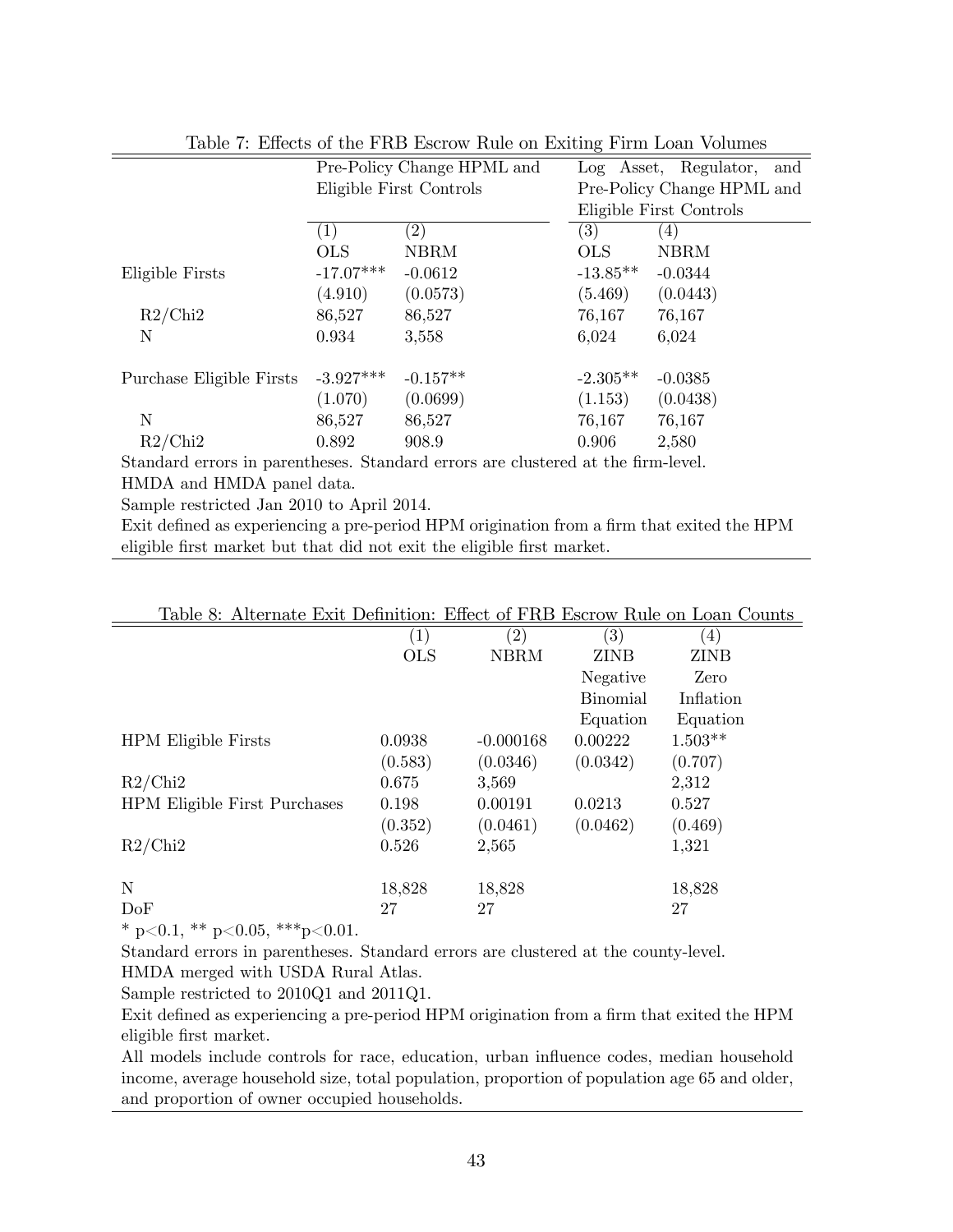|                                                  |             |              |                   | Table 9: Effect of the FRB Escrow Rule on Census Tract Level Loan Counts |
|--------------------------------------------------|-------------|--------------|-------------------|--------------------------------------------------------------------------|
|                                                  | (1)         | (2)          | $\left( 3\right)$ | (4)                                                                      |
|                                                  | <b>OLS</b>  | <b>NBRM</b>  | ZINB              | <b>ZINB</b>                                                              |
|                                                  |             |              | Negative          | Zero                                                                     |
|                                                  |             |              | <b>Binomial</b>   | Inflation                                                                |
|                                                  |             |              | Equation          | Equation                                                                 |
| <b>HPM</b> Eligible Firsts                       | $-0.339***$ | $-0.760***$  | $-0.578***$       | 20.16                                                                    |
|                                                  | (0.0142)    | (0.0341)     | (0.0419)          | (0)                                                                      |
| R2/Chi2                                          | $0.596***$  | $-0.0326***$ | $-0.0383***$      | 2.230                                                                    |
|                                                  | (0.156)     | (0.0110)     | (0.0108)          | (1.947)                                                                  |
| Eligible Firsts                                  | $0.596***$  | $-0.0326***$ | $-0.0383***$      | 2.230                                                                    |
|                                                  | (0.156)     | (0.0110)     | (0.0108)          | (1.947)                                                                  |
| R2/Chi2                                          | 0.429       | 121,930      |                   | 106,589                                                                  |
| N                                                | 761,043     | 761,043      |                   | 761,043                                                                  |
| DoF                                              | 27          | 27           |                   | 27                                                                       |
| $*$ $\sim$ 0.1 $**$ $\sim$ 0.0 $***$ $\sim$ 0.01 |             |              |                   |                                                                          |

#### <span id="page-43-0"></span>Table 9: Effect of the FRB Escrow Rule on Census Tract Level Loan Counts

\* p<0.1, \*\* p<0.05, \*\*\* p<0.01.

Standard errors in parentheses. Standard errors are clustered at the county-level. HMDA merged with 2008-2012 American Community Survey 5 Year Estimates.

Sample restricted to 2010Q1 and 2011Q1.

Exit defined as experiencing a pre-period HPM origination from a firm that exited the HPM eligible first market but that did not exit the eligible first market.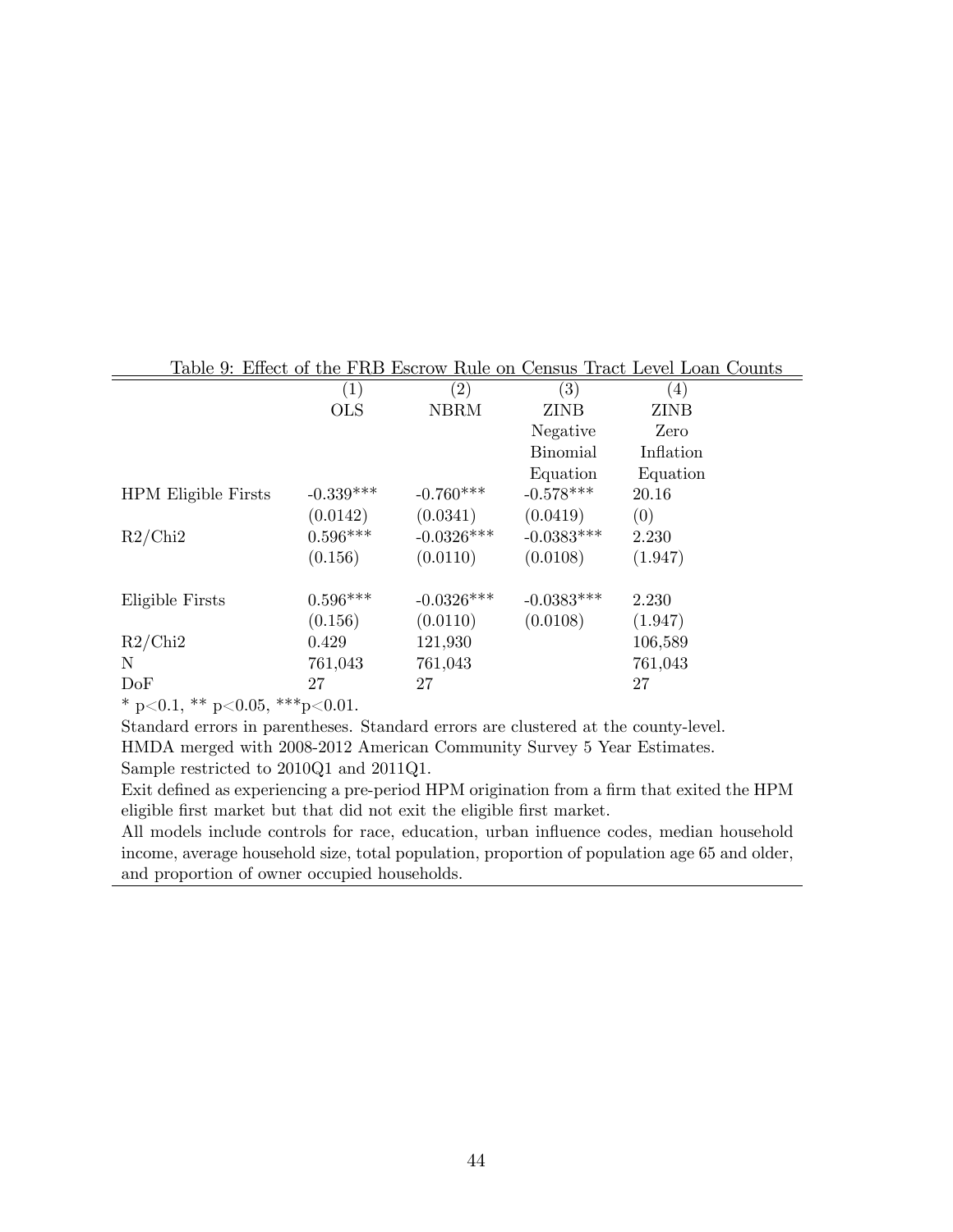|                                                           | (1)        | (2)         | (3)             | $\left(4\right)$ |  |
|-----------------------------------------------------------|------------|-------------|-----------------|------------------|--|
|                                                           | <b>OLS</b> | <b>NBRM</b> | <b>ZINB</b>     | <b>ZINB</b>      |  |
|                                                           |            |             | Negative        | Zero             |  |
|                                                           |            |             | <b>Binomial</b> | Inflation        |  |
|                                                           |            |             | Equation        | Equation         |  |
| <b>HPM</b> Eligible Firsts                                | $-0.0399$  | 0.0160      | 0.0362          | $0.307*$         |  |
|                                                           | (0.120)    | (0.0237)    | (0.0259)        | (0.174)          |  |
| R2/Chi2                                                   | 0.674      | 3,580       |                 | 2,321            |  |
|                                                           |            |             |                 |                  |  |
| <b>HPM Eligible First Purchases</b>                       | 0.0795     | 0.00857     | 0.0300          | 0.0806           |  |
|                                                           | (0.0726)   | (0.0333)    | (0.0396)        | (0.167)          |  |
| R2/Chi2                                                   | 0.524      | 2,584       |                 | 1,319            |  |
|                                                           |            |             |                 |                  |  |
| N                                                         | 18,832     | 18,832      |                 | 18,832           |  |
| DoF                                                       | 27         | 27          |                 | 27               |  |
| $\star$ . 0.1 $\star\star$ . 0.0 $\star\star\star$ . 0.01 |            |             |                 |                  |  |

<span id="page-44-0"></span>Table 10: Effect of the FRB Escrow Rule on Loan Counts, Pre-Period Extended to January 1, 2009

\* p<0.1, \*\* p<0.05, \*\*\* p<0.01.

Standard errors in parentheses. Standard errors are clustered at the county-level. HMDA merged with USDA Rural Atlas.

Sample restricted to 2010Q1 and 2011Q1.

Exit defined as experiencing a pre-period HPM origination from a firm that exited the HPM eligible first market but that did not exit the eligible first market. Exit defined over January 2009 to December 2010.

All models include controls for race, education, urban influence codes, median household income, average household size, total population, proportion of population age 65 and older, and proportion of owner occupied households.

<span id="page-44-1"></span>

|       | Table 11: Propensity Score Matching Average Treatment on the Treated Effect on Origina- |  |  |
|-------|-----------------------------------------------------------------------------------------|--|--|
| tions |                                                                                         |  |  |

|               | <b>HPM</b>       |                   | Eligible Firsts   |              |
|---------------|------------------|-------------------|-------------------|--------------|
|               | 1                | $\left( 2\right)$ | $\left( 3\right)$ | 4            |
|               | Nearest Neighbor | Epanechnikov      | Nearest Neighbor  | Epanechnikov |
| January 2011  | $-0.2080$        | $-0.5126$         | 33.4622           | $-102.4664$  |
|               | (2.0926)         | (2.3100)          | (109.7574)        | (123.8112)   |
| Feburary 2011 | 0.5210           | 0.5000            | 15.8592           | $-86.2773$   |
|               | (1.7797)         | (1.9657)          | (85.7686)         | (97.0348)    |
| March 2011    | 1.0042           | 0.8151            | 29.3298           | $-67.7773$   |
|               | (2.2253)         | (2.4534)          | (93.5711)         | (104.8320)   |

HMDA 2010Q1 and 2011Q1 and USDA Rural Atlas.

Definitions for county-level characteristics available at [http://www.ers.usda.gov/](http://www.ers.usda.gov/data-products/atlas-of-rural-and-small-town-america/documentation.aspx) [data-products/atlas-of-rural-and-small-town-america/documentation.aspx](http://www.ers.usda.gov/data-products/atlas-of-rural-and-small-town-america/documentation.aspx) Propensity score matching on county characteristics and HPM and eligible first originations in the Örst 3 months of 2010.

Point estimates report county-level estimates of the effect of the FRB Escrow Rule on originations of HPM eligible first or eligible first mortgages.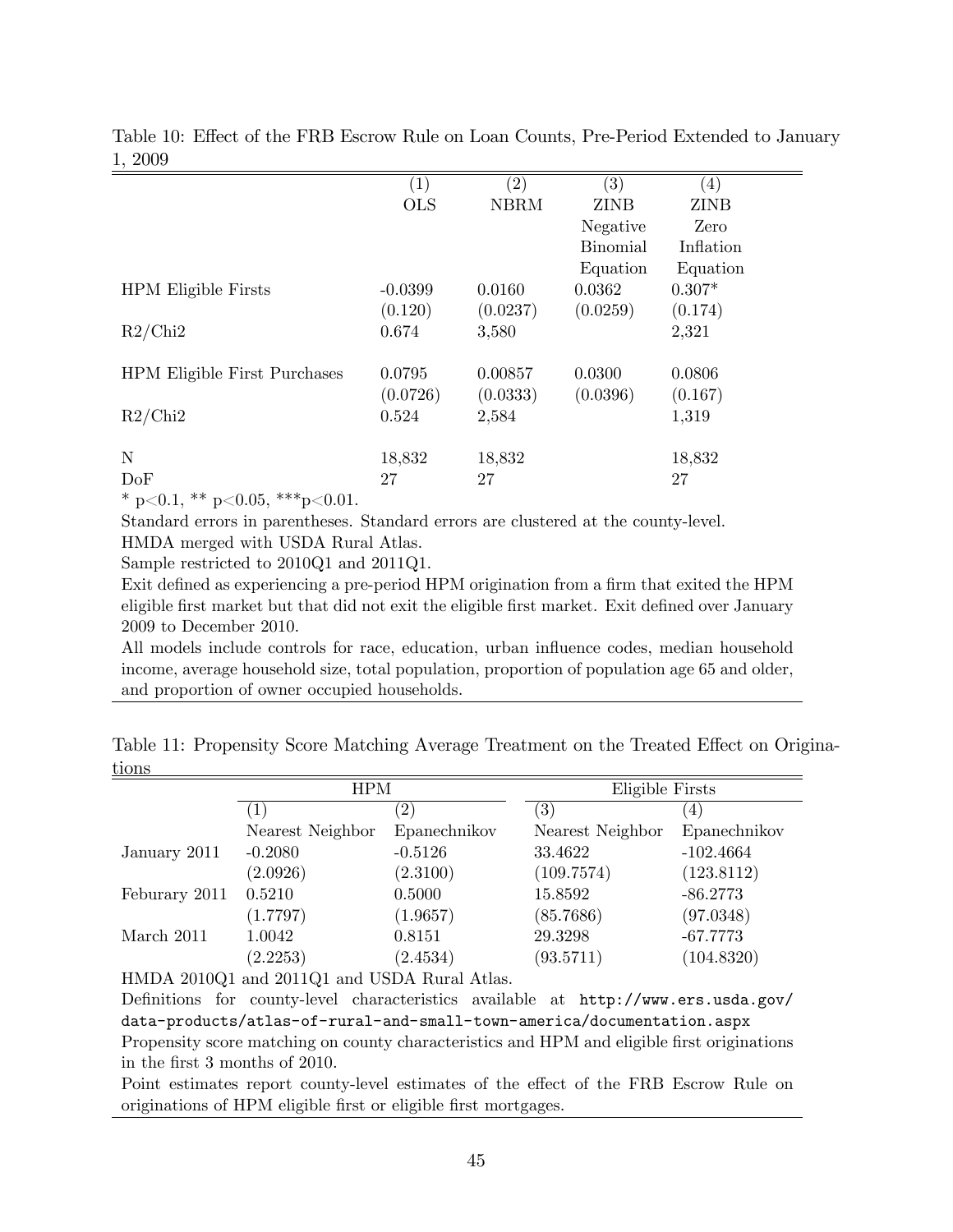|                                               |                          | Nearest Neighbor Matching |             |               |              | Epachnikov Kernel |             |           |
|-----------------------------------------------|--------------------------|---------------------------|-------------|---------------|--------------|-------------------|-------------|-----------|
|                                               | $\operatorname{treated}$ | Control                   | t-Statistic | $\frac{1}{2}$ | treated      | $\rm {Control}$   | t-Statistic | h>∥       |
| Total Population, 2010                        | $4.90E + 05$             | $4.60E + 05$              | 0.36        | 0.717         | $4.90E + 05$ | $4.40E + 05$      | 0.74        | 0.457     |
| Average Household Size, 2007-2011             | 2.5743                   | 2.5913                    | $-0.85$     | 0.394         | 2.5743       | 2.5972            | $-1.04$     | 0.297     |
| Median Household Income, 2011                 | 50084                    | 52168                     | $-1.5$      | 0.134         | 50084        | 50686             | $-0.46$     | 0.648     |
| Percent of Owner Occupied Housing, 2007-201   | 13.92                    | 13.554                    | 1.19        | 0.234         | 13.92        | 13.354            | 1.8         | 0.073     |
| Percent of Population 65 or Older, 2010       | 68.941                   | 68.777                    | 0.19        | 0.849         | 68.941       | 68.587            | 0.41        | 0.685     |
| Race, 2010                                    |                          |                           |             |               |              |                   |             |           |
| African-American                              | 12.418                   | 12.076                    | 0.26        | 0.795         | 12.418       | 11.849            | $0.44\,$    | 0.66      |
| Asian                                         | 2.9913                   | 3.7372                    | $-1.7$      | 0.089         | 2.9913       | 3.1653            | $-0.45$     | $0.655\,$ |
| Native American                               | 0.7034                   | 0.6399                    | 0.29        | 0.769         | 0.70334      | 0.5900            | 0.56        | 0.576     |
| Hispanic                                      | 12.464                   | 12.886                    | $-0.3$      | 0.766         | 12.464       | 13.602            | $-0.76$     | 0.446     |
| Multiple Race                                 | 2.4107                   | 2.5502                    | $-1.19$     | 0.235         | 2.4107       | 2.5287            |             | 0.316     |
| Education, Adults 25 and Over                 |                          |                           |             |               |              |                   |             |           |
| No High School                                | 14.948                   | 14.809                    | 0.25        | 0.806         | 14.948       | 15.031            | $-0.14$     | 0.886     |
| Some College                                  | 28.387                   | 28.313                    | 0.17        | 0.869         | 28.387       | 28.635            | $-0.56$     | 0.578     |
| College                                       | 25.725                   | 26.575                    | $-0.79$     | 0.433         | 25.725       | 25.741            | $-0.02$     | 0.988     |
| HPM Eligible First Originations               |                          |                           |             |               |              |                   |             |           |
| January 2010                                  | 14.693                   | 14.252                    | 0.23        | 0.82          | 14.693       | 14.263            | 0.22        | 0.825     |
| February 2010                                 | 15.618                   | 14.462                    | 0.6         | $0.552\,$     | 15.618       | 14.824            | 0.4         | $0.687\,$ |
| March 2010                                    | 20.517                   | 18.479                    | 0.82        | 0.41          | 20.517       | 19.218            | 0.52        | 0.602     |
| Eligible First Originations                   |                          |                           |             |               |              |                   |             |           |
| January $2010$                                | 356.14                   | 726.8                     | $-0.63$     | 0.529         | 656.14       | 627.98            | 0.28        | 0.782     |
| February 2010                                 | 589.73                   | 643.95                    | $-0.55$     | 0.586         | 589.73       | 564.96            | 0.27        | 0.786     |
| March 2010                                    | 779.32                   | 857.55                    | $-0.6$      | 0.547         | 779.32       | 754.04            | 0.21        | 0.831     |
| Urban Influence Code                          |                          |                           |             |               |              |                   |             |           |
| In large metro area of $1+$ million residents | 0.37395                  | 0.39496                   | $-0.47$     | 0.638         | 0.37395      | 0.37605           | $-0.05$     | 0.962     |
| In small metro area of less than 1 million    | 0.37815                  | 0.34874                   | 0.67        | 0.506         | 0.37815      | 0.37815           |             |           |
| residents                                     |                          |                           |             |               |              |                   |             |           |
| Micropolitan area adjacent to large metro     | 0.03361                  | 0.05462                   | $-1.12$     | 0.265         | 0.03361      | 0.04202           | $-0.48$     | 0.632     |
| area                                          |                          |                           |             |               |              |                   |             |           |
| Noncore adjacent to large metro area          | 0.01681                  | 0.02101                   | $-0.34$     | 0.737         | 0.01681      | 0.02101           | $-0.34$     | 0.737     |

<span id="page-45-0"></span>Table 12: Balancing Tests for Propensity Score Matching Table 12: Balancing Tests for Propensity Score Matching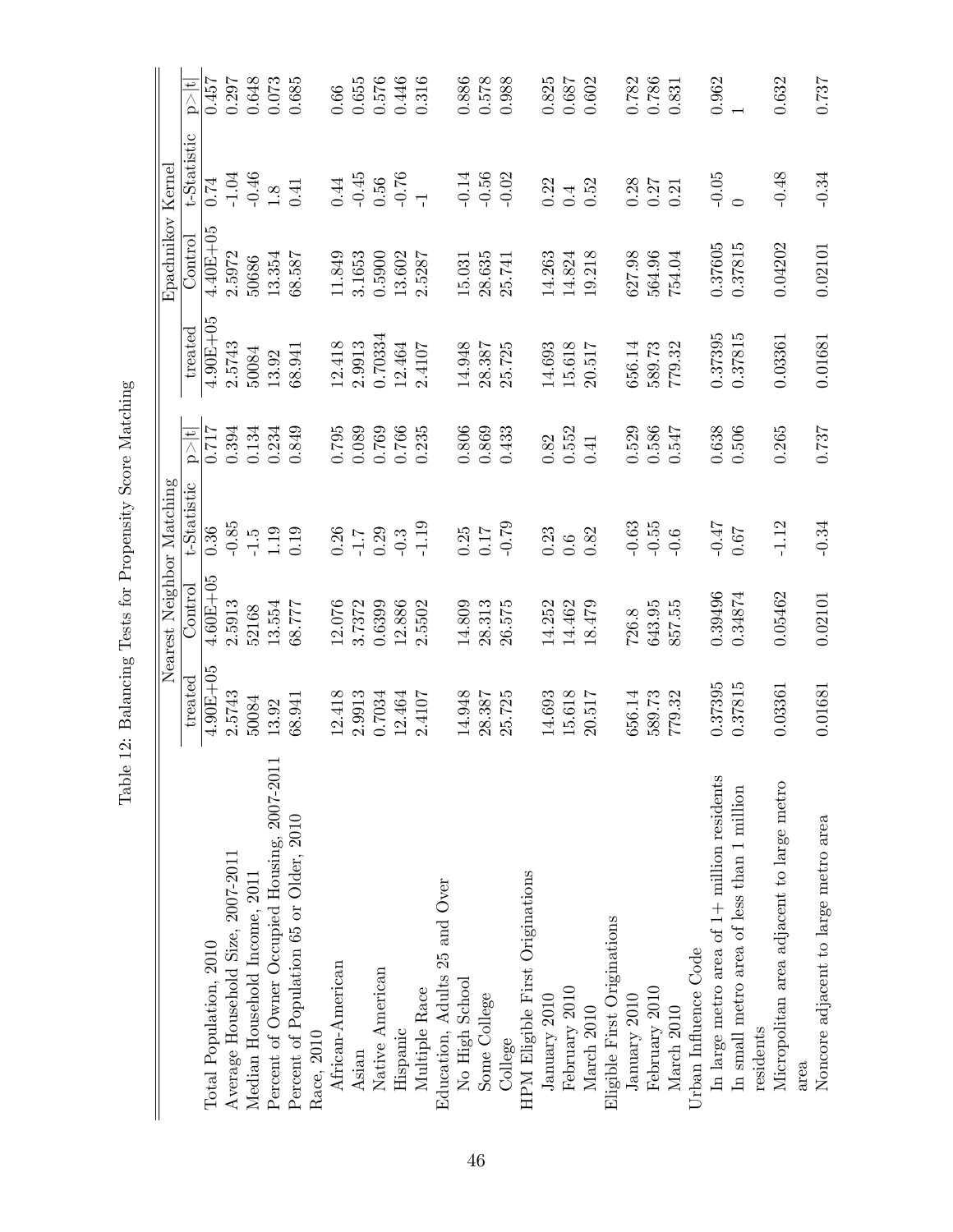| Micropolitan area adjacent to small metro       | 0.8824  | 0.05882                      | 1.23    | 0.22  | 0.08824 | 0.07143 | 0.68    | G.O   |
|-------------------------------------------------|---------|------------------------------|---------|-------|---------|---------|---------|-------|
| area                                            |         |                              |         |       |         |         |         |       |
| Noncore adjacent to small metro area and        | 0.6303  | 0.07983                      | $-0.71$ | 0.478 | 0.6303  | 0.06723 | $-0.19$ | 0.853 |
| contains a town of at least 2,500 residents     |         |                              |         |       |         |         |         |       |
| Noncore adjacent to small metro area and        | 0.0042  |                              |         | 0.318 | 0.0042  |         |         | 0.318 |
| does not contain a town of at least 2,500       |         |                              |         |       |         |         |         |       |
| residents                                       |         |                              |         |       |         |         |         |       |
| Micropolitan area not adjacent to a metro       | 1.0084  | 0.0042                       | 0.58    | 0.563 | 0.0084  | 0.0042  | 0.58    | 0.563 |
| area                                            |         |                              |         |       |         |         |         |       |
| Noncore adjacent to micro area and contains     | 0.0084  | 0.02101                      | $-1.14$ | 0.254 | 0.0084  | 0.01681 | $-0.82$ | 0.412 |
| a town of at least 2,500 residents              |         |                              |         |       |         |         |         |       |
| Noncore adjacent to micro area and does not     | 0.0042  |                              |         | 0.318 | 0.0042  |         |         | 0.318 |
| contain a town of at least 2,500 residents      |         |                              |         |       |         |         |         |       |
| Noncore not adjacent to metro or micro area     | 0.01261 | 0.01261                      |         |       | 0.1261  | 0.01471 | $-0.2$  | 0.844 |
| and contains a town of at least 2,500           |         |                              |         |       |         |         |         |       |
| residents                                       |         |                              |         |       |         |         |         |       |
| Noncore not adjacent to metro or micro area     | 0.0084  | 0.0042                       | 0.58    | 0.563 | 0.0084  | 0.0084  |         |       |
| and does not contain a town of at least $2,500$ |         |                              |         |       |         |         |         |       |
| residents                                       |         |                              |         |       |         |         |         |       |
| Common support includes 78 treated counties     |         | and 3060 untreated counties. |         |       |         |         |         |       |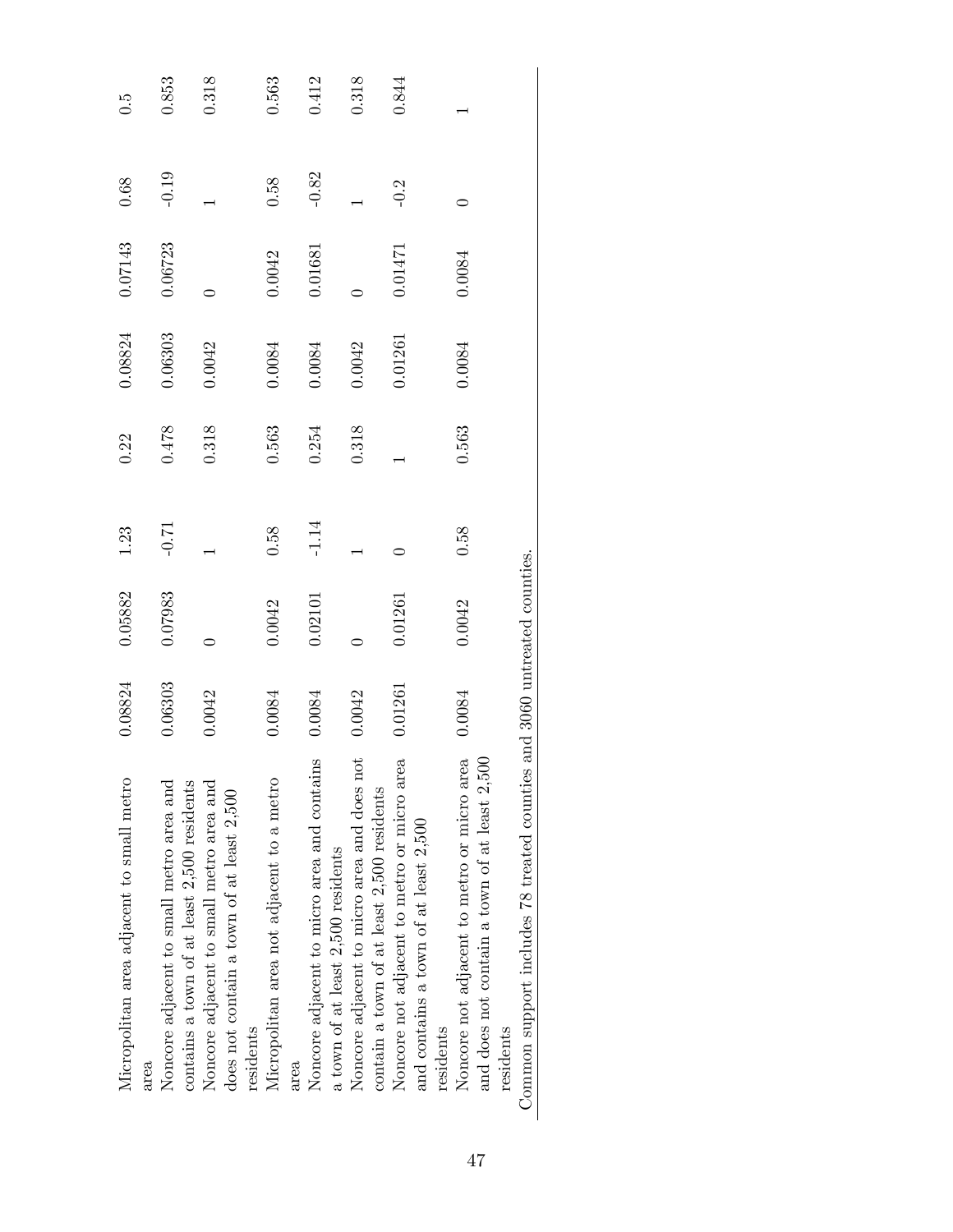| <b>FIPS</b> | County Name       | State | <b>CBSA</b>                        | Unit Weight |
|-------------|-------------------|-------|------------------------------------|-------------|
| 6029        | Kern County       | CА    | Bakersfield, CA                    | 0.102       |
| 12095       | Orange County     | FL.   | Orlando, FL                        | 0.312       |
| 13121       | Coweta County     | GА    | Atlanta-Sandy Springs-Marietta, GA | 0.127       |
| 24031       | Montgomery County | MD.   | Washington-Arlington-Alexandria,   | 0.209       |
|             |                   |       | DC-VA-MD-WV                        |             |

<span id="page-47-0"></span>Table 13: Prince George's County, Maryland Synthetic Control Group

Prince George's County, Maryland (FIPS 24033) experiences an exit from the HPM market. Based on a donor pool of 49 counties assigned by k-median clustering on first quarter 2010 HPM and eligible Örst originations, race, education, urban ináuence codes, median household income, average household size, total population, proportion of population age 65 and older, and proportion of owner occupied households.

Table 14: Prince George's County, Maryland Synthetic Control Group Predictor Balance

<span id="page-47-1"></span>

|                                                                              | Treated | Control  | Percent Deviation |  |  |  |
|------------------------------------------------------------------------------|---------|----------|-------------------|--|--|--|
| <b>HPM</b> Eligible First Originations                                       |         |          |                   |  |  |  |
| January 2010                                                                 | 22      | 21.998   | $0.01\%$          |  |  |  |
| February 2010                                                                | 20      | 20.020   | $0.10\%$          |  |  |  |
| March 2010                                                                   | 22      | 20.191   | $-0.96\%$         |  |  |  |
| Eligible First Originations                                                  |         |          |                   |  |  |  |
| January 2010                                                                 | 1258    | 1236.786 | $1.69\%$          |  |  |  |
| February 2010                                                                | 975     | 998.703  | $-2.43\%$         |  |  |  |
| March 2010                                                                   | 1437    | 1419.371 | $1.23\%$          |  |  |  |
| Prince George's County, Maryland (FIPS 24033) experiences an exit from       |         |          |                   |  |  |  |
| the HPM market.                                                              |         |          |                   |  |  |  |
| Based on a donor pool of 49 counties assigned by k-median clustering on      |         |          |                   |  |  |  |
| first quarter 2010 HPM and eligible first originations, race, education, ur- |         |          |                   |  |  |  |
| ban influence codes, median household income, average household size, total  |         |          |                   |  |  |  |
| population, proportion of population age 65 and older, and proportion of     |         |          |                   |  |  |  |

owner occupied households.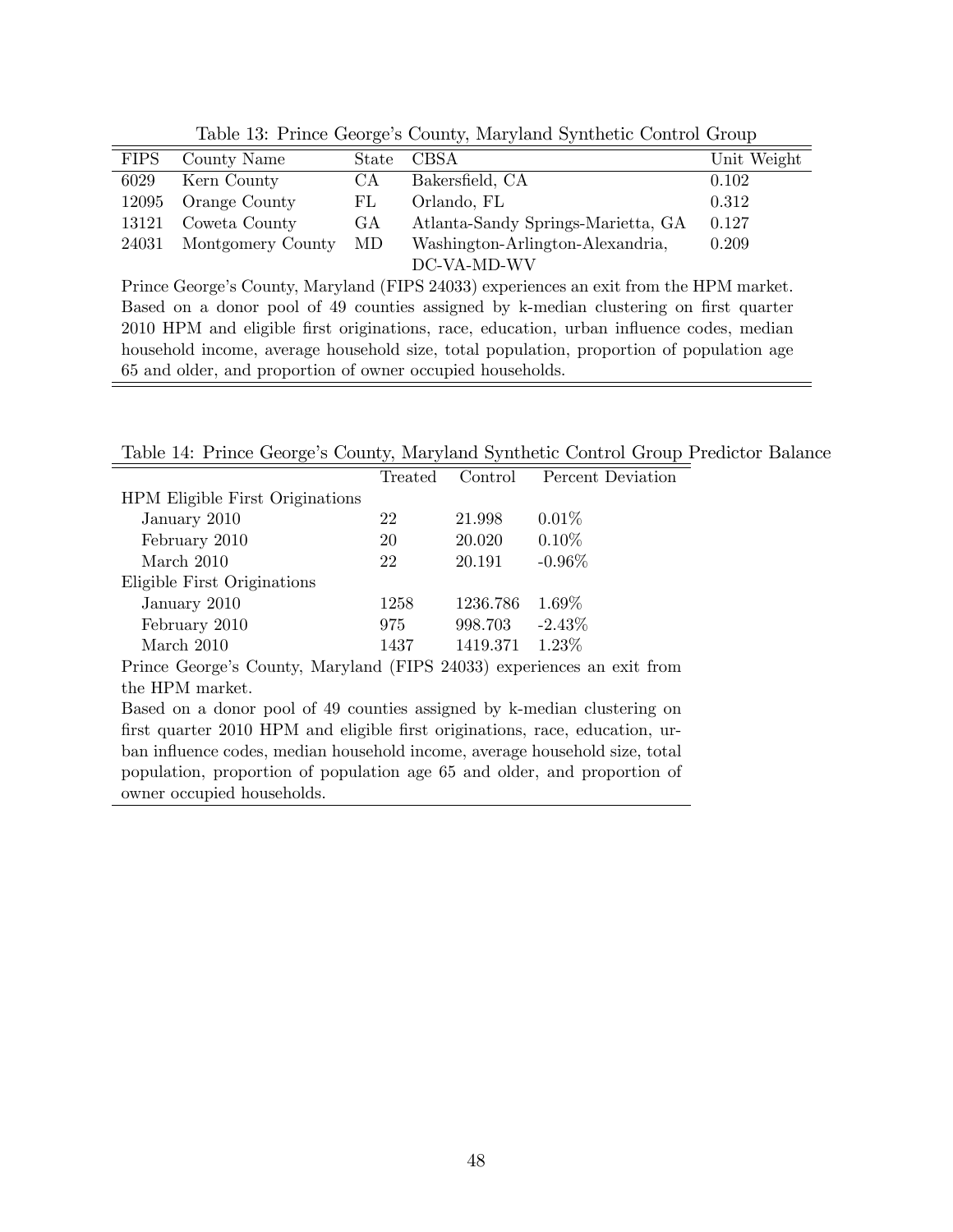| ouliu                               |            |             |                 |             |  |
|-------------------------------------|------------|-------------|-----------------|-------------|--|
|                                     | (1)        | (2)         | (3)             | (4)         |  |
|                                     | <b>OLS</b> | <b>NBRM</b> | <b>ZINB</b>     | <b>ZINB</b> |  |
|                                     |            |             | Negative        | Zero        |  |
|                                     |            |             | <b>Binomial</b> | Inflation   |  |
|                                     |            |             | Equation        | Equation    |  |
| <b>HPM</b> Eligible Firsts          | $-0.350$   | $-0.0721$   | $-0.0724*$      | $-0.249$    |  |
|                                     | (1.013)    | (0.0473)    | (0.0404)        | (0.583)     |  |
| R2/Chi2                             | 0.689      | 3,357       |                 | 2,449       |  |
|                                     |            |             |                 |             |  |
| Eligible Firsts                     | $-66.43**$ | $-0.0516$   | $-0.0242$       | $6.967***$  |  |
|                                     | (26.60)    | (0.0377)    | (0.0293)        | (1.945)     |  |
| R2/Chi2                             | 0.859      | 13,744      |                 | 12,917      |  |
|                                     |            |             |                 |             |  |
| <b>HPM Eligible First Purchases</b> | $1.318*$   | $-0.0225$   | $-0.0335$       | $-0.230$    |  |
|                                     | (0.718)    | (0.0667)    | (0.0648)        | (0.398)     |  |
| R2/Chi2                             | 0.577      | 2,854       |                 | 1,901       |  |
|                                     |            |             |                 |             |  |
| Eligible First Purchases            | $22.57***$ | $-0.00738$  | $-0.0192$       | $-0.768$    |  |
|                                     | (7.219)    | (0.0236)    | (0.0245)        | (0.860)     |  |
| R2/Chi2                             | 0.907      | 13,754      |                 | 13,505      |  |
|                                     |            |             |                 |             |  |
| $\mathbf N$                         | 18,822     | 18,822      |                 | 18,822      |  |
| DoF                                 | 27         |             |                 | 27          |  |
|                                     |            | 27          |                 |             |  |

<span id="page-48-0"></span>Table 15: Alternate Quarter 2 Implementation Date Counterfactual Experiment on Loan Counts  $=$ 

Standard errors in parentheses. Standard errors are clustered at the county-level.

HMDA merged with USDA Rural Atlas.

Sample restricted to 2010Q2 and 2011Q2.

Exit defined as experiencing a pre-period HPM origination from a firm that exited the HPM eligible firstmarket but that did not exit the eligible first market.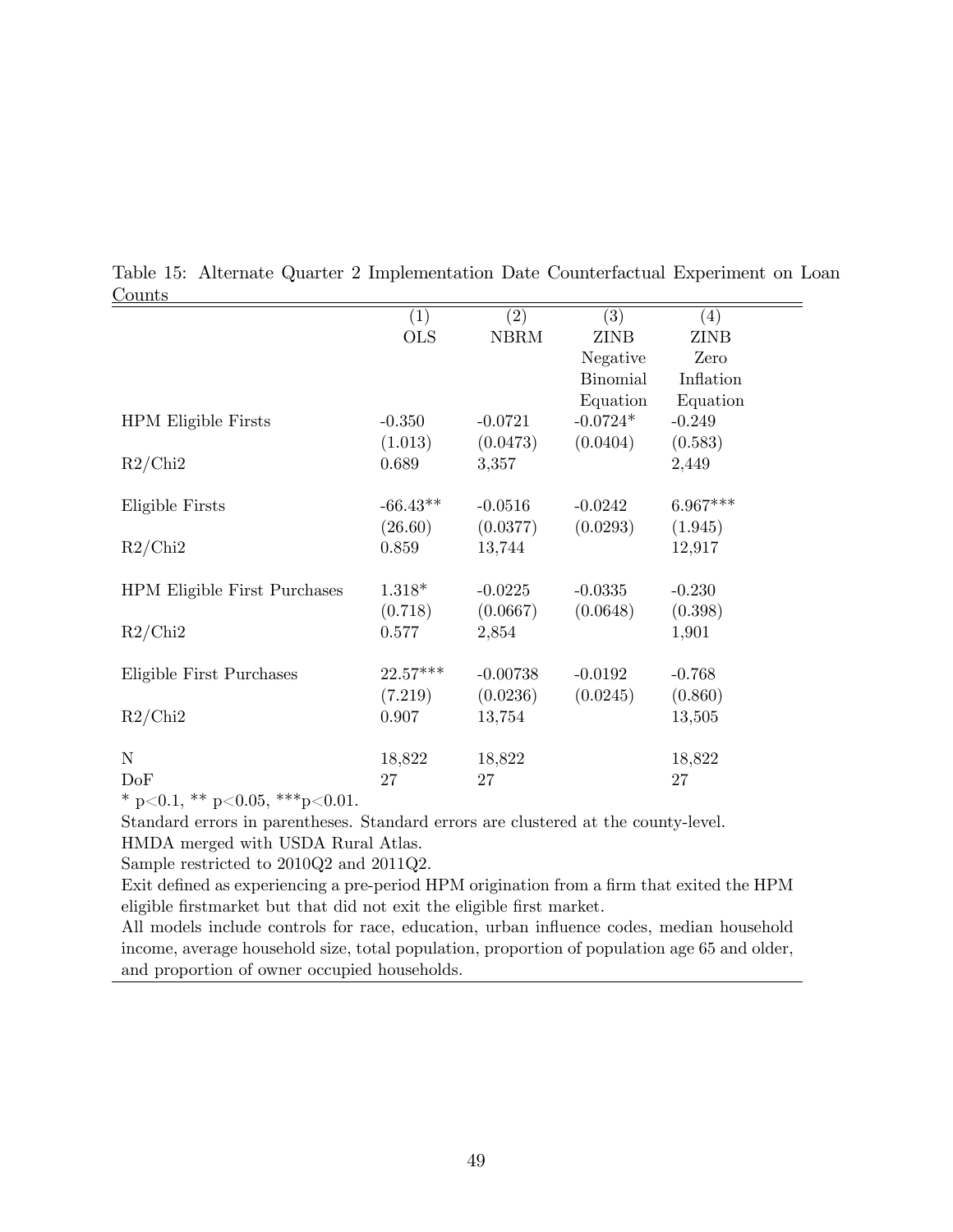|                            | (1)         | $\left( 2\right)$ | (3)             | $\left(4\right)$ |
|----------------------------|-------------|-------------------|-----------------|------------------|
|                            | <b>OLS</b>  | NBRM              | ZINB            | ZINB             |
|                            |             |                   | Negative        | Zero             |
|                            |             |                   | <b>Binomial</b> | Inflation        |
|                            |             |                   | Equation        | Equation         |
| <b>HPM</b> Eligible Firsts | 0.539       | 0.0346            | 0.0359          | 1.131            |
|                            | (0.671)     | (0.0376)          | (0.0372)        | (0.961)          |
| PA HPM Eligible Firsts     | $-5.276***$ | $-0.377***$       | $-0.369***$     |                  |
|                            | (1.507)     | (0.0934)          | (0.0919)        |                  |
| R2/Chi2                    | 0.676       | 3,806             |                 | 2,560            |
|                            |             |                   |                 |                  |
| Eligible Firsts            | $31.91***$  | $-0.00225$        | 0.00199         | $19.34***$       |
|                            | (8.982)     | (0.0119)          | (0.0113)        | (1.079)          |
|                            |             | $0.0493*$         | $0.0499*$       |                  |
| PA Eligible Firsts         | 45.78       |                   |                 |                  |
|                            | (36.80)     | (0.0268)          | (0.0265)        |                  |
| R2/Chi2                    | 0.899       | 12,958            |                 | 12,989           |
| N                          | 18,828      | 18,828            |                 | 18,828           |
| DoF                        | 27          | 27                |                 | 27               |

#### <span id="page-49-0"></span>Table 16: Effect of the FRB Escrow Rule on Loan Counts, With Pennsylvania Specific Effects

\* p<0.1, \*\* p<0.05, \*\*\* p<0.01.

Standard errors in parentheses. Standard errors are clustered at the county-level.

HMDA merged with USDA Rural Atlas.

Sample restricted to 2010Q1 and 2011Q1.

Exit defined as experiencing a pre-period HPM origination from a firm that exited the HPM eligible first market but that did not exit the eligible first market.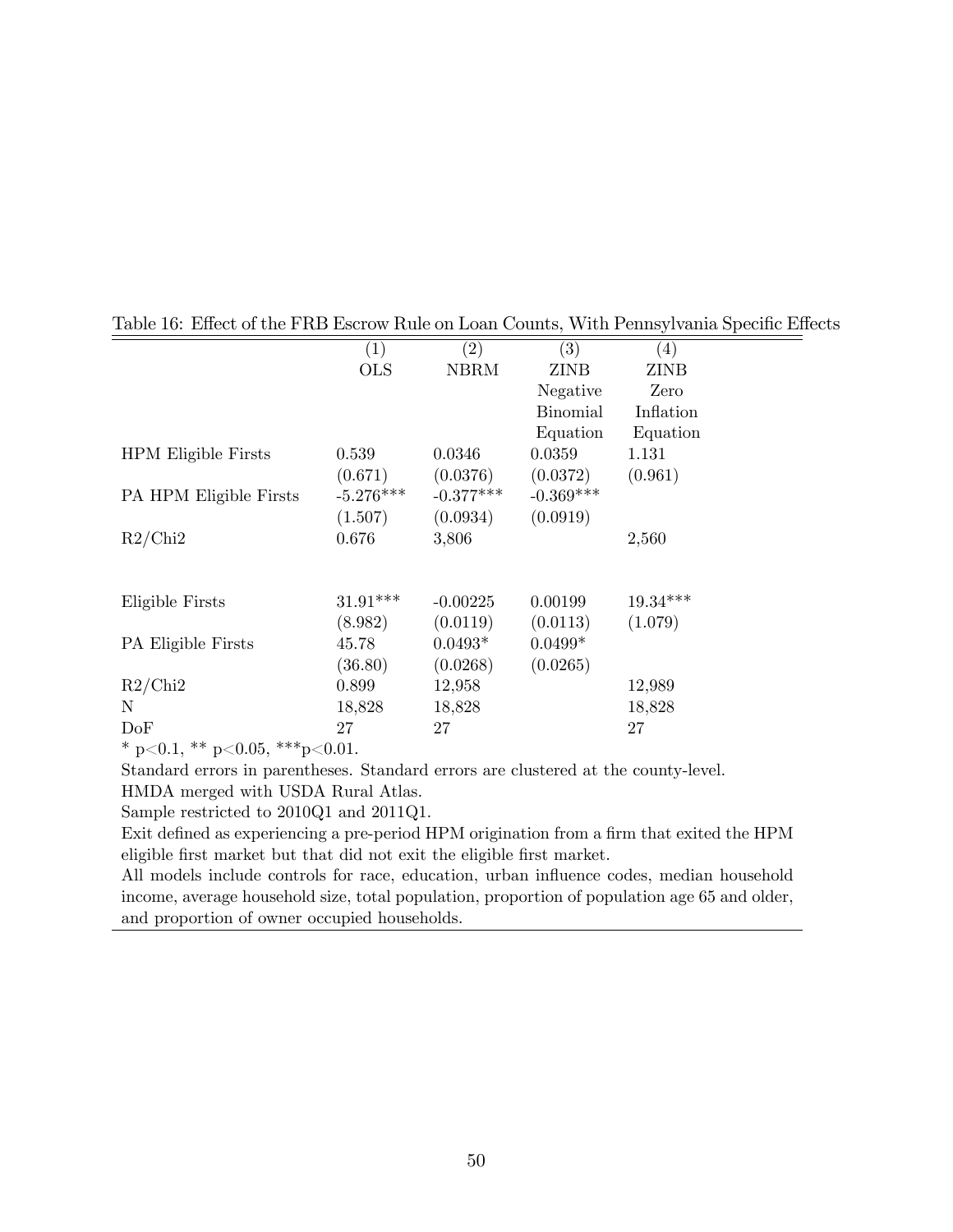## References

- [1] Abadie, Alberto and Javier Gardeazabal, 2003, ëThe Economic Costs of Conáict: A Case Study of the Basque Region.<sup>†</sup> American Economic Review,  $93(1)$ , 113–132.
- [2] Aigner, D. J. (1973). ëRegression with a binary independent variable subject to errors of observation.' Journal of Econometrics,  $1(1)$ , 49-59.
- [3] Agarwal,Sumit; Souphala Chomsisengphet; Neale Mahoney; and Johannes Stroebel, 2014, Executional Consumer Financial Products: Evidence from Credit Cards, *working paper*.
- [4] Anderson, Nathan and Jane Dokko, 2010, ëLiquidity Problems and Early Payment Default Among Subprime Mortgages,' working paper.
- [5] Angell, Cynthia. 2004. Housing Bubble Concerns and the Outlook for Mortgage Credit Quality. FDIC Outlook Spring  $2004: 3-10$ .
- [6] Bollinger, Christopher R. "Bounding Mean Regressions When a Binary Regressor Is Mismeasured." Journal of Econometrics 73, no. 2 (1996):  $387 - 399$ .
- [7] Bucks, Brian and Karen Pence, 2008, 'Do borrowers know their mortgage terms?,' Journal of Urban Economics,  $64(2)$ ,  $218 - 233$ .
- [8] Chen, Yongmin and Michael Riordan, 2008, 'Price-increasing competition,' Rand Journal of Economics 39(4),  $1042 - 1058$ .
- [9] Federal Financial Institutions Examination Council. CRA HMDA Reporter, January 2012. https://www.ffiec.gov/hmda/pdf/11news.pdf
- [10] Federal Financial Institutions Examination Council. A Guide to HMDA Reproting: Getting It Right! Edition Effective January 1, 2010. http://www.ffiec.gov/hmda/pdf/2010guide.pdf.